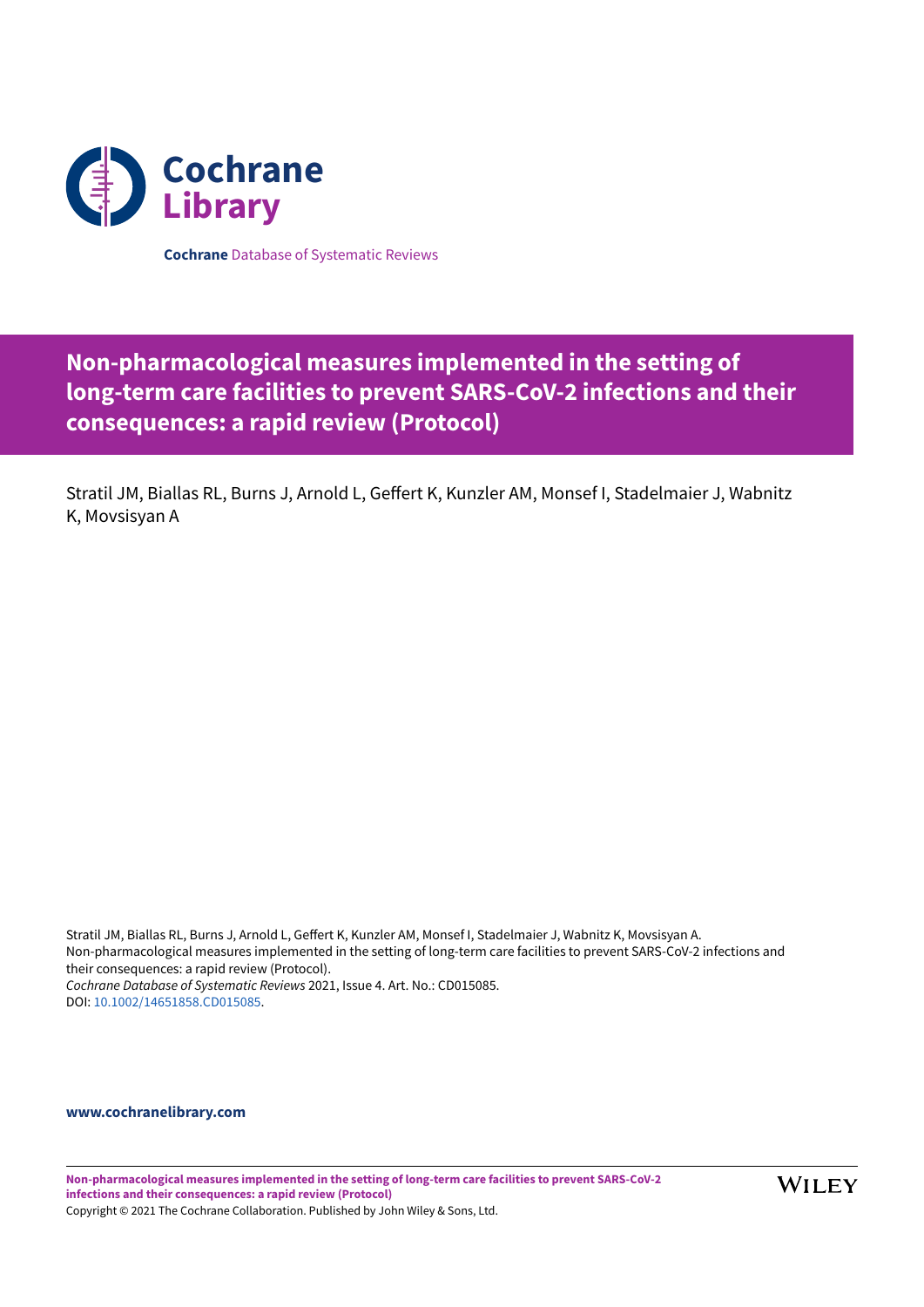

Trusted evidence.<br>Informed decisions.<br>Better health.

# **TABLE OF CONTENTS**

| <b>HFADFR</b>            |    |
|--------------------------|----|
| ABSTRACT                 |    |
| <b>BACKGROUND</b>        |    |
| Figure 1.                |    |
| Figure 2.                |    |
| <b>OBJECTIVES</b>        |    |
| METHODS                  |    |
| ACKNOWLEDGEMENTS         | 16 |
| <b>REFERENCES</b>        | 17 |
| APPENDICES               | 21 |
| <b>HISTORY</b>           | 28 |
| CONTRIBUTIONS OF AUTHORS | 29 |
|                          | 29 |
| SOURCES OF SUPPORT       | 29 |
|                          |    |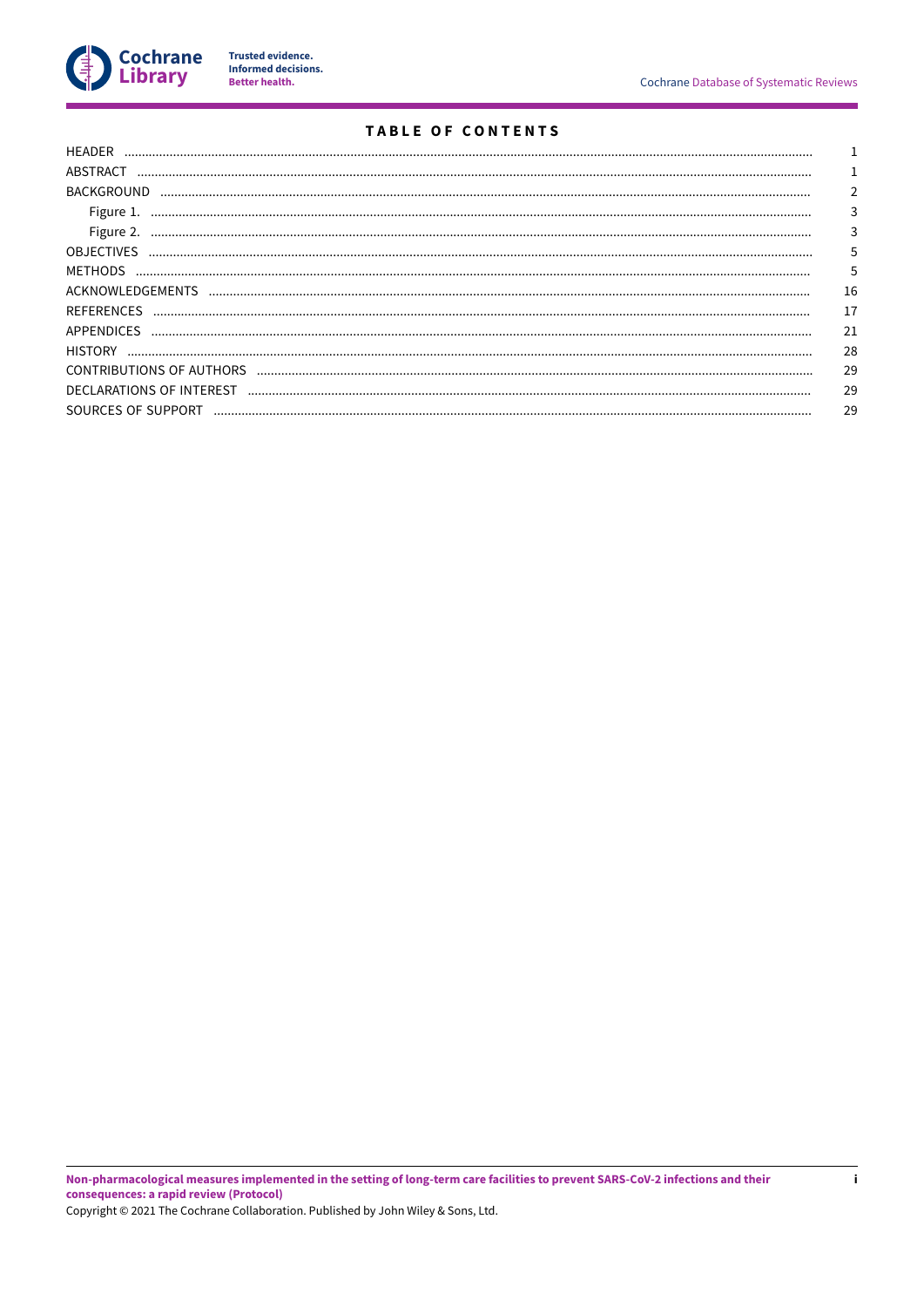## <span id="page-2-0"></span>**[Rapid Protocol]**

# **Non-pharmacological measures implemented in the setting of long-term care facilities to prevent SARS-CoV-2 infections and their consequences: a rapid review**

Jan M Stratil<sup>1,2</sup>, Renke Lars Biallas<sup>1,2</sup>, Jacob Burns<sup>1,2</sup>, Laura Arnold<sup>3</sup>, Karin Geffert<sup>1,2</sup>, Angela M Kunzler<sup>4,5</sup>, Ina Monsef<sup>6</sup>, Julia Stadelmaier 7, Katharina Wabnitz 1,2, Ani Movsisyan1,2

1Institute for Medical Information Processing, Biometry and Epidemiology (IBE), Chair of Public Health and Health Services Research, LMU Munich, Munich, Germany. <sup>2</sup>Pettenkofer School of Public Health, Munich, Germany. <sup>3</sup>Academy of Public Health Services, Duesseldorf, Germany. <sup>4</sup>Leibniz Institute for Resilience Research (LIR), Mainz, Germany. <sup>5</sup>Department of Psychiatry and Psychotherapy, University Medical Center of the Johannes Gutenberg University Mainz, Mainz, Germany. <sup>6</sup>Cochrane Haematology, Department I of Internal Medicine, Center for Integrated Oncology Aachen Bonn Cologne Duesseldorf, Faculty of Medicine and University Hospital Cologne, University of Cologne, Cologne, Germany. <sup>7</sup>Institute for Evidence in Medicine, Medical Center, Faculty of Medicine, University of Freiburg, Freiburg, Germany

**Contact address:** Jan M Stratil, [stratil@ibe.med.uni-muenchen.de](mailto:stratil@ibe.med.uni-muenchen.de).

**Editorial group:** Cochrane Public Health Group. **Publication status and date:** New, published in Issue 5, 2021.

Citation: Stratil JM, Biallas RL, Burns J, Arnold L, Geffert K, Kunzler AM, Monsef I, Stadelmaier J, Wabnitz K, Movsisyan A. Nonpharmacological measures implemented in the setting of long-term care facilities to prevent SARS-CoV-2 infections and their consequences: a rapid review (Protocol). *Cochrane Database of Systematic Reviews* 2021, Issue 4. Art. No.: CD015085. DOI: [10.1002/14651858.CD015085](https://doi.org/10.1002%2F14651858.CD015085).

Copyright © 2021 The Cochrane Collaboration. Published by John Wiley & Sons, Ltd.

## **A B S T R A C T**

## <span id="page-2-1"></span>**Objectives**

This is a protocol for a Cochrane Review (rapid). The objectives are as follows:

To assess the effectiveness of non-pharmacological measures implemented in the setting of long-term care facilities (LTCFs) in preventing or reducing transmission of SARS-CoV-2 infection among LTCF residents, staff, and those visiting LTCFs.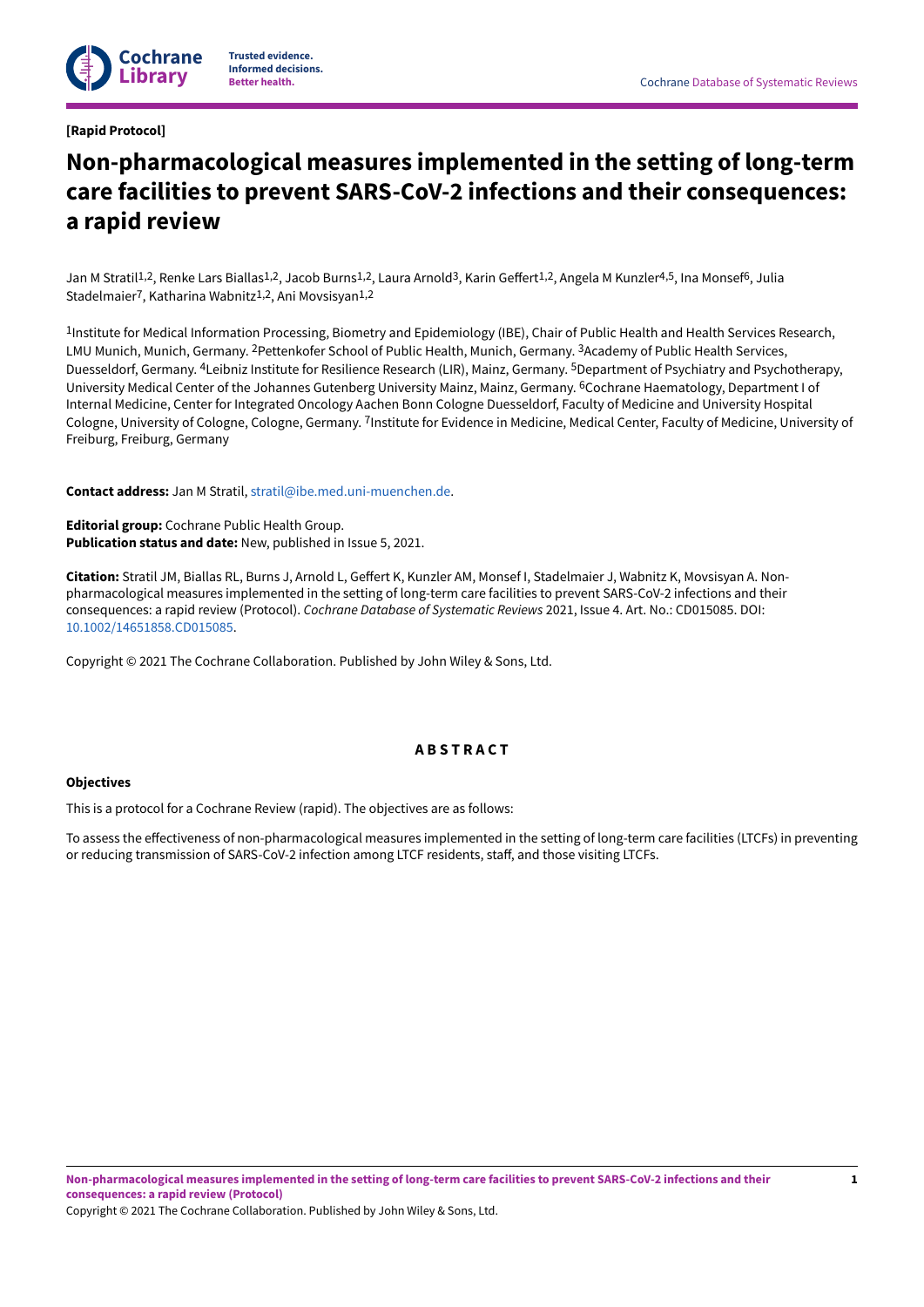

## <span id="page-3-0"></span>**B A C K G R O U N D**

#### **Description of the condition**

The novel coronavirus disease strain, coronavirus disease 2019 (COVID-19), is caused by the highly transmittable severe acute respiratory syndrome coronavirus 2 (SARS-CoV-2) ([Zhou 2020\)](#page-22-1). It first emerged in Wuhan, China in 2019 and rapidly spread worldwide, being declared a global health emergency by the World Health Organisation (WHO) on 30 January 2020 ([WHO 2020a](#page-22-2)). The consequences of an infection can range from no or mild symptoms of an upper respiratory tract infection to acute respiratory distress syndrome and death ([Hu 2021](#page-19-0)).

The global pandemic has affected different population groups very unevenly. Early in the pandemic, studies reported on the determinant effect of age on COVID-19-related morbidity and mortality. Senior citizens, and in particular (but not limited to) those with pre-existing conditions, such as Alzheimer's disease and other dementias, face the highest risk [\(Manca](#page-20-0) 2020, [Mok](#page-20-1) [2020](#page-20-1)). While there is a low risk of death of < 0.01% in infected individuals aged younger than 50 years, this risk sharply increases in older age groups, with an estimated infection fatality rate (IFR) of 12 to 16% in infected men and 5 to 6% in infected women 80 years and older, respectively [\(Bonanad 2020;](#page-18-1) [Pastor-](#page-20-2)[Barriuso 2020](#page-20-2); [Williamson 2020\)](#page-22-3). Another group with a higher risk of severe outcomes from COVID-19 is people living with intellectual and developmental disabilities (IDD), such as people living with Down's Syndrome (Clift 2021; Turk [2020\)](#page-22-4). An important factor in the transmission dynamics of SARS-CoV-2 is the so called 'superspreading event', where one infected individual causes a very large number of secondary cases, often in a specific setting. Outbreaks linked to superspreading events have been found to be associated with enclosed, poorly-ventilated indoor environments, where adherence to protective measures such as social distancing is difficult or impossible, hence leading to high human contact rates with elevated risk of transmission over prolonged periods of time [\(Althouse 2020;](#page-18-3) Koh [2020](#page-20-3); [Wong 2020\)](#page-22-5). Long-term care facilities (LTCF) display all these features and have therefore been found to be at high risk for outbreaks and superspreading events [\(Comas-Herrera](#page-18-4) 2020; [ECDC 2020;](#page-19-1) Koh [2020](#page-20-3); [Salcher-Konrad](#page-21-0) 2020). For example, in the first three weeks of January 2021, the Robert Koch Institute (German National Public Health Institute) classified

50,839 COVID-19 cases as being attributed to outbreaks in high-risk settings. Of those, 22,568 (44%) were attributed to LTCFs, a setting where less than 1% of the German population resides ([RKI 2021](#page-21-1)).

The combination of a setting characterised by features that increase the risk for SARS-CoV-2 transmission and inhabitants at high risk of suffering a severe course of COVID-19, due to their age and health status, has made LTCFs a focal point for the morbidity and mortality burden of the SARS-CoV-2 pandemic. According to the European Centre for Disease Prevention and Control (ECDC), between 26% (England and Wales) and 66% (Spain) of all deaths during the first wave of the COVID-19 pandemic in 11 European countries were among residents of LTCFs ([ECDC 2020](#page-19-1)). With less than 1% of the USA's population living in LTCFs, this fraction of the country's population accounted for 36% of the USA's COVID-19 deaths (The COVID [Tracking](#page-22-6) Project 2021). The International Long-Term Care Policy Network, which tracks the COVID-19-related mortality burden in LTCFs, found that, on average, 46% of deaths in 21 high- and middle-income countries were attributable to LTCFs [\(Comas-Herrera](#page-18-4) 2020). According to their report, 4% of care home residents in Belgium, Ireland, Spain, the UK, and the USA had died as a result of COVID-19 by October 2020.

#### **Description of the interventions**

To protect residents and staff in LTCFs from COVID-19, various protective measures have been recommended in several national and international guideline documents [\(Rios 2020;](#page-21-2) WHO 2020b; [WHO 2020b](#page-22-7); [WHO WPRO 2020](#page-22-8)). These have been implemented to a varying extent ([Fischer 2020](#page-19-2); [Frazer](#page-19-3) 2020a; [Gmehlin 2020;](#page-19-4) [WHO 2020b](#page-22-7)). Based on a preliminary scoping of the literature, we developed an a priori process-based logic model to display the relation between intervention domains and outcomes [\(Figure](#page-4-0) [1](#page-4-0)) and a system-based logic model to describe and classify relevant interventions in relation to broader contextual factors [\(Figure](#page-4-1) 2). These models represent the authors' evidence-informed understanding of the system in which the measures to protect residents of LTCFs were implemented during the present SARS-CoV-2 pandemic. Based on this, we have distinguished four domains of measures that focus on (i) entry regulations, (ii) regulating contacts and transmission, (iii) surveillance, and (iv) outbreak control measures.

Non-pharmacological measures implemented in the setting of long-term care facilities to prevent SARS-CoV-2 infections and their **consequences: a rapid review (Protocol)**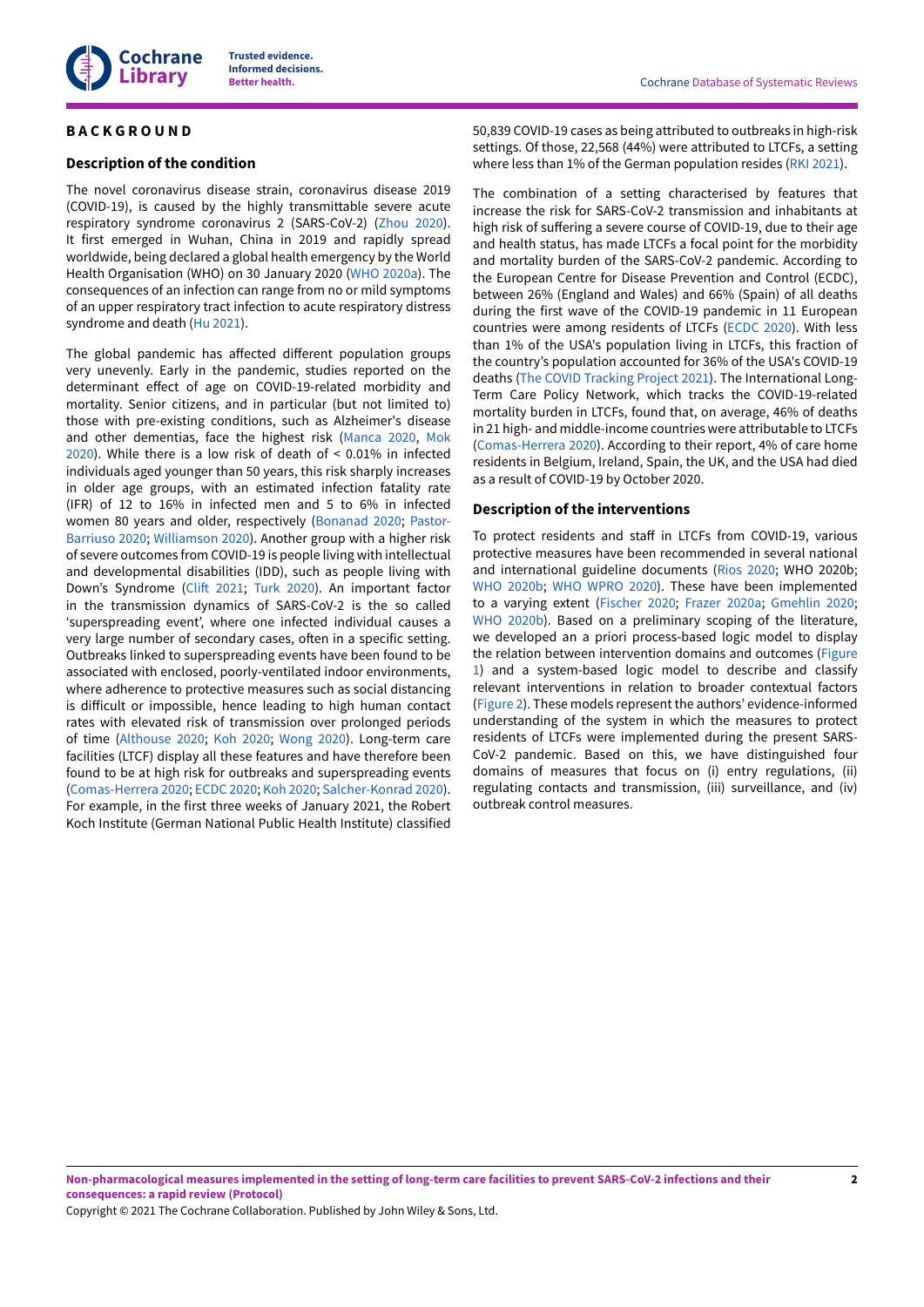

<span id="page-4-0"></span>**Figure 1. Figure 1: Process-based logic model on the relation between intervention domains and outcomes (LTCF: LongTerm Care Facility)**



<span id="page-4-1"></span>**Figure 2. Figure 2:System-based logic model of the interventions and contextual factors as potential moderators (LTCF: LongTerm Care Facility)**



Non-pharmacological measures implemented in the setting of long-term care facilities to prevent SARS-CoV-2 infections and their **consequences: a rapid review (Protocol)**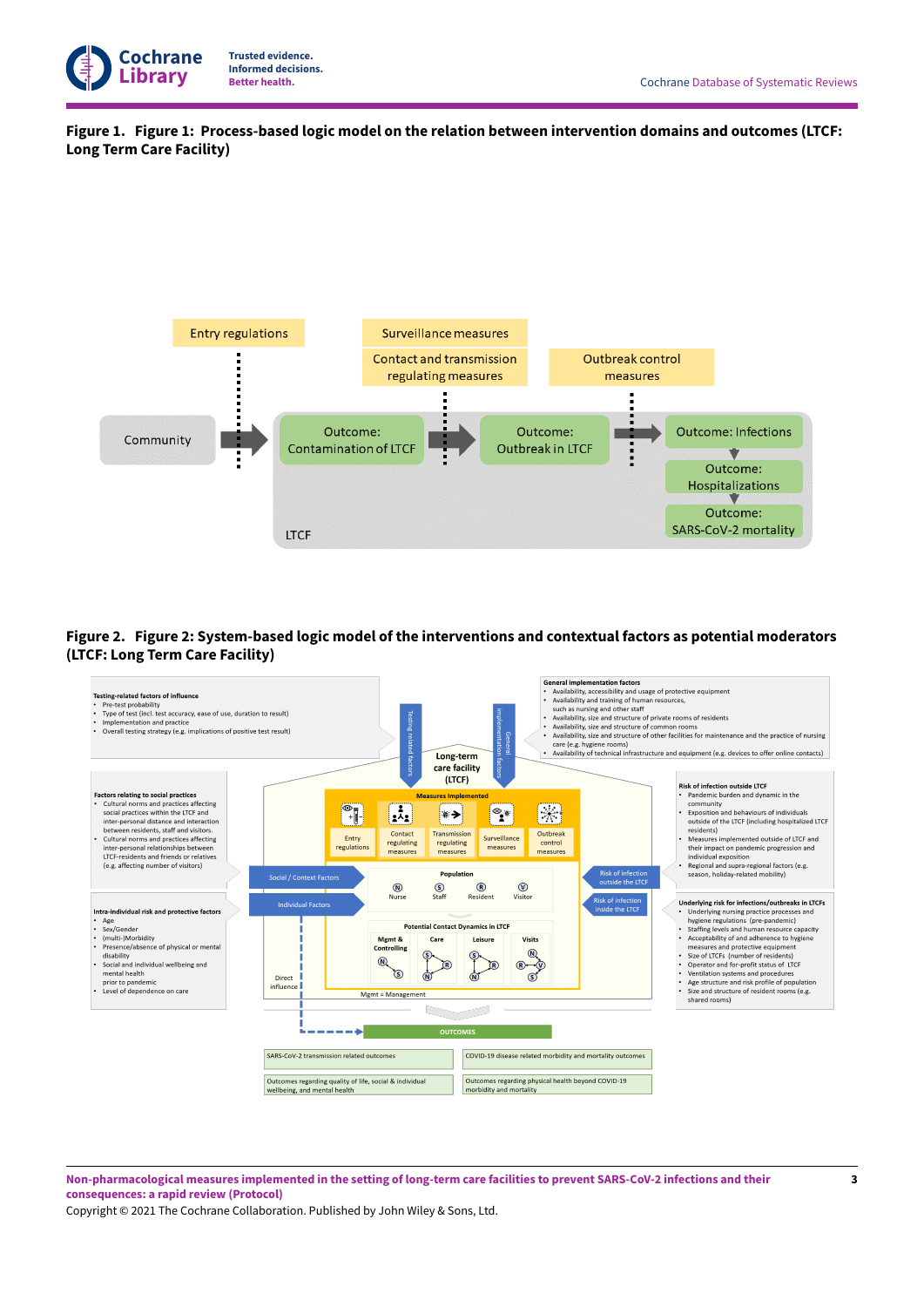

## **Entry regulations**

Measures that focus on entry regulationscan (potentially) prevent infected individuals from entering LTCFs, which results in reducing the risk of infection for residents and staff. This can be achieved, for example, through rapid antigen testing of visitors and staff prior to entry, recommendations or regulations on abstaining from visiting or working in the presence of symptoms of a respiratory tract infection, or policies temporarily suspending visits from friends and relatives [\(Frazer](#page-19-3) 2020a; [Gmehlin 2020;](#page-19-4) [Rios 2020\)](#page-21-2).

## **Contact regulating measures**

Some interventions focus on daily routine and practice within the LTCF and aim to reduce the risk of infection, primarily through reducing the number of contacts with potential for transmission or the risk of transmission upon contact occurring. Contact regulating measuresto reduce the number of contacts with potential for transmission include: physical distancing; moving residents from shared rooms into single rooms; limiting the number of persons present in common rooms at any point in time, such as through staggered dining times; suspending non-essential services (e.g. hairdressing services for residents); suspending group activities (such as gathering in large groups for religious services); or cohorting wards ([Frazer](#page-19-3) 2020a; [Gmehlin 2020;](#page-19-4) [Rios 2020](#page-21-2)).

## **Transmission regulating measures**

Transmission regulating measures can be implemented to reduce the risk of transmission (from droplets or airborne particles) upon contact occurring. These include: guidelines on respiratory hygiene and cough etiquette; physical barriers, such as mobile acrylic glass walls; or regulations on mask wearing (e.g. staff wearing masks when interacting with residents). Measures may also include suspending activities that are judged to be at high risk of producing aerosols, such as singing ([Rios 2020\)](#page-21-2). Other measures aim to reduce the risk of infection stemming from the physical environment. These include measures to reduce fomite transmissions, for example, by way of limiting the use of shared equipment, adapting surface cleaning measures, or usage of protective equipment such as gloves ([Frazer](#page-19-3) 2020a; [Gmehlin 2020](#page-19-4); [Rios 2020\)](#page-21-2). Other transmission regulating measures aim to reduce the number of infectious particles in the air, through active or passive ventilation or air filtration technologies [\(Kohanski](#page-20-4) 2020).

#### **Surveillance measures**

Surveillance measures, such as surveillance testing (e.g. weekly antigen testing) or symptom-based screening (e.g. daily temperature measurement) conducted in a sample of residents on a regular basis, where there is no known case in the facility or among staff members, can be a measure to ensure early detection. Such strategies may prevent secondary infections or outbreaks within LTCFs if the appropriate measures are then taken. This is of particular importance due to the risk of SARS-CoV-2 transmission by asymptomatic or pre-symptomatic individuals [\(Salcher-Konrad](#page-21-0) [2020](#page-21-0)).

## **Outbreak control measures**

Interventions can also focus on preventing secondary infections or outbreaks within LTCFs in the event that a SARS-CoV-2 infection is detected within the LTCF or a high risk of infection is suspected among residents, staff, or visitors. This can include outbreak control measures, such as isolation of infected individuals or quarantine

following a potential exposure (e.g. after contact with a visitor who tested positive for SARS-CoV-2 or upon returning from medical treatment outside the LTCF). Furthermore, it can entail mass testing strategies, stricter measures that aim to reduce transmission, or stricter measures to reduce contacts among residents and staff - in comparison to the transmission and contact regulating measures implemented before the infection was detected ([Hatfield 2020;](#page-19-5) [Shrader](#page-21-3) 2020).

## **How the interventions might work**

As displayed in [Figure](#page-4-0) 1, entry regulations aim to prevent the introduction of infectious agents from the community into the LTCF (via staff, residents, or visitors) and thereby prevent the outcome of contamination, defined as at least one individual infected with SARS-CoV-2 in the facility. Contact and transmission regulating measures aim to prevent the transmission from unknown or not yet identified cases, such as staff members working in the presymptomatic stage within the community, to individuals within the LTCF who are not yet infected. Surveillance measures aim to detect infections at an early stage and prevent further transmission through targeted measures, such as isolation. Both intervention domains can stop or prevent progression of a (known or unknown) contamination in a LTCF into an outbreak, defined as secondary infection in the LTCF. Furthermore, these measures, as well as other outbreak control measures, can contribute to limiting the number ofinfections, and*—*as a result*—*thenumber ofhospitalisations and SARS-CoV-2 related deaths. The effectiveness of these measures is likely to vary, depending on implementation factors that can influence fidelity to the various elements of an intervention's key functions, as well as consistency of delivery and maintenance over time [\(Hawe](#page-19-6) 2004). For example, a national directive on the wearing of FFP2-masks by nursing staff in their interaction with residents may not be consistently implemented due to a lack of protective equipment [\(Nyashanu](#page-20-5) 2020). Similarly, the screening of visitors to the nursing home using a rapid antigen test may miss a higher proportion of cases due to inappropriate approaches in taking swab samples [\(Lippi 2020](#page-20-6)), or shortages in staff [\(Nyashanu](#page-20-5) 2020). Adherence to measures (e.g. enforcing and maintaining social distancing) may be influenced by their general understandability and acceptability of the measures, as well as by the approach taken to enforcing them. The level of adherence has profound implications, and likely to also impact on the effectiveness of such measures ([Nyashanu](#page-20-5) 2020).

Furthermore, the effectiveness of these measures regarding SARS-CoV-2 transmission may be moderated by contextual factors within and outside the LTCF. Characteristics of LTCFs that have been linked to infections or outbreaks within LTCFs include the for-profit status of the facility ([Shallcross](#page-21-4) 2020), lower staff-to-resident ratios ([Shallcross](#page-21-4) 2020), larger facility size in terms of beds or staff [\(Temkin-Greener](#page-22-9) 2020), quality ratings of the facility [\(Bui 2020\)](#page-18-5), presence of healthcare unions ([Dean](#page-18-6) 2020), reliance on agency staff [\(Shallcross](#page-21-4) 2020), higher occupancy rates ([Shen 2020\)](#page-21-5), and the sharing of rooms by residents [\(Frazer](#page-19-3) 2020a). While these factors could be causally linked to an increased risk of infection (e.g. sharing a room leads to a higher probability of transmission), others could merely be associated with other causally linked risk factors (e.g. if a care facility with lower quality ratings has a higher rate of shared rooms).

Non-pharmacological measures implemented in the setting of long-term care facilities to prevent SARS-CoV-2 infections and their **consequences: a rapid review (Protocol)**

Copyright © 2021 The Cochrane Collaboration. Published by John Wiley & Sons, Ltd.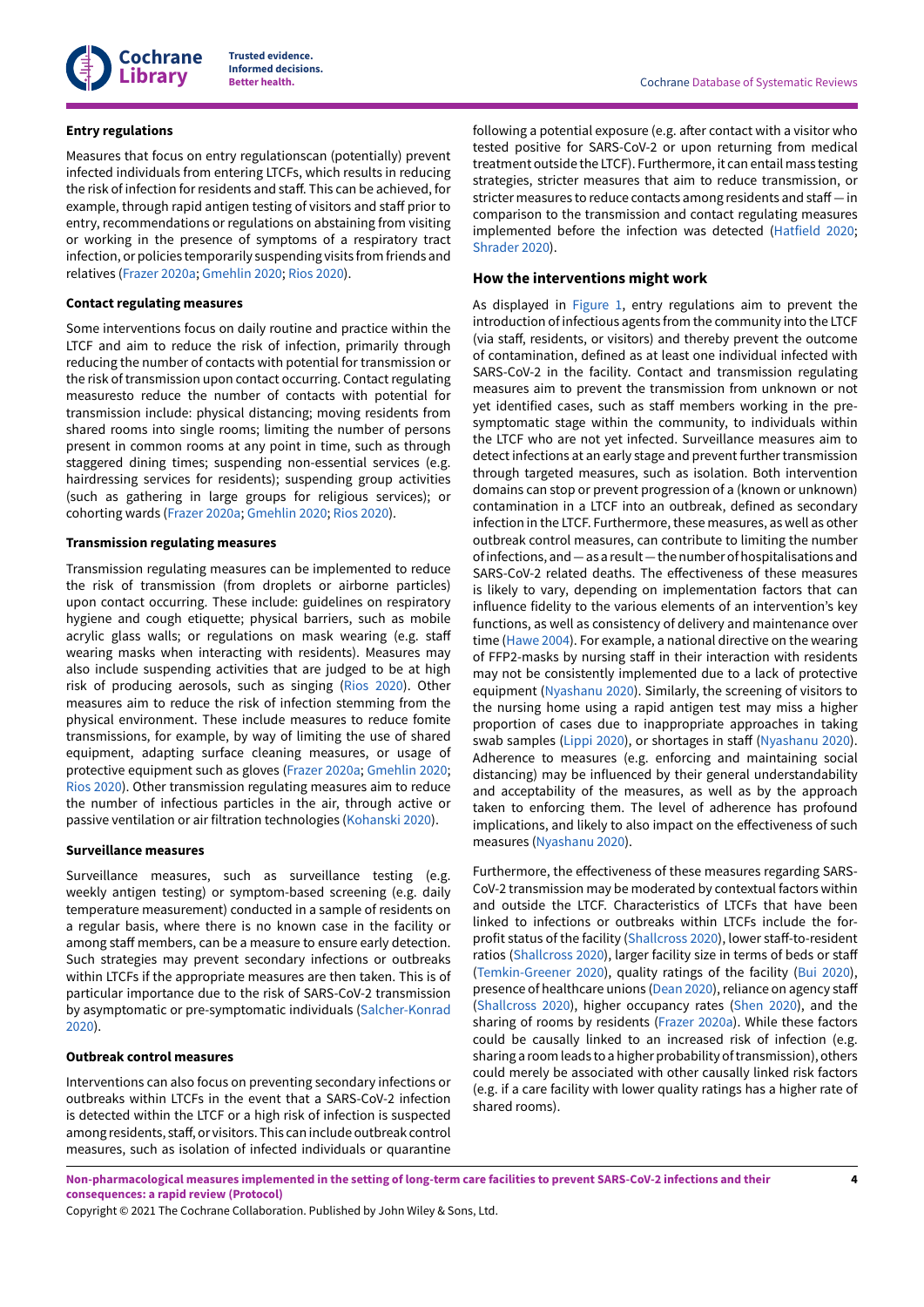

Moderating factors outside the care facilities could include broader sociocultural norms and practices, for example, the frequency of visits of the relatives and how they interact with the residents. Furthermore, risk factors for infection outside the facilities could be of relevance; for example, a high disease burden within a community could lead to a higher probability of staff and visitors being infected with SARS-CoV-2 and carrying the infection into the LTCF. Factors such as staff living in high prevalence communities or high levels of transmission in the community where the LTCF is located have been found to be associated with increased SARS-CoV-2 infections and COVID-19 related mortality in the LTCFs [\(Bui](#page-18-5) [2020](#page-18-5); [Gorges](#page-19-7) 2020; [Lipsitz 2020;](#page-20-7) [Shen 2020;](#page-21-5) [Shi 2020](#page-21-6); [Sugg 2021](#page-22-10); [Temkin-Greener](#page-22-9) 2020). Other factors at the country level that were found to be associated with infections or outbreaks include per capita income, unemployment rate, level of urbanisation, and higher population density ([Sugg 2021\)](#page-22-10). It is possible that these factors influence local levels of community transmission or are associated with characteristics of care facilities, which could increase the risk of outbreaks. Contextual factors such as these could explain the difference in effectiveness of the same measure across different LTCFs, so would need to be accounted for in the research.

The intended effect of these measures is to prevent or reduce the transmission of SARS-CoV-2 and the related morbidity and mortality. However, some of these measures are highly intrusive and restrictive, for example, when restricting interactions of residents with other residents or with their family and friends. Numerous researchers and advocacy groups have pointed out the adverse effects of such non-pharmacological measures on the mental and physical health of the residents of LCTFs (e.g. reduced physical activity, loneliness and social isolation, reduced wellbeing, and risk of depression and anxiety) [\(Abbasi](#page-18-7) 2020; [Danilovich](#page-18-8) [2020](#page-18-8); [D'Cruz 2020](#page-18-9); [El Haj 2020b](#page-19-8); [Lekamwasam](#page-20-8) 2020; Van der [Roest](#page-22-11)  $2020$ ), as well as staff (e.g. psychological distress or burn-out) ([El](#page-19-9) [Haj 2020a](#page-19-9); [Senczyszyn](#page-21-7) 2020). Furthermore, ethicists have criticised the outlined interventions in LTCFs for being potentially ageist, undermining individual autonomy, and infringing basic human rights [\(Blanco-Donoso](#page-18-10) 2021; [D'Cruz 2020;](#page-18-9) [Lekamwasam](#page-20-8) 2020). Adverse effects of the protective measures have been particularly reported and discussed regarding persons living with dementia [\(Manca](#page-20-0) 2020).

Intended and unintended effects of the measures are likely to depend on the intra-individual level of risk and protective factors, and do not solely depend on the measure implemented. These factors could affect the probability of adverse outcomes directly, for example as men over 80 years old are more likely to die from a SARS-CoV-2 infection [\(Pastor-Barriuso](#page-20-2) 2020). However, they could also affect the risk of infection through behaviours or interactions. For example, adhering to social distancing might be more challenging for people living with dementia [\(Nyashanu](#page-20-5) 2020). Such individuallevel factors associated with elevated mortality rates following an outbreak in a LTCF have been found to be linked to older age, male sex, frailty, dependency on care, and dementia among LTCF residents [\(Dutey-Magni](#page-18-11) 2020; [Heras](#page-19-10) 2020; [Shi 2020;](#page-21-6) [Temkin-Greener](#page-22-9) [2020](#page-22-9)). Furthermore, the particular challenges of individuals living with cognitive impairment regarding understanding of and adherence to infection control practices have been discussed as relevant factors in the effectiveness of infection control measures [\(Brown](#page-18-12) 2020,[Manca](#page-20-0) 2020, [Mok 2020\)](#page-20-1).

#### **Why it is important to do this review**

A disproportionately large proportion of the morbidity and mortality burden of the ongoing pandemic is attributable to cases of illness and death among residents and staff in LTCFs [\(Comas-Herrera](#page-18-4) 2020). The implementation of effective measures to prevent or reduce the number of infections in LTCFs could therefore considerably reduce the overall burden due to COVID-19. High-quality reviewsofthe scientific literature cansupportdecision makers in identifying and implementing appropriate measures to protect vulnerable populations in LTCFs during the SARS-CoV-2 pandemic, whilst avoiding or mitigating the potential for severe adverse effects associated with these interventions.

Several publications have provided literature reviews of moderate quality on measures implemented in LTCFs to protect residents from COVID-19 [\(Fischer 2020](#page-19-2); [Frazer](#page-19-3) 2020a; [Gmehlin 2020](#page-19-4); [WHO](#page-22-7) [2020b\)](#page-22-7), on the unintended effects of these measures ([D'Cruz 2020;](#page-18-9) [Lekamwasam](#page-20-8) 2020), and on recommendations and guidelines for nursing care during the SARS-CoV-2 pandemic [\(Bolt 2020;](#page-18-13) [Rios](#page-21-2)  $2020$ ). Two reviews aiming to assess the effectiveness of nonpharmaceutical interventions (NPIs) implemented in LTCFs were published in August and July 2020, respectively: a scoping review by [Fischer 2020](#page-19-2), and a pilot of a systematic review conducted to inform a policy brief by the WHO ([WHO 2020a\)](#page-22-2). With the rapid progression of research on the topic in 2020, their searches are very likely outdated. Reviews by [Salcher-Konrad](#page-21-0) 2020 and [Gmehlin 2020](#page-19-4) focused on SARS-CoV-2 transmission, COVID-19 related mortality, and clinical presentation of the disease in LTCFs, without assessing the effectiveness of protective measures. [Frazer](#page-19-11) [2020b](#page-19-11) and [NCCMT](#page-20-9) 2020 conducted systematic literature reviews on measures to protect older people in LTCFs from COVID-19, which included studies published up to 27 July 2020 and 30 November 2020, respectively. However, while these studies summarised the identified publications, the authors did not conduct a synthesis that allows estimates of the effectiveness of protective measures to be inferred, and neither study systematically included modelling studies in their analysis. The literature reviews by [Lekamwasam](#page-20-8) [2020](#page-20-8) and [D'Cruz 2020](#page-18-9) assessed the effects of the COVID-19 pandemic on the health and well-being of older people. However, they did not comprehensively assess the implications of NPIs implemented in LTCFs.

Despite the importance of the topic, no high-quality systematic literature review on this topic has yet been conducted, to the best of our knowledge.

#### <span id="page-6-0"></span>**O B J E C T I V E S**

To assess the effectiveness of non-pharmacological measures implemented in the setting of long-term care facilities (LTCFs) in preventing or reducing transmission of SARS-CoV-2 infection among LTCF residents, staff, and those visiting LTCFs.

#### <span id="page-6-1"></span>**M E T H O D S**

We will conduct a rapid review of the available studies to meet our objectives. Rapid reviews can be useful in answering questions in relation to interventions and their outcomes where research is rapidly emerging and evolving ([Tricco](#page-22-12) 2015). A rapid review is a "form of knowledge synthesis that accelerates the process of conducting a traditional systematic review through streamlining or omitting various methods to produce evidence for stakeholders in

Non-pharmacological measures implemented in the setting of long-term care facilities to prevent SARS-CoV-2 infections and their **consequences: a rapid review (Protocol)**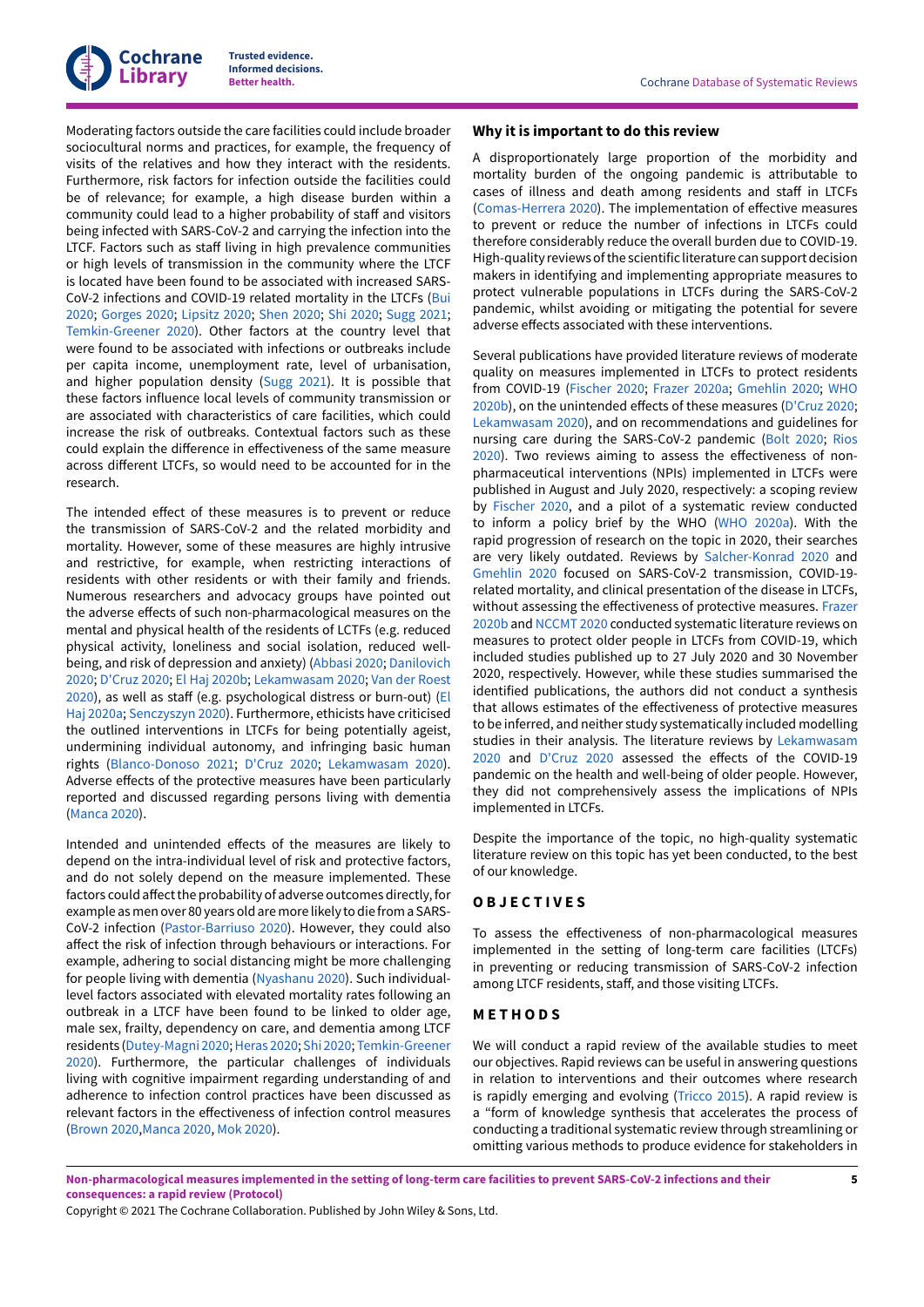

a resource-efficient manner"([Garritty](#page-19-13) 2020; Garritty 2021). We will accelerate the process of this rapid review by limiting its scope (e.g. considering only a specific set of non-pharmacological measures as described below), omitting certain quality control procedures (e.g. limiting the exploration of heterogeneity of included studies), and simplifying the process of data extraction. Specifically, only one reviewauthorwill conductthe data extraction ofincluded studies; a second review author will check for correctness, and the two review authors will discuss any uncertainties with a third review author. To ensure that acceleration of the process does not compromise the methodological rigor of the rapid review and that all stages of the review are conducted consistently and correctly, we will pilot the procedures for each stage of the review process, conduct regular team meetings, and keep a rolling list of questions to address any uncertainties.

We used the logic model (see [Figure](#page-4-1) 2) to develop criteria for considering studies for this review and plan the data extraction, and will adapt it inductively over the course of the review. We will present the revised logic model a posteriori to describe the identified evidence.

#### **Criteria for considering studies**

We will include studies that quantitatively assess the impact of measures implemented in the setting of LTCFs to prevent or reduce SARS-CoV-2 transmissions and COVID-19- related outcomes. The full list of eligibility criteria is provided in [Appendix 1.](#page-22-13)

#### **Types of studies**

We intend to include two groups of studies, which we will analyse and present separately: (i) randomised trials (RCTs) and nonrandomised observational studies of intervention effects, and (ii) mathematical modelling studies.

#### *Experimental and observational studies of intervention effects*

Due to the rapid progress of the pandemic and the challenges for evaluating complex public health interventions, it has not always been appropriate, feasible, or ethical to conduct RCTs. We therefore do not anticipate that there will be a great number of RCTs available at the time this review is conducted. Within the first group of studies, we will therefore include studies which fulfil two criteria:

- 1. the study is based on systematically collected, quantitative data on one of the outcomes of interest, with at least one measurement of the data collected after the intervention;
- 2. the study allows the effect of the intervention to be estimated, either:
	- a. based on an estimated change over time (either through the same or different individuals at multiple different time points before and after the intervention); or
	- b. based on differences between groups of individuals or clusters receiving either the intervention of interest or a comparator (this includes comparing the extent of change over time between groups).

This group of studies thereby contains a set of studies that use methods to control for confounding in design or analysis and allow, in principle, for any confounding (e.g. randomised trials) and those which, in principle, allow us to control in principle for time-invariant unobserved confounding (e.g. studies based on difference-in-difference analysis) [\(Reeves](#page-21-8) 2017). This will include: RCTs, quasirandomised controlled trials (Q-RCT), controlled before-and-after

(CBA) studies, interrupted-time-series (ITS) studies, and controlled interrupted-time-series (cITS) studies, as well as designs such as instrumental variable (IV) studies and regression discontinuity (RD) studies [\(Reeves](#page-21-8) 2017).

This group will furthermore contain a set of studies which  through design, analysis or both *—* only allow us to control for confounding by observed covariates, and are therefore more prone to be affected by bias. This will include cross-sectional studies, cohort studies (retrospective, non-concurrent, and prospective), and case-control studies (retrospective and prospective). As study design labels are used inconsistently, we will classify the studies based on their study design features, following the characterisation of these features by [Reeves](#page-21-8) 2017.

#### *Modelling studies*

Within the second group, we will include mathematical modelling studies which we define as a "mathematical framework representing variables and their interrelationships to describe observed phenomena or predict future events" (Eykhoff 1974). This could include mechanistic models (models of systems representing causal mechanisms), empirical models (models predicting outcomes from input data), and hybrid models (models combining mechanistic with empirical approaches). Among others, this will include probabilistic and deterministic compartmental models (e.g. traditional SEIR-models (Susceptible-Exposed-Infected-Recovered), agent-based epidemiologic models or Bayesian hierarchical models (i.e. models comprising several sub-models to integrate observed data and uncertainty).

In line with the GRADE guidance on approaches to assessing the certainty of modelled evidence, we will not include statistical models used to estimate the associations between measured variables (e.g. proportional hazards models or models used for meta-analysis) [\(Brozek](#page-18-14) 2021).

We will consider studies published in scientific journals, as well as those published on preprint servers (e.g. medRxiv) and in the grey literature. We will report studies that have been registered but not yet published (in a peer-reviewed journal or on a preprint server) as 'ongoing studies'.

We will exclude the following types of studies and publications.

- Studies that do not provide a quantitative measure of impact (e.g. qualitative studies)
- Diagnostic test accuracy studies (e.g. studies assessing the sensitivity and specificity of different screening tests)
- Studies that do not provide primary empirical data on the outcomes of interest (e.g. commentaries, editorials, literature reviews not reporting primary empirical data)
- Systematic and literature reviews (although we will use these for backward and forward citation tracking)
- Conference abstracts and summary reports, since these do not report sufficient data on population, intervention, comparison, outcomes, and settings to allow an assessment of their eligibility.

If we find studies that report quantitative data without a control group or a counterfactual, we will exclude them from the synthesis but will report their references.

Non-pharmacological measures implemented in the setting of long-term care facilities to prevent SARS-CoV-2 infections and their **consequences: a rapid review (Protocol)**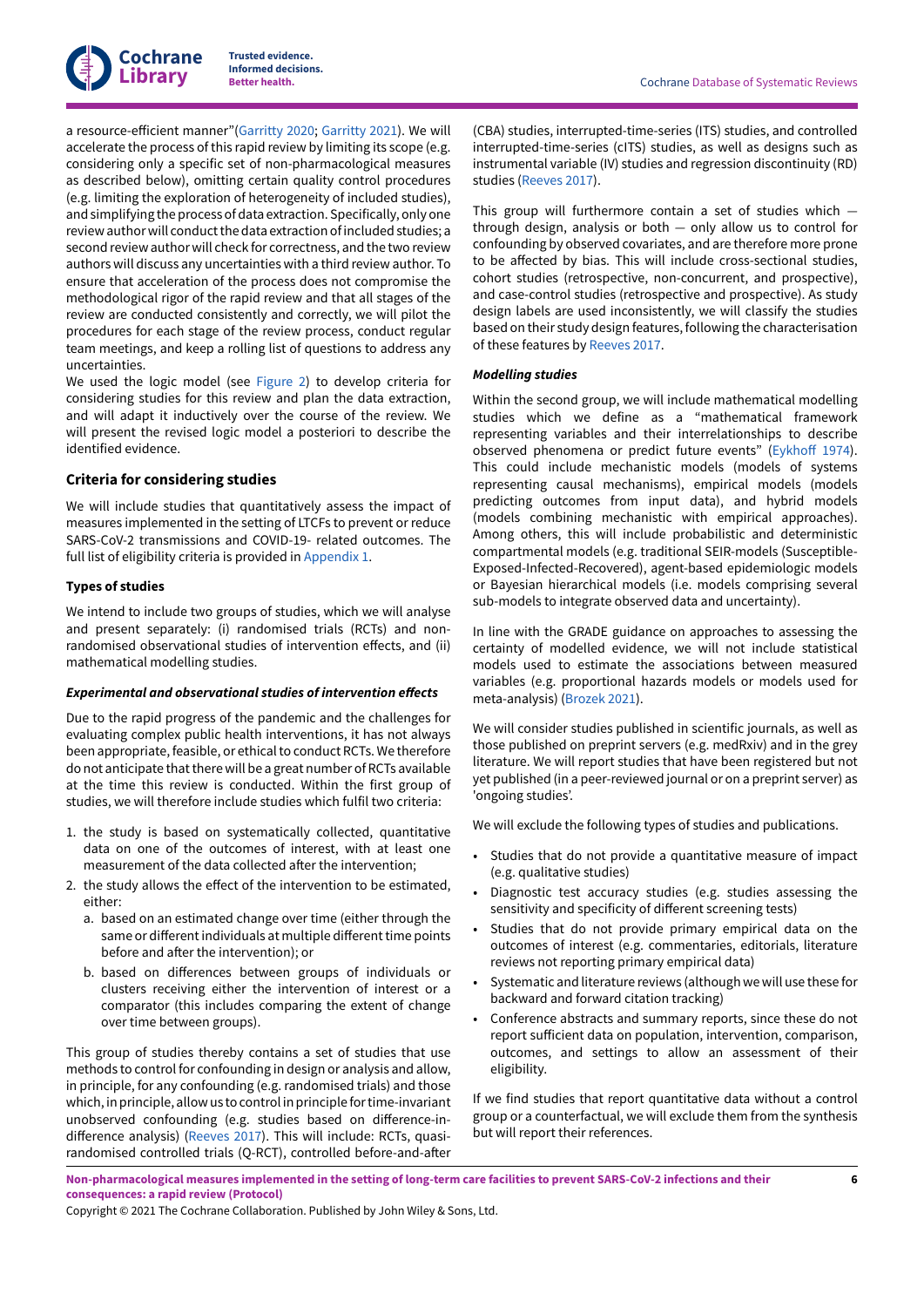# **Types of settings**

For this review, we will focus on interventions implemented in the setting of LTCFs. In the context of this work, we will define LTCFs as residential institutions that take care of people who require support because they experience difficulties living independently in the community. These difficulties arise from the interaction between barriers in their environment and physical, mental, intellectual, or sensory impairments, possibly related to old age or chronic medical conditions. We will use the term LTCF to encompass long-term care facilities, skilled nursing facilities, nursing homes, retirement homes, assisted-living facilities, residential care homes or other similar facilities or institutions [\(ECDC 2020](#page-19-1)).

Within this review, we define the setting of LTCFs broadly to encompass both the physical space of the LTCF itself and the spaces and activities beyond it which have direct implications for the practice of (long-term) care in the LTCFs. Measures may be implemented, therefore, either (i) within the building and its premises (e.g. hygiene measures within the rooms of the building) and (ii) outside of LTCFs, if they target structures, institutions standing in direct relation to the residents, the LTCFs staff, and visitors. This would include regulations that prohibit residents from leaving the premises or taking part in activities such as public religious services outside of the LTCF, as well as those affecting staffing levels in LTCFs or visitors.

We will not include home care and related settings, where an individual receives nursing care or other medical and social support through family members, home care nursing or social services, but does not reside within a LTCF.

We will exclude studies that report on measures implemented in institutions primarily or exclusively providing acute care (e.g. hospitals), rehabilitative care (e.g. rehabilitation centres), or specialised palliative care facilities (e.g. hospices). We will also exclude any LTCFs which are primarily or exclusively focused on paediatric populations, i.e. if more than 75% of the population is under 18 years old.

We will include modelling studies which operationalise a virtual setting simulated after, or with a high degree of similarity with, measures implemented in real world LTCF settings. All modelling studies providing an assessment of the impact of measures implemented in LTCFs make some assumptions to simulate the real-world. These assumptions relate to aspects such as the intervention itself, the operationalisation of the facility, the population living or working in the facility, and their interaction with the general population. Studies in which most of these aspects use simplistic or conceptual assumptions, however, tend to provide abstract findings that cannot readily be interpreted or applied. We feel that mainly theoretical studies are not sufficiently informative for decision-makers. We will therefore only include modelling studies that are based on structural and parameter assumptions which we judge to be sufficiently informative for practice in LTCFs. Where this judgement is not clear, the review author team will discuss the case and make a decision about eligibility.

## **Types of populations**

Particular populations of interest are:

- adult residents in LTCFs;
- staff working in the setting of LTCFs.

This includes both nursing staff and non-nursing staff working in the setting of LTCFs on a regular basis (e.g. kitchen staff, physiotherapists), as well as individuals or groups who visit the setting of LTCFs on a less regular basis for work-related purposes (e.g. primary care physicians, LTCF inspectors, social workers).

While we will exclude the setting of specialised institutions primarily intended to provide palliative care, we will include populations receiving palliative care in an LTCF. We will not look at paediatric populations living in nursing homes, and will exclude studies that are primarily or exclusively focused on paediatric populations.

We will exclude studies which assess the impact of measures implemented in the setting of LTCFs for the wider community (e.g. modelling studies assessing the implications of closing LTCFs for national transmission dynamics) if they do not provide specific data for at least one of the two population groups of interest.

## **Types of interventions**

We will include studies that assess the impact of nonpharmacological measures aiming to protect populations living in LTCFs from SARS-CoV-2 infections or the consequences of COVID-19 disease, or both. The measures need to be implemented in the setting of LTCFs (as defined above).

In line with the logic model, the review will include measures aiming to reduce SARS-CoV-2 infections and prevent or mitigate the consequences of COVID-19 disease in the four domains (i) entry regulations, (ii) contact regulating and transmission reducing measures, (iii) surveillance measures, and (iv) outbreak control measures; and the respective categories within them:

- 1. **Entry regulations (E):** measures to prevent infectious individuals such as staff, visitors, and residents from (re-)entering the setting of LTCFs.
	- a. **Full or partial closure of the LTCF to the outside (E1)**: organisational, regulatory, and educational measures, which reduce or restrict access to all or some individuals. These can be based on individual characteristics (e.g. individuals showing symptoms of respiratory tract infection without active screening) or based on roles and functions within the LTCF (e.g. not allowing any non-work-related visits, restricting access to individuals providing non-essential services in the LTCF, such as hairdressing).
	- b. **Measures intended to reduce influx through LTCF sta; (E2)**: organisational, regulatory, and educational measures intended to reduce the probability of viral influx through focusing on LTCF staff at elevated risk of carrying an infection (e.g. staff members with symptoms typical for COVID-19, staff members working in multiple LTCFs); preventing these sta members from entering the LTCF or allowing them to abstain from entering the LTCF (e.g. provision of staff sick leave)
	- c. **Measures intended to reduce influx through residents (E3)**: organisational, regulatory, and educational measures intended to reduce the probability of viral influx through focusing on residents at elevated risk of being infected (e.g. residents returning after being hospitalised). This is likely to include a combination of testing and quarantine (e.g. 14-day single room quarantine with polymerase chain reaction (PCR) testing on day 1 and day 14).

Non-pharmacological measures implemented in the setting of long-term care facilities to prevent SARS-CoV-2 infections and their **consequences: a rapid review (Protocol)**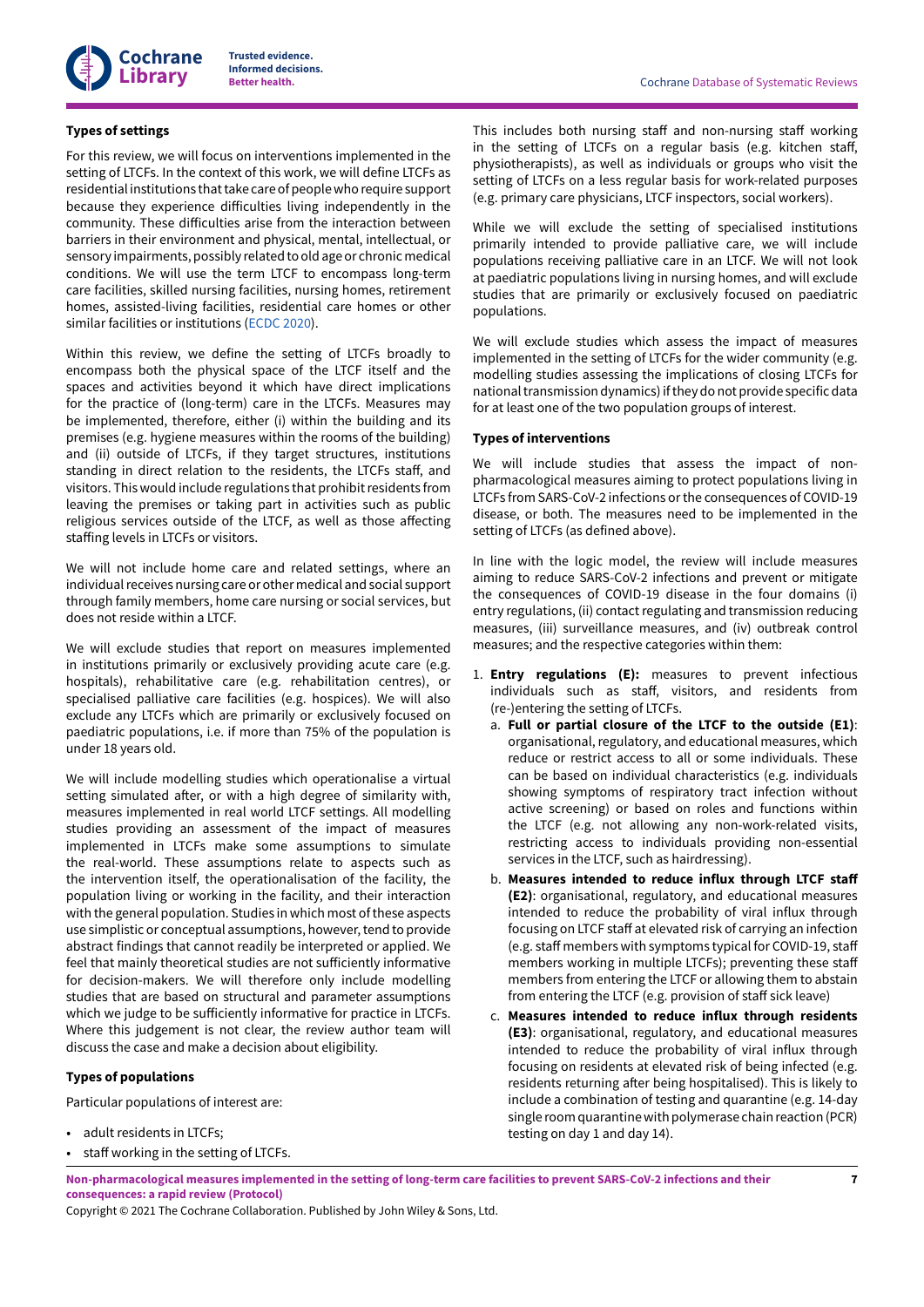**Cochrane Library**

- d. **Pre-entry screening and testing (E4)**: active screening and testing measures intended to detect individuals who are infected with SARS-CoV-2 or who are at an elevated risk of being infected with SARS-CoV-2, including measures in place to prevent individuals who were tested or screened positive from entering the LTCF (e.g. providing antigen based rapid tests to all visitors prior to entering the LTCF and prohibiting access to those who tested positive).
- 2. **Contact regulating and transmission reducing measures (C):** measures intended to prevent or reduce the risk of infections among residents, nursing staff, non-nursing staff and visitors through (i) reducing the number of contacts with potential for transmission or (ii) the risk of transmission upon contact occurring. This includes the following:
	- a. **Organisational measures limiting contact and transmission within LTCFs (C1):** organisational, regulatory, or educational measures to prevent transmission through limiting the number of contacts and reducing the probability of transmission within the LTCF. This will include measures focused on preventing transmission between staff members in activities and spaces not directly related to providing care to residents, such as care planning, handover between shifts, preparation and documentation activities, breaks (e.g. introducing staggered break and working hours or shift handovers through video calls, etc.). This furthermore includes measures to prevent transmission among residents and between residents, staff members and visitors in (leisure) activities and spaces not directly related to providing care or services to residents, such as in the common or dining rooms, during social activities (e.g. by implementing social distancing measures in the dining room or providing single rooms).
	- b. **Cohorting within LTCF (C2)**: organisational, regulatory, or educational measures intend to limit the spread of SARS-CoV-2 within the LTCF through an unknown source of infection. This is done through creating groups of staff and residents and limiting contact and exposure between these groups (e.g. limiting nursing staff to individual cohorts of residents).
	- c. **Usage of protective equipment to limit contact and transmission within LCTFs (C3):** this includes organisational, regulatory, or educational measures intended to reduce the risk of transmission through provision and correct usage of protective equipment and clothing, and personal hygiene (e.g. guidelines or regulations on the wearing of masks by nursing staff when interacting with residents; regulations on hand washing; and training on the correct wearing of masks).
	- d. **Technical devices and changing the physical environment to limit contact and transmission within LCTFs (C4):** refers to measures which intend to reduce the risk of transmission through the air and from surfaces by changing the physical environment (e.g. the use of air filters; usage of antiseptic equipment and furniture; introduction of physical barriers to limit direct contact between residents and visitors).
- 3. **Surveillance measures (S)**: measures to detect infections among residents and staff to limit secondary infections and reduce the outbreak size.
	- a. **Surveillance testing and screening of LTCF sta; and residents using PCR-based tests (S1) or point of care tests (S2):** active screening and testing measures intended

to detect individuals who are infected with SARS-CoV-2 or who are at elevated risk of being infected with SARS-CoV-2, including the measures in place to prevent secondary infections (e.g. quarantine for those who were found to have elevated body temperature). Screening and testing is not related to entry into the LTCF and is intended to identify infections early where there is no known case in the facility at the time point of the surveillance testing (e.g. weekly testing of all residents with antigen-tests).

- 4. **Outbreak control measures (O)**: measures to interrupt or prevent further spread or an outbreak after a case of COVID-19 is detected within the LTCF.
	- a. **Symptom-based targeted testing approaches of LTCF sta; and residents (O1):** testing strategy in the case of an outbreak intended to interrupt or prevent further spread after an infected individual is detected within the LTCF, through focusing on symptom-based testing of individuals.
	- b. **Generalised testing approaches of LTCF sta; and residents (O2):** testing strategies in the case of an outbreak intended to interrupt or prevent further spread after an infected individual is detected within the LTCF through employing a testing strategy other than symptom-based testing (e.g. testing all individuals on the same ward as the index case multiple times for two weeks).
	- c. **Contact-tracing and testing approaches of LTCF sta; and residents (O3):** organisational, regulatory, or educational measures intended to isolate individuals with known infections (including isolating staff members, such as through sick leave), as well as placing individuals at an elevated risk of infection under quarantine. This includes conducting contact-tracing in combination with focused quarantine of contact persons of infected individuals.

This is not an exhaustive list of measures but rather a broad overview of the category types we assume that measures will fall into. We also anticipate that many of these interventions will be implemented in combination with each other. We will include studies that only report on a combination of these measures, as well as those based on individual measures.

We will exclude studies if:

- they do not assess or allow us to determine the impact of non-pharmacological interventions or their components (e.g. a study assessing a pharmacological intervention, such as chemoprophylaxis of LTCF residents); or
- they only describe interventions not directly intended to reduce the transmission of SARS-CoV-2 (e.g. video calls to relatives introduced as a measure to reduce loneliness among residents); or
- they describe the interventions detailed above, but do not implement them in the setting of LTCFs. This includes a range of containment and mitigation measures (e.g. community-based quarantine, bans on mass gatherings, or regulation on personal protective measures, hygiene behaviours, and other socialdistancing measures aimed at the general population).

We will exclude studies which aim to assess measures aiming to reduce the adverse effects of protective measures (i.e. smartphone apps or video calls to reduce isolation), but will provide the references of such studies identified in the literature review. We will exclude studies which do not assess an intervention but explore

Non-pharmacological measures implemented in the setting of long-term care facilities to prevent SARS-CoV-2 infections and their **consequences: a rapid review (Protocol)**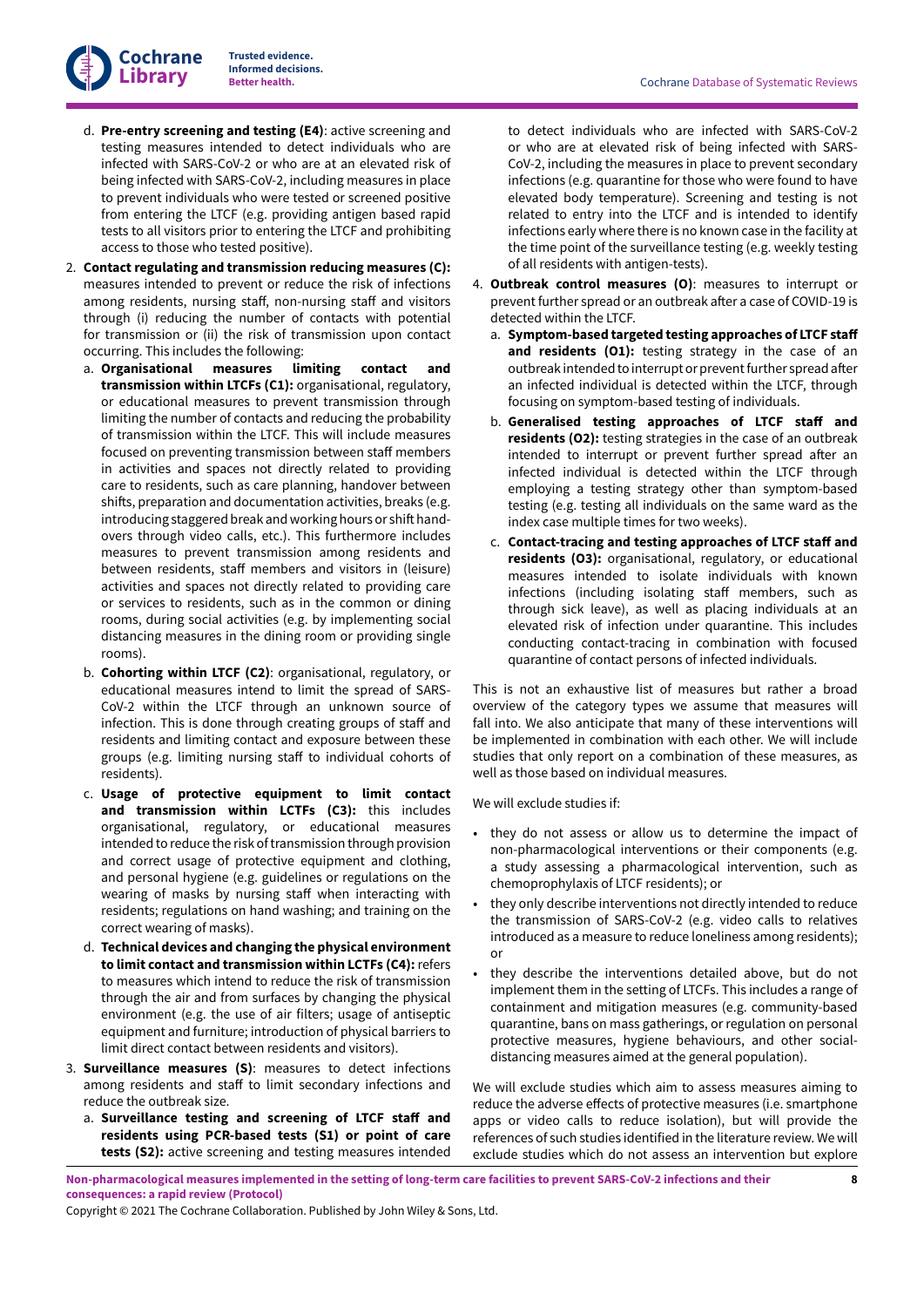

institutional level risk factors for transmission-related outcomes in LTCFs (e.g. cross-sectional studies assessing the relationship between staff levels and mortality risks). We define risk factors as those characteristics of LTCFs or practices within them that were in place before the pandemic, not specifically implemented with the intention to reduce SARS-CoV-2 infection and COVID-19 disease, and which were assumed or evaluated for explaining differences in SARS-CoV-2 infections and COVID-19 morbidity between LTCFs. We will, however, provide a list of any such studies that we identify during literature screening.

## **Types of comparators**

We will consider different comparators for the measures listed above. Specifically, we will include studies that provide data on the following comparisons.

- Measure versus no measure (e.g. a scenario of daily pre-entry testing of staff is compared to a scenario without testing).
- More stringent versus less stringent implementation of a measure (e.g. a scenario of daily PCR-testing of staff is compared to a scenario where only weekly testing is conducted).
- Measure versus an alternative measure (e.g. a scenario of daily pre-entry testing of staff using RT-PCR-based tests is compared to restricting the access to the LTCF for visitors).
- Earlier versus later implementation of a measure (e.g. conducting a general testing approach earlier or later after an index case has been identified in an LTCF).

## **Types of outcomes**

#### *Primary Outcomes*

In line with the WHO-INTEGRATE COVID-19 (WICID) framework ( [Stratil](#page-21-9) 2020), which aims to support evidence-informed decisionmaking on non-pharmacological interventions targeting COVID-19, we will consider studies assessing any of the following COVID-19 related outcomes or any health-related adverse or unintended effects.

- **SARS-CoV-2 infections avoided due to the measure** (e.g. number, proportion, rate of SARS-CoV-2 infections observed or predicted in an LTCF with and without the intervention).
- **Contaminations of LTCFs avoided due to the measure**. In this context, contamination of LTCFs refers to LTFCs with at least one infection in the observation period (outcomes of interest include for example: number, proportion, rate of LTCFs with less than one SARS-CoV-2 infection observed or predicted among LTCFs with and without the intervention).
- **Outbreaks in LTCFs avoided due to the measure**. This refers to LTFCs with more than one SARS-CoV-2 infection from the same source; i.e. an index case in an LTCF has caused at least one additional infection (e.g. number, proportion, rate of LTCFs with an outbreak (> 1 SARS-CoV-2 infection from the same source) observed or predicted among LTCFs with and without the intervention).
- **COVID-19-related hospitalisations avoided due to the measure** (e.g. number, proportion, rate of hospitalisations due to severe COVID-19 infections observed or predicted in an LTCF with and without the intervention).
- **COVID-19-related deaths avoided due to the measure** (e.g. number, proportion, rate of deaths of people infected with SARS-

CoV-2 observed or predicted in an LTCF with and without the intervention).

• **Adverse and other unintended mental or physical health outcomes** (e.g. rate of residents experiencing loneliness; incidence or severity of depression; rate of psychogeriatric hospitalisations, health-related quality of life, changes in healthrelated behaviour or metabolic risk factors, such as weight change or smoking behaviour).

#### *Secondary outcomes*

We will not assess any secondary outcomes in this review.

#### *Other outcome-related considerations*

We will exclude publications that report on (intended and unintended) societal or ecological outcomes (e.g. changes in waste production or energy consumption), economic or financial outcomes (e.g. studies estimating cost or resource use of an intervention) or other implementation-related outcomes (e.g. reported acceptability or adherence to the measure, reported barriers for implementation) without reporting on any of the primary outcome categories.

The findings on the adverse and other unintended effects of some interventions will not be comprehensive, as adverse effects may take a long time to emerge, may not be measurable within the frameworks of these intervention studies, or may go beyond the scope of effects related to physical and mental health. We acknowledge this as a limitation within this rapid review.

## **Search methods for identification of relevant studies**

Our search strategy will be structured around two main search components focused on 1) SARS-CoV-2/COVID-19 and 2) terms describing the LTCF setting and related populations. For COVID-19 topic databases, we will only include terms describing the LTCF setting and related populations in the search. We developed the search strategy in Embase with a search specialist (IM), and will adapt this to related databases. A second search specialist peer reviewed the search strategy.

An experienced Information Specialist (IM) will adapt and run systematic searches in the following COVID-19-specific databases and general electronic databases. We will limit the results to the years 2020 and 2021, the time period during which publications about LTCFs and the COVID-19 have been published.

- The Cochrane COVID-19 Register [\(covid-19.cochrane.org/\)](https://covid-19.cochrane.org/)) is a specialised register built within the Cochrane Register of Studies (CRS) and maintained by Cochrane Information Specialists. The register contains study reports from several sources:
	- daily searches of PubMed;
	- daily searches of ClinicalTrials.gov;
	- weekly searches of Embase.com;
	- weekly searches of medRxiv;
	- weekly searches of the WHO International Clinical Trials Registry Platform (ICTRP);
	- monthly searches of the Cochrane Central Register of Controlled Trials (CENTRAL).
- The WHO COVID-19 Global literature on coronavirus disease is a specialised register maintained by WHO information specialists, which aims to provide a comprehensive multilingual

Non-pharmacological measures implemented in the setting of long-term care facilities to prevent SARS-CoV-2 infections and their **consequences: a rapid review (Protocol)**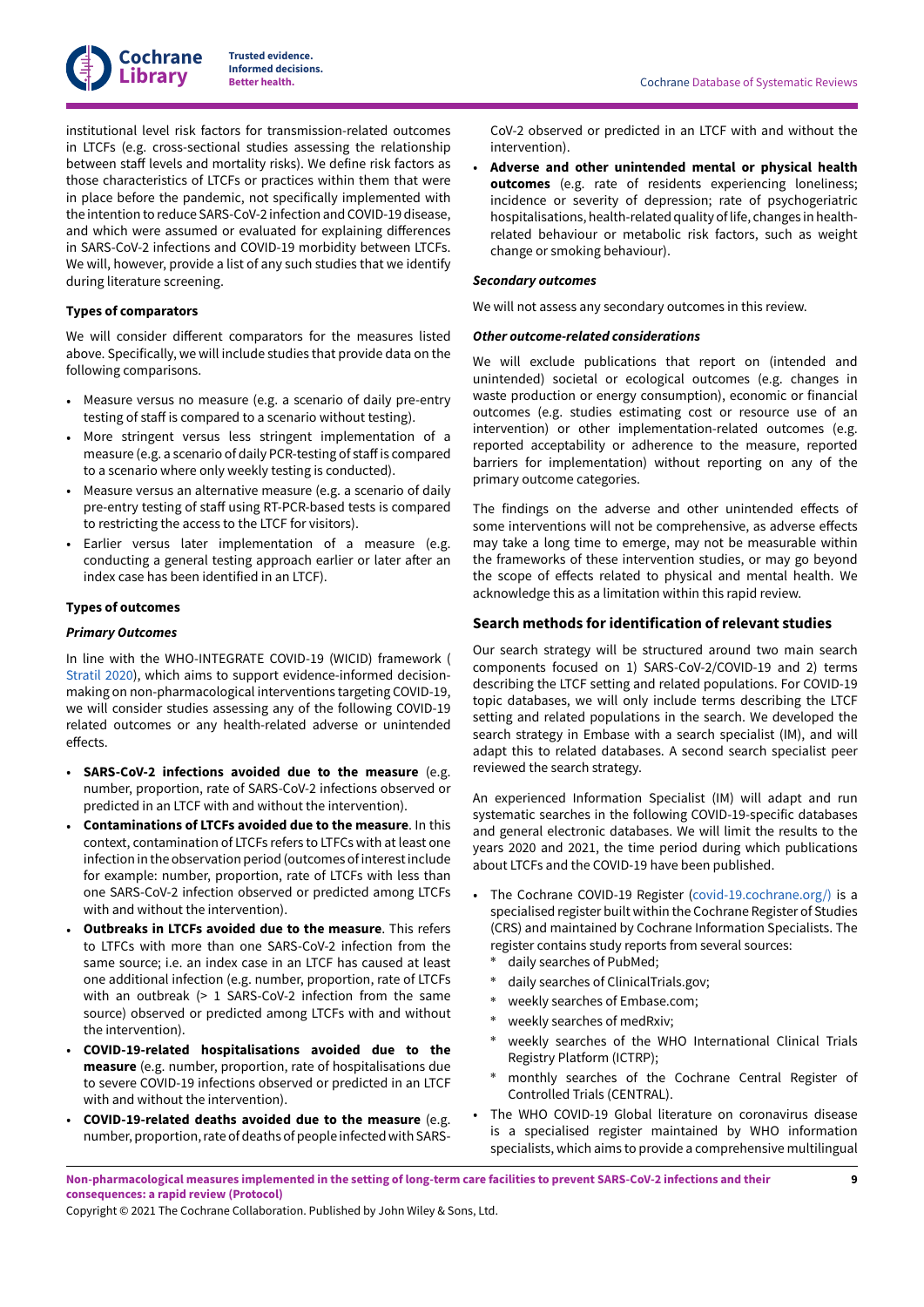source of current literature on the topic. The database is updated daily (Monday to Friday) from searches of bibliographic databases, handsearching, and the addition of other expertreferred scientific articles ([search.bvsalud.org/global-literature](https://search.bvsalud.org/global-literature-on-novel-coronavirus-2019-ncov/))[on-novel-coronavirus-2019-ncov/\)](https://search.bvsalud.org/global-literature-on-novel-coronavirus-2019-ncov/)). The register contains study reports from several sources:

- daily searches of CINAHL EBSCO (Cumulative Index to Nursing and Allied Health Literature);
- daily searches of Embase (Ovid);
- daily searches of Scopus;
- daily searches of Science direct;
- daily searches of Web of Science;
- daily searches of Wiley Online;
- daily searches of Academic Search Complete (EBSCO);
- daily searches of Africa Wide Information (EBSCO);
- daily searches of bioRxiv;
- daily searches of CAB Abstracts (Ovid);
- daily searches of chemRxiv;
- daily searches of China CDC MMWR (Center for Disease Control, Morbidity and Mortality Weekly Reports)
- daily searches of CDC Reports;
- daily searches of Global Health (Ovid);
- daily searches of Global Index Medicus;
- daily searches of medRxiv;
- daily searches of ProQuest Central (Proquest);
- daily searches of PsychInfo (Ovid);
- daily searches of SSRN (Social Science Research Network);
- weekly handsearches of Eurosurveillance;
- weekly searches of American Chemical Society;
- weekly searches of Scielo (Web of Science);
- biweekly searches of BioMed Central;
- biweekly searches of Jstage;
- biweekly searches of Mary Ann Liebert;
- biweekly searches of MDPI (Multidisciplinary Digital Publishing Institute);
- biweekly searches of Oxford Academic Group;
- biweekly searches of Sage Publications;
- biweekly searches of Taylor and Francis;
- monthly searches of Airiti library;
- monthly searches of JMIR (Journal of Medical Internet Research);
- monthly searches of Korean Science Index (Web of Science);
- monthly searches of Russian Science Index (Web of Science).
- Web of Science (Science Citation Index) Clarivate
- CINAHL EBSCO

## See [Appendix 2](#page-24-0) for the search strategies.

Finally, we will conduct forward and backward citation searches of all relevant systematic and literature reviews and guidelines identified through the searches (see [Appendix 3](#page-26-0) for a preliminary list), as well as all included studies. We will conduct these searches in Scopus (published studies) and Microsoft Academic (preprints). To retrieve grey literature of unpublished reports or studies not published through traditional publication platforms, we will search Google Scholar. In this search, we will screen the first 10 pages of

relevancy-ranked results (i.e. the first 100 web pages). If a significant number of potentially relevant results are retrieved, we will screen an additional 10 pages (200 web pages total).

## **Data collection and analysis**

## **Study selection**

We will deduplicate the publications identified through the database searches using EndNote and further by hand. Next, two review authors will independently screen all titles and abstracts in duplicate, excluding only those studies which are clearly irrelevant. We will move publications that are marked as unclear forward to the next stage of full-text screening. We will use standardised screening guidance based on the eligibility criteria and conduct a calibration exercise with all review authors involved in title and abstract screening. The two screening review authors will discuss any discrepancies, classify as 'unclear'those cases which cannot be resolved, and forwarded these to the next stage.

Two review authors will independently conduct the full-text screening. They will resolve any discrepancies through discussion in the presence of at least one other review author. At this stage, the review authors will make a final decision regarding inclusion/ exclusion. Prior to starting the screening process, all review authors involved with full text screening will screen a set of 10 studies [\(Garritty](#page-19-12) 2020; [Garritty](#page-19-13) 2021). The team will discuss any open questions or issues and adapt the screening guidance accordingly, in order to harmonise screening across all review authors.

We will use EndNote to manage collection of records. For title and abstract screening, we will use the web-based application Rayyan [\(Mourad](#page-20-10) 2016), which was designed for citation screening for systematic reviews. We will use a form in Microsoft Excel to document and report reasons for the exclusion of full texts.

## **Inclusion of non-English language studies**

We will consider studies published in Armenian, English, French, German, Italian, Russian and Spanish, based on language skills within the review team. We will exclude studies in languages other than those listed.

#### **Data extraction and management**

One review author will extract study characteristics and data from all included studies using a pre-developed and validated data extraction form in Microsoft Excel. A second review author will check all extracted data. All review authors involved in the data extraction will independently extract a sample of three purposively selected heterogeneous studies that meet the inclusion criteria; they will discuss their extractions as part of a calibration exercise.

We will include the following main categories in the extraction form, including relevant subcategories (see data extraction form in [Appendix 4](#page-26-1)).

- Study information
- Study design
- Population and setting
- Intervention
- Outcomes and results
- Context and Implementation

Non-pharmacological measures implemented in the setting of long-term care facilities to prevent SARS-CoV-2 infections and their **consequences: a rapid review (Protocol)**

Copyright © 2021 The Cochrane Collaboration. Published by John Wiley & Sons, Ltd.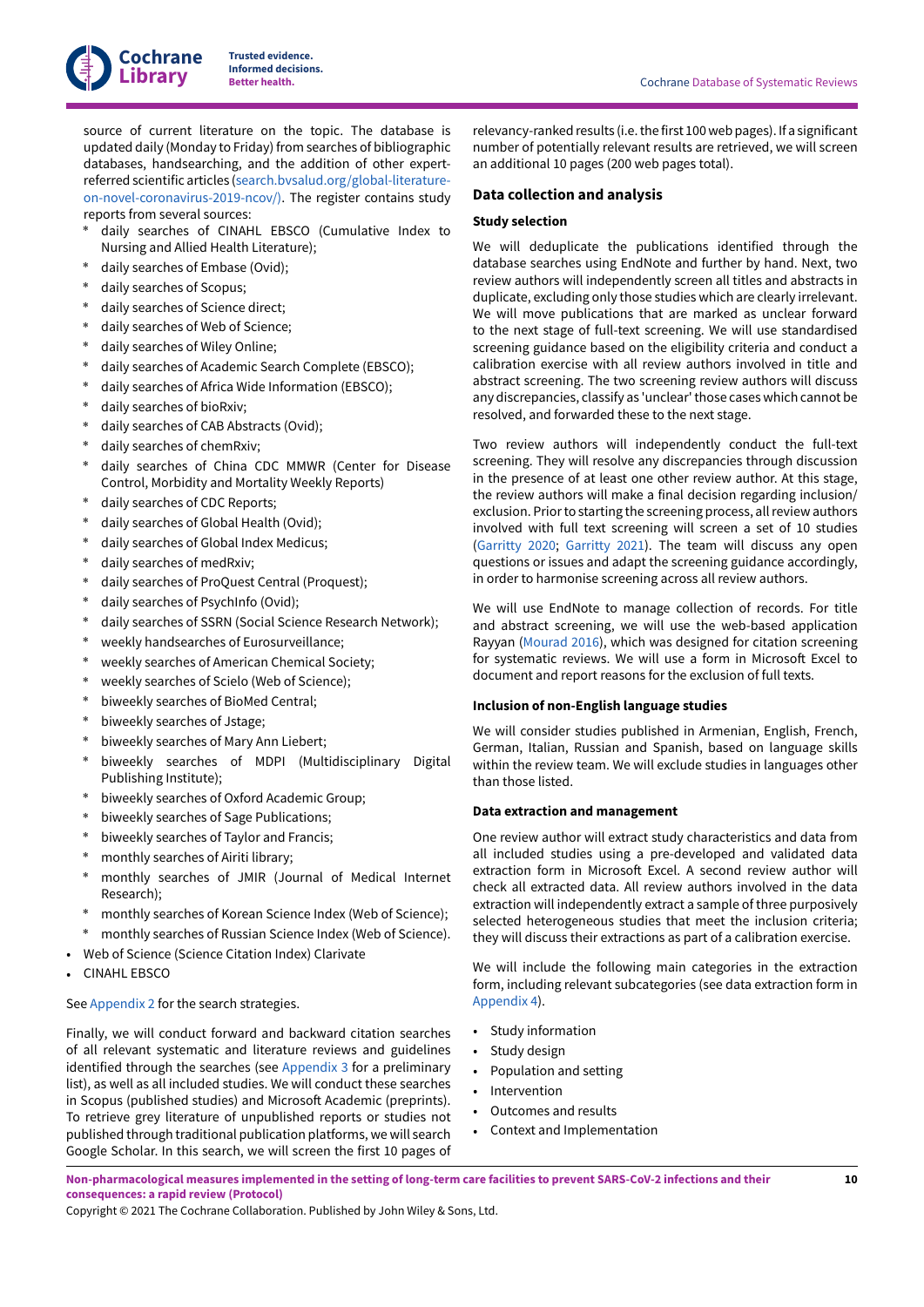#### **Assessment of risk of bias in and quality of included studies**

Two review authors will rate the risk of bias (RoB) or quality of each included study independently, using multiple tools depending on the type of study. They will discuss any conflicts, questions, or uncertainties between themselves and, where necessary, with the review team. The authors will carry out the assessment using templates created in Microsoft Excel.

#### *Assessment of risk of bias in randomised controlled trials*

For the assessment of the risk of bias in RCTs, we will apply the Cochrane RoB 2 tool; we will use the most current version available from [riskofbias.info/](https://www.riskofbias.info/) ([Higgins 2019\)](#page-19-15). For cluster-RCTs, we will use the version of the tool adapted specifically for this type of study [\(Eldridge](#page-19-16) 2020). For RCTs and cluster-RCTs, we consider the assignment to intervention as the effect of interest. We will conduct an RoB 2 assessment for the primary outcomes in line with the specifications in the section on the measures of intervention effects. The RoB 2 tool includes the following domains: bias arising from the randomisation process, bias due to deviations from intended interventions, bias due to missing outcome data, bias in measurement of the outcome, and bias in selection of the reported results. The judgement options within the bias domains to be used include: lowrisk, some concerns, and high risk.Wewill use the Excel tool provided on [riskofbias.info/](https://www.riskofbias.info/) for the assessment.

We will designate an overall risk of bias for an outcome within a study (across domains) using the following criteria.

- High risk of bias: the trial is judged to be at high risk of bias in at least one domain for this result, or the trial is judged to have some concerns for multiple domains in a way that substantially lowers confidence in the result.
- Some concerns: the trial is judged to raise some concerns in at least one domain for this result, but not to be at high risk of bias for any domain.
- Low risk of bias: the trial is judged to be at low risk of bias for all domains for this result.

Risk of bias will also be summarised for an outcome across studies as part of the GRADE rating. We will judge an outcome as follows.

- Low risk of bias: most information for the outcome is generated from studies at low risk of bias.
- Moderate risk of bias: most information is from studies at low risk of bias or studies with some concerns.
- High risk of bias: the proportion of information from studies at high risk of bias is sufficient to affect the interpretation of results.

## *Assessment of risk of bias in non-randomised studies of the*  $e$ *ffects* of *interventions*

For the assessment of the risk of bias of non-randomised studies of the effects of interventions (NRSIs), with the exception of cross-sectional studies, we will use the most recent version of the ROBINS-I tool (Risk Of Bias In Non-randomised Studies of Interventions) ([Sterne](#page-21-11) 2016a; Sterne 2020). This tool is concerned with evaluating the risk of bias of NRSIs; these include quantitative studies estimating the effectiveness (harm or benefit) of interventions that did not use randomisation to allocate units to comparison groups to compare the health effects of two or more conditions ([Sterne](#page-21-12) 2016b). The terminology around such studies is often used inconsistently, and sometimes incorrectly;

relevant terms sometimes used include quasi-randomised studies, quasi-experimental studies, natural experiment studies, and observational studies, among others. The base version of the tool is primarily concerned with studies where participants are followed up from the start of an intervention up to a later time for ascertainment of outcomes of interest, so called follow-up studies (or cohort-like designs) ([Sterne](#page-21-12) 2016b). The developers of the tool note that, while much of the material is also relevant to designs such as case-control studies, cross-sectional studies, ITS studies and CBA studies, modifications to the signalling questions are required for these other types of studies ([Sterne](#page-21-12) 2016b).

Therefore, we will follow the guidance laid out in chapter 25 in the *Cochrane Handbook for Systematic Reviews of Interventions* on how to address additional or different issues relating to risk of bias assessmentincluding ITS studies, CBA and cITS studies [\(Sterne](#page-21-11) [2020\)](#page-21-11).

As there is no guidance on how to adapt the ROBINS-I tool for crosssectional studies and case-control studies, we will use the Joanna Briggs Institute (JBI) Critical Appraisal Checklist for Analytical Cross-Sectional Studies and the JBI Critical Appraisal Checklist for Case-Control Studies, respectively [\(Moola 2017\)](#page-20-11).

In applying the ROBINS-I and JBI tools, it is important to define a priori the important confounding factors that each study would ideally be controlled for. We defined the relevant domains for confounding factors in the logic model, including the following:

- 1. intra-individual risk and protective factors;
- 2. underlying risk factors for infections/outbreaks in LTCFs;
- 3. risk of infection outside LTCF;
- 4. factors relating to social practices;
- 5. testing-related factors of influence; and
- 6. general implementation factors.

Relevant co-interventions that could lead to bias should also be considered when assessing the risk of bias in such studies. In principle, any number of co-interventions applied in LTCFs or in the wider community, if applied differently between comparator arms, could lead to bias. However, there is no accepted standard care in LTCFs, and practices are likely very context-dependent; thus, we will not define these concretely a priori. We will thus list important cointerventions for each included study before conducting the risk of bias assessment, based on the intervention domains/categories defined in this protocol [\(Sterne](#page-21-11) 2020).

When using ROBINS-I, the effect of interest can either be the effect of assignment to the interventions at baseline or the effect of adhering to the interventions [\(Sterne](#page-21-10) 2016a; [Sterne](#page-21-12) 2016b). As we are interested in the overall effect of implementing measures in LTCFs, not only in the effect of compliance of individuals or LTCFs, we will assess the effect of the assignment of the intervention at baseline.

#### **JBI Critical Appraisal Checklist for Analytical Cross-Sectional Studies**

The JBI checklist for cross-sectional studies includes domains referring to:

- 1. inclusion criteria;
- 2. description of the study population;

Non-pharmacological measures implemented in the setting of long-term care facilities to prevent SARS-CoV-2 infections and their **consequences: a rapid review (Protocol)**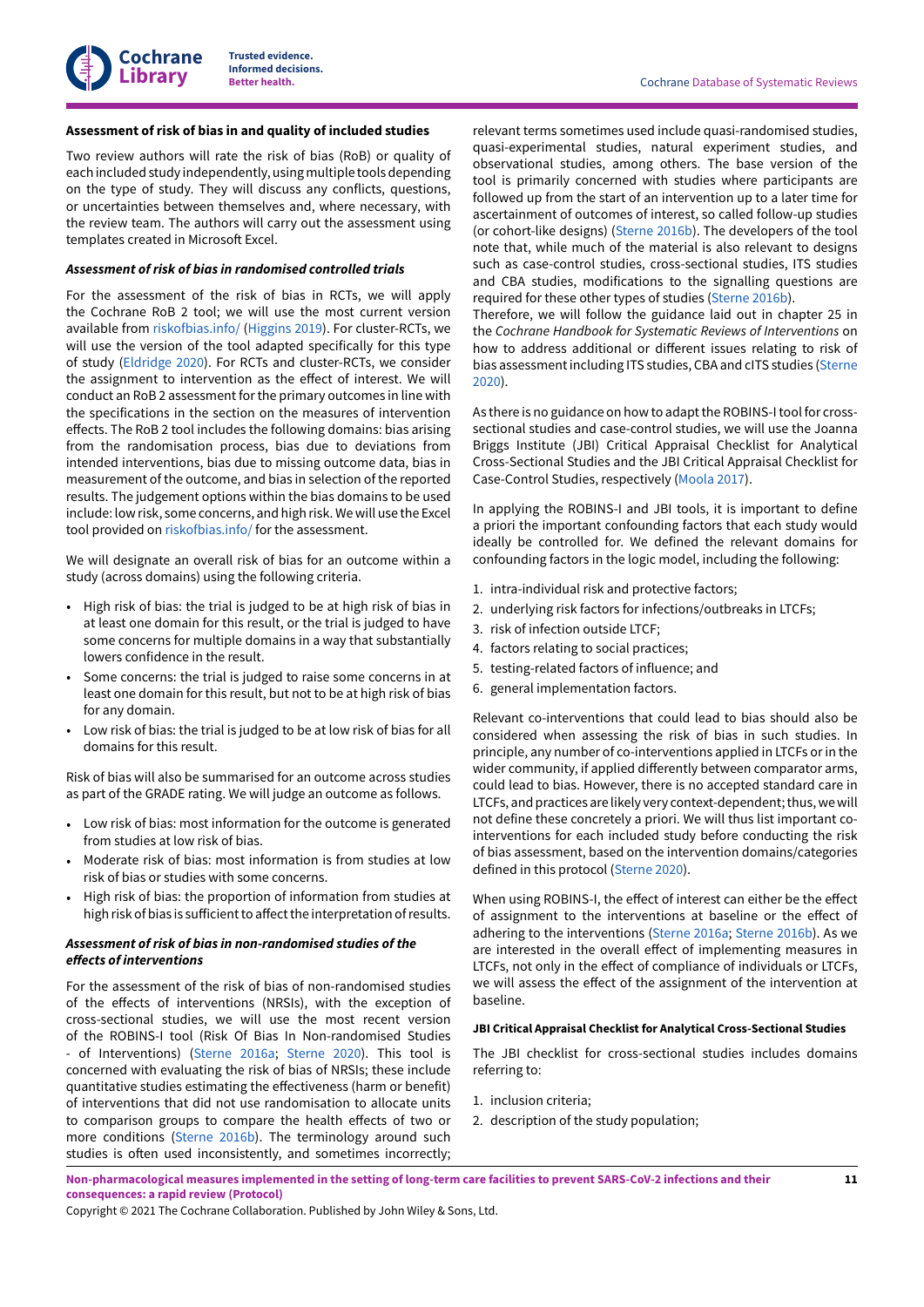

- 3. validity and reliability of the measurement of the exposure (i.e. the intervention in the case of this study);
- 4. objective measurement of the condition of interest;
- 5. identification of confounding factors;
- 6. approach to handling confounders;
- 7. reliability and validity of outcome measurements; and
- 8. appropriateness of the statistical analysis [\(Moola 2017](#page-20-11))

#### **JBI Critical Appraisal Checklist for Case-Control Studies**

The JBI checklist for case-control studies includes domains referring to:

- 1. comparability of cases and controls;
- 2. appropriateness of the process for matching cases and controls;
- 3. differences in the approaches for identifying cases and controls;
- 4. standardisation, validity and reliability of the measurement of the exposure (i.e. the intervention in the case of this study);
- 5. differences in the measurement of exposure between cases and controls;
- 6. identification of confounding factors;
- 7. approach to handling confounders;
- 8. standardisation, reliability and validity of outcome measurements;
- 9. sufficient length of the observation period; and
- 10.appropriateness of the statistical analysis [\(Moola 2017](#page-20-11)).

For both the JBI checklists, the respective indicator questions are to be answered with 'yes', 'no', 'unclear', and 'not applicable'. To align the rating with the ratings used within ROBINS-I, we will in addition provide a rating of 'low risk of bias', 'moderate risk of bias', 'serious risk of bias', and 'critical risk of bias' to each of the eight categories. In reaching an overall risk of bias judgement for a specific outcome in an individual study assessed with these JBI checklists, we will apply the following criteria.

- Low risk of bias: the study is judged to be at low risk of bias for all domains.
- Moderate risk of bias: the study is judged to be at low or moderate risk of bias for all domains.
- Serious risk of bias: the study is judged to be at serious risk of bias in at least one domain, but not at critical risk of bias in any domain.
- Critical risk of bias: the study is judged to be at critical risk of bias in at least one domain.

## **ROBINS-I tool**

The ROBINS-I tool includes domains relating to bias:

- 1. due to confounding;
- 2. in selection of participants into the study;
- 3. in classification of interventions;
- 4. due to deviations from intended interventions;
- 5. due to missing data;
- 6. in measurement of the outcome; and
- 7. in selection of the reported result.

Based on answers to the signalling questions, judgements for each bias domain can be 'low', 'moderate', 'serious', or 'critical' risk of bias.

In reaching an overall risk of bias judgement for a specific outcome in an individual study, we will apply the following criteria:

- Low risk of bias: the study is judged to be at low risk of bias for all domains for this result.
- Moderate risk of bias: the study is judged to be at low or moderate risk of bias for all domains.
- Serious risk of bias: the study is judged to be at serious risk of bias in at least one domain, but not at critical risk of bias in any domain, or has moderate risk of bias in multiple domains and is therefore considered to be at serious risk of bias.
- $\cdot$  Critical risk of bias: the study is judged to be at critical risk of bias in at least one domain.

We will also summarise the risk of bias for an outcome across studies as part of the GRADE rating. We will judge an outcome as follows:

- Low risk of bias: most information for the outcome is generated from studies at low risk of bias
- Moderate risk of bias: most information is from studies at low or moderate risk of bias
- High risk of bias: the proportion of information from studies at serious or critical risk of bias is sufficient to affect the interpretation of results.

#### *Assessment of the quality of modelling studies*

There is currently no standardised method for appraising the quality of modelling studies within the systematic review community. In their rapid review of travel-related control measures, [Burns 2021](#page-18-15) describe the challenge of critically appraising modelling studies by referring to a rapid review of the methodological literature that sought to identify and summarise studies describing criteria for assessing the quality of mathematical studies [\(Egger](#page-19-17) [2017\)](#page-19-17). This review suggested that an assessment of the quality of a modelling study should capture the aspects of:

- 1. model structure;
- 2. input data;
- 3. different dimensions of uncertainty;
- 4. transparency;
- 5. external validation; and
- 6. internal validation.

This tool does not combine multiple criteria into a summary score [\(Appendix 5](#page-28-0)) [\(Burns 2021;](#page-18-15) [Egger](#page-19-17) 2017). Based on these findings, [Burns 2021](#page-18-15) developed a bespoke tool for the assessment of modelling studies. This tool has been applied in the update of the [Burns 2021](#page-18-15) review, and the review by [Krishnaratne](#page-20-12) 2020. We will also apply this tool in our Cochrane Review [\(Appendix 5](#page-28-0)). It covers the following aspects:

- 1. model structure;
- 2. input data;
- 3. external validation;
- 4. internal validation;

Non-pharmacological measures implemented in the setting of long-term care facilities to prevent SARS-CoV-2 infections and their **consequences: a rapid review (Protocol)**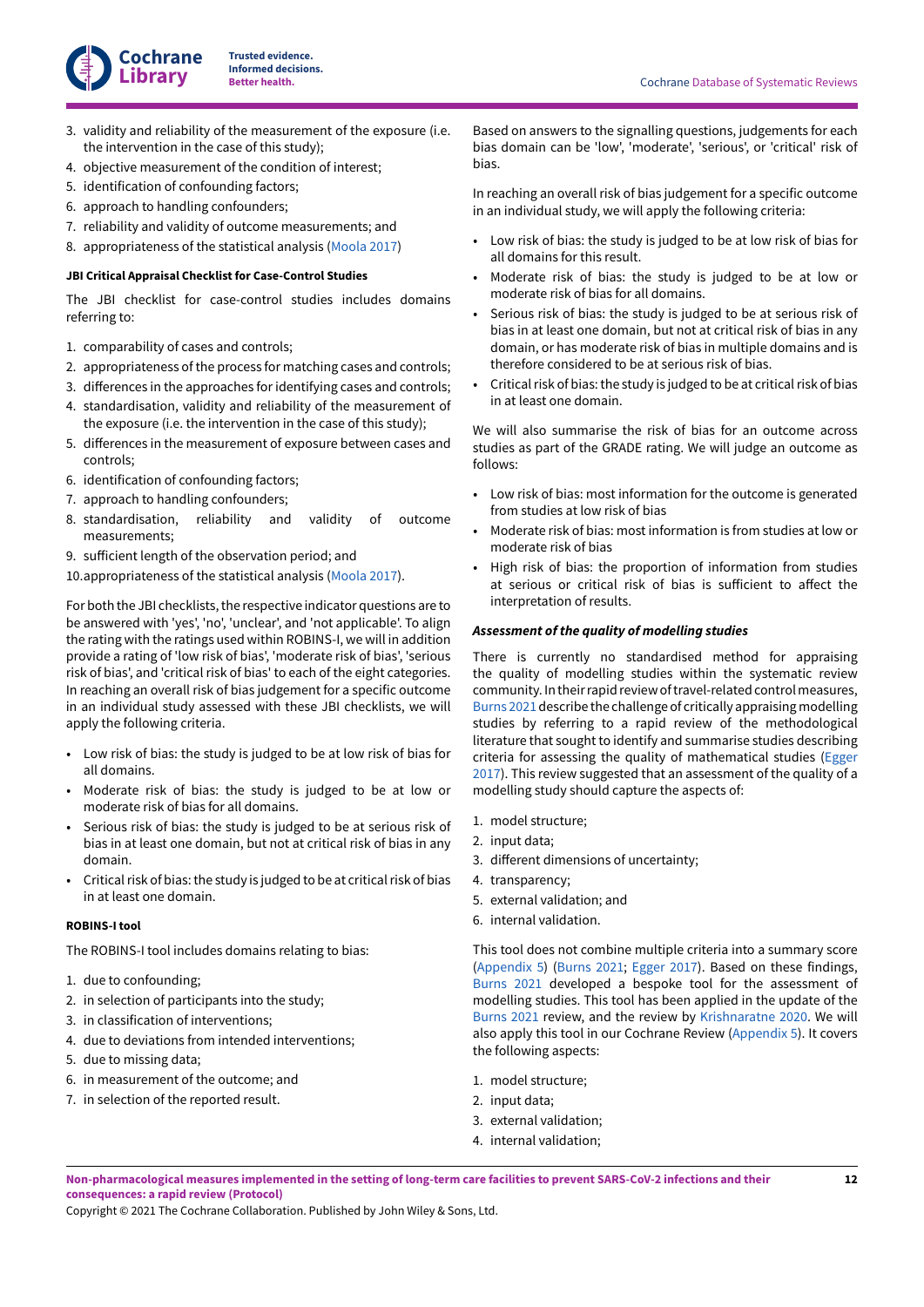## 5. uncertainty; and

6. transparency.

We will rate each of these aspects as 'no/minor concerns', 'moderate concerns', or 'major concerns'. For modelling studies, review authors with modelling expertise will undertake and check the assessment, and we will consult researchers with advanced modelling expertise to assist with the quality assessment of modelling studies as needed.

In reaching an overall rating for the quality of an individual study, we will apply the following criteria.

- No/minor concerns: the study is judged to have no/minor concerns in: model structure, input data, validation (external), and uncertainty; and either no/minor concerns or moderate concerns regarding internal validation and transparency.
- Moderate concerns: the study is judged to have moderate concerns for at least one of the following domains: model structure, input data, or uncertainty, and not be judged to have major concerns in any of these three domains.
- Major concerns: the study is judged to have moderate concerns for multiple domains in a way that substantially lowers confidence in the result, or the study is judged to have major concerns in the domain of uncertainty. In both cases, neither model structure nor input data may be judged to have major concerns.
- Critical concerns: the study is judged to have major concerns regarding model structure or input data, or both.

As for the rating of 'critical risk of bias' in the ROBINS-I tool, a study that has an overall rating of 'critical concerns' is regarded as too problematic to provide any useful evidence on the effects of the intervention, and we will not include such a study in the synthesis.

We will also summarise the quality of the body of evidence comprised of modelling studies for each outcome as part of the GRADE rating. We will judge a body of evidence for an outcome as follows.

- No/minor concerns: the majority of studies contributing evidence to the outcome are judged to have no/minor concerns, with no studies judged to have major concerns.
- Moderate concerns: the majority of studies contributing evidence to the outcome are judged to have moderate concerns.
- Major concerns: the proportion of information from studies judged to have major concerns is sufficient to affect the interpretation of results.

#### **Definition of minimal thresholds for public-health relevancy**

The thresholds for the public-health relevance of reported effect sizes (corresponding to the minimal patient-relevant differences) are defined in this study as any difference from the null. Given the high disease burden of SARS-CoV-2 in LTCFs, any interventionwhich allows for a reduction of infection risk could potentially be relevant. Outweighing the costs and adverse effects of the interventions is beyond the scope of this study.

Accordingly, the narrative synthesis, graphical display thereof, and our assessment of the certainty of evidence focus on the existence and direction of effects, rather than the effect size. Information on the effect sizes will be provided, in order for decision makers to judge the practical relevance of the intervention effect in light of other decision-making criteria.

#### **Measures of intervention effect**

Across outcomes, we expect the intervention effects to be reported in a range of estimates or descriptive measures. Therefore, we will decide what measure is most appropriate after we have extracted data from included studies, but before we begin the evidence synthesis.

For continuous outcome measures, such as the number of SARS-CoV-2 infection per 100 residents, the preferred measure of intervention effect will be the standardised mean difference (SMD). For dichotomous outcomes, such as presence or absence of an outbreak in LTCFs during the observation period, we will use the risk ratio (RR). When provided in the publication, we will include 95% confidence intervals (CIs) for all reported intervention effects.

If a study reports both unadjusted and adjusted intervention effects, we will use the adjusted effects in conjunction with data on the covariates that the models adjust for. If a study reports multiple adjusted estimates of an intervention effect, we will use the one that we judge to minimise the risk of bias due to confounding [\(Reeves](#page-21-13) 2019). Some studies, such as modelling studies or quasiexperimental studies, may present multiple 'main effects' that may be plausible and similar regarding risk of bias. In such cases, we will extract multiple estimates. For studies providing multiple estimates with comparable risk of bias, we will use the median of the estimates in a meta-analysis and use the direction of effect of the median estimate for vote counting (see below). If there is an even number of estimates, we will select the most conservative estimate closest to the median estimate. For studies reporting measurements with multiple time points for the same primary outcome, we will select the outcome measure with the longest follow-up period from the intervention.

If the study provides different measures for the same outcome, we will select or calculate (if data allows) the outcome measure, which is used or can be calculated in all or most other studies reporting on the same intervention domain and categorywithin the same population group. If there are multiple measures of the same outcome meeting this condition, we will choose the one with the lowest risk of bias.

Some studies will likely allow multiple comparisons. For example, modelling studies may assess pre-entry testing of staff, providing data for a scenario without testing, with different weekly rates of testing, or with different forms of tests. In these cases, we will include all comparisons that meet the eligibility criteria and will select the comparisons of no measure versus the most stringent implementation of the measure for the summary of findings tables (e.g. no pre-entry testing versus daily pre-entry testing). For studies assessing different levels of stringency of implementation of the measure, we will select the comparison of the most stringent versus the least stringent implementation (e.g. daily pre-entry testing versus biweekly testing).

For studies comparing multiple measures with different levels of stringency of implementation, we will select the comparison of the most stringent form of the different measures (e.g. daily pre-entry testing with RT-PCR-based tests versus daily testing with antigen tests).

Non-pharmacological measures implemented in the setting of long-term care facilities to prevent SARS-CoV-2 infections and their **consequences: a rapid review (Protocol)**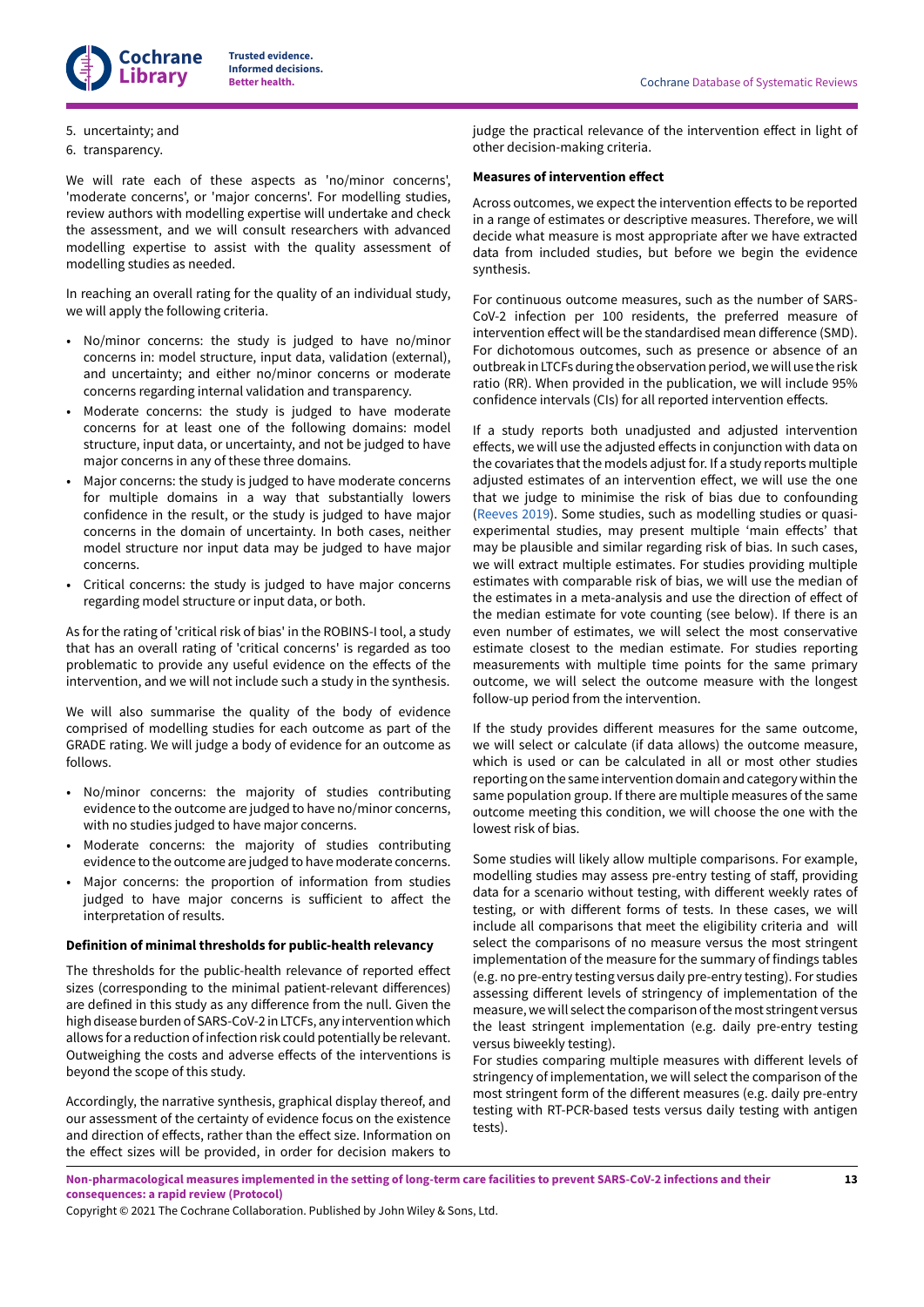

#### **Unit of analysis issues**

We do not anticipate identifying cluster-RCTs for this review, however we may identify other studies in which the allocation of the intervention occurred at the cluster-level.

Where identified cluster-level studies do not take clustering into account in their analyses, we will attempt to reanalyse these studies. We will do this by incorporating an intra-class correlation coefficient (ICC) to account for the design effect. If the ICC is not reported for a study, we will try to obtain estimates from the study authors. Alternatively, we will use external estimates obtained from comparable included studies, or we will apply an ICC value that has been reported elsewhere in similar research and conduct sensitivity analyses on higher and lower ICC values.

## **Assessment of reporting biases**

If we identify at least 10 studies within the same intervention domain and category which assess comparable outcomes in the same population group, we will use funnel plots to assess the risk of reporting bias and perform tests for funnel plot asymmetry (e.g. Egger's tests) [\(Page](#page-20-13) 2021).

## **Data synthesis**

We will attempt to pool all studies within a given intervention domain and category as specified above that assess the same outcome and effect measure (e.g. number of infected people per 100 residents within an outbreak) in the same population group (e.g. residents, staff) and using a comparable comparator (e.g. no intervention, similar alternative intervention). We will conduct the meta-analysis using RevMan 5 (Review [Manager](#page-21-14) 2020). Due to the expected large heterogeneity in intervention delivery, setting and study population, we will use the random-effects model.

It is likely that studies will report on bundles of interventions across multiple domains and categories, without allowing us to trace the effect measure back to a single intervention. In such cases, we will pool multicomponent interventions based on the intervention domains the particular measures fall under (e.g. pooling studies that assessed multicomponent interventions which include contact and transmission regulating measures, as well as surveillance measures).

A meta-analysis may be inappropriate, for example, because of limited evidence for a prespecified comparison, the intervention effects being incompletely reported, or the studies reporting different effect measures (and where recalculation and transformation does not allow for an estimation of the same effect measure) [\(McKenzie](#page-20-14) 2021). In this case, we will synthesise the results narratively through vote counting based on the direction of effect ([Campbell 2020\)](#page-18-16). To do so, we will first create tables structured according to on specific comparisons (i.e. corresponding intervention domain/category and comparator) and outcome categories; we will populate the tables with the summaries of the effects from each individual study contributing evidence to the specific outcome within the comparison, as well as describe the potential moderators that the individual studies assessed.

For experimental, quasi-experimental, and observational studies, we will report the following characteristics.

- **Better health.** Cochrane Database of Systematic Reviews
- Time point in the pandemic (year and month in which the study was conducted)
- Country of conduct
- Study design
- Key details of intervention
- Key details of comparator or counterfactual
- Key details of underlying protective measures in place in the **LTCF**
- Key details about level of community transmission
- Facility type
- Study population and sample size (including age structure)
- Outcome domain and specific outcome measure
- Available data on the effect measure (the data directly reported or calculated from the reported statistics, in terms of e.g. effect estimate, direction of effect, confidence interval, precise P value, or statement regarding statistical significance (either statistically significant, or not)).

For mathematical modelling studies, we will report the following characteristics.

- Study ID
- Country of conduct
- Type of mathematical modelling study
- Key details of the mathematical model
- Key details about how LTCFs and population of LTCFs were represented in the model
- Key details of how the intervention was operationalised in the model
- Outcome domain and specific outcome measure
- Available data on the effect measure (as described above).

Next, we will classify the direction of effect for each study in the tables. These will be categorised as showing beneficial or harmful effect, based on the observed direction of effect alone, thereby creating a standardised binary metric. In accordance with our definition of the minimal threshold for the public-health relevance of reported effect sizes being any difference from the null, we will consider any effects that are different from the null to be beneficial or harmful.

We will then create summary of findings tables for each comparison. These will summarise the directions of effect of the bodies of evidence for each outcome (e.g. proportion of studies showing beneficial effect per each outcome). In line with the Synthesis Without Meta-Analysis (SWiM) guidelines, these summaries will also report the ranges of the effect sizes per outcome ([Campbell 2020\)](#page-18-16).

We will visualise the vote counting results by way of effect direction plots or harvest plots (tools developed to visually display non-standardised effects across multiple outcome domains) [\(McKenzie](#page-20-15) [2020;](#page-20-15) [Ogilvie 2008](#page-20-16); [Thomson 2013\)](#page-22-14).

One of the lead authors will prepare the summary and data synthesis, and a second review author will check this before the research team members involved in the risk of bias assessment and data extraction review it.

• Study ID

Non-pharmacological measures implemented in the setting of long-term care facilities to prevent SARS-CoV-2 infections and their **consequences: a rapid review (Protocol)**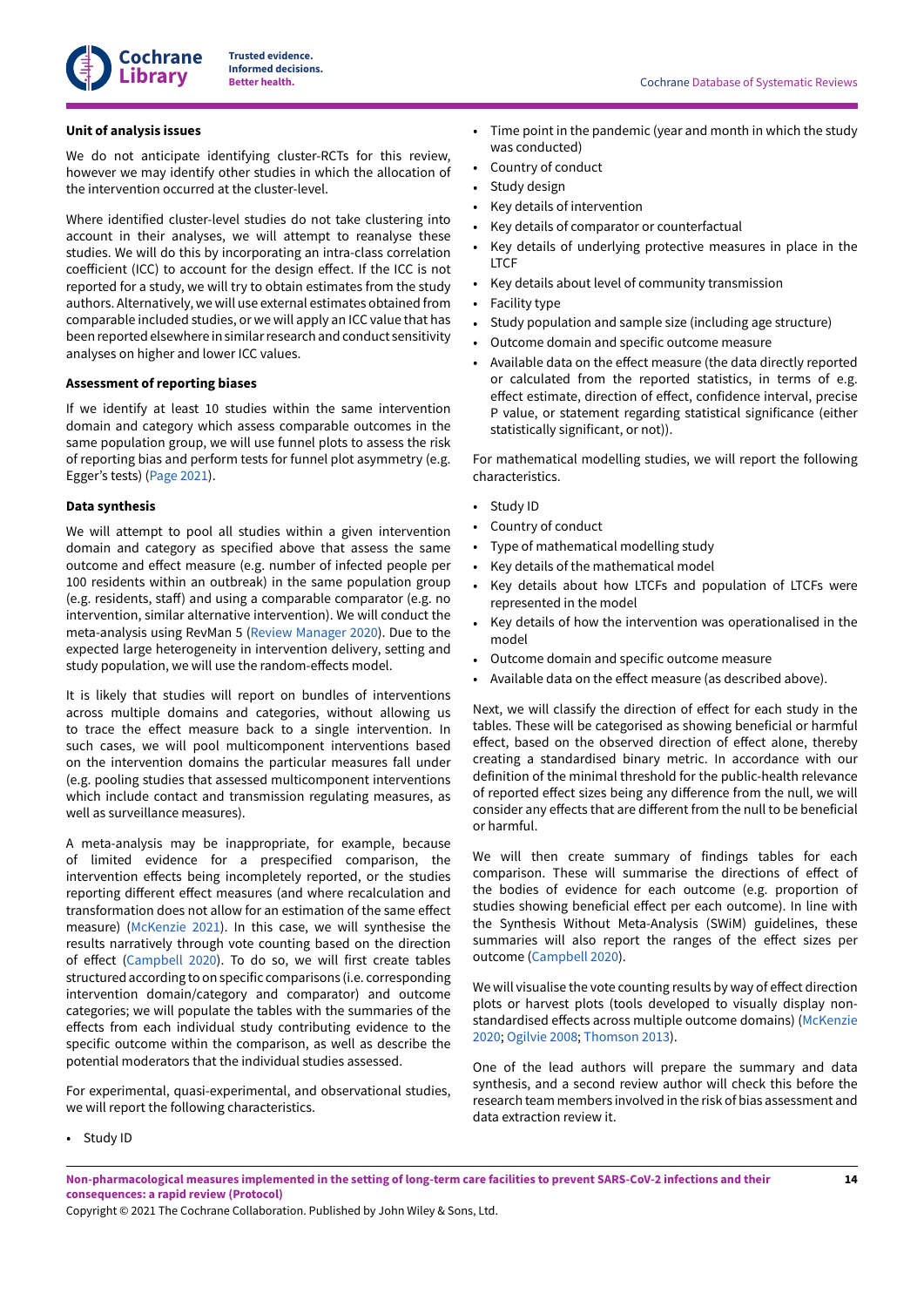

## **Dealing with missing data**

In cases where missing data on study characteristics or outcome measures limits the use of a study at further stages of the review, we will contact the corresponding author.

## **Assessment of heterogeneity**

## *Describing heterogeneity*

We will assess methodological and clinical heterogeneity in a tabular form, documenting the following characteristics of the included studies.

- Time point in the pandemic (year and month in which the study was conducted)
- Country of conduct
- Study design
- Details of intervention and its implementation
- Details of comparator or counterfactual
- Details of underlying protective measures in place in the LTCFs
- Details about level of community transmission (e.g. 7-day SARS-CoV-2 incidence at time of conduct)
- Characteristics of the study population (e.g. sex or gender, age groups, ethnicity)
- Outcome domain and specific outcome measure
- Available data on the effect measure (the data directly reported or calculated from the reported statistics, in terms of e.g. effect estimate; direction of effect; confidence interval; precise P value; or statement regarding statistical significance, i.e. either statistically significant or not).
- Outcome on the standardised binary metric of whether the study reported and beneficial effect or an adverse effect.

## *Assessing heterogeneity*

For those studies where we consider it feasible and appropriate to pool the studies and conduct a meta-analysis, we will examine heterogeneity for each outcome through (i) inspecting the forest plots visually (i.e. we will look at overlaps of confidence intervals across the included studies) and (ii) assessing statistical heterogeneity among the intervention effects across all included studies in each meta-analysis. We will assess statistical heterogeneity by using the Chi<sup>2</sup> test for heterogeneity, the I<sup>2</sup> statistic to quantify heterogeneity, and Tau $2$  to measure the extent of heterogeneity.We will calculate these values using Review [Manager](#page-21-14) [2020](#page-21-14).

In our meta-analyses, we will consider substantial heterogeneity to be present if we find an  $I^2$  value of greater than 50% and either a Chi<sup>2</sup> of less than 0.1 or Tau<sup>2</sup> greater than 0. In metaanalyses where we find substantial heterogeneity, we will perform prespecified subgroup analyses if the studies report the data necessary to conduct these. Where we identify unexplained substantial heterogeneity, we will not pool results into an overall effect estimate and will only report these results through a vote counting synthesis with visual display in the form of harvest or effect direction plots.

Where it is not feasible or appropriate to pool studies or conduct a meta-analysis,wewill examine heterogeneity per outcome through visual inspection of the harvest or effect direction plots (i.e. we will look at heterogeneity in the direction of effects). If the effect

of one or more studies out of three points in a different direction to the others, we will conduct a hypothesis-generating, subgroup analysis through creating separate harvest or effect direction plots for each of the prespecified subgroups. We will, however, clearly communicate that these should be interpreted as being exploratory and not confirmatory.

## **Subgroup analyses and investigation of heterogeneity**

We will only conduct subgroup analyses for outcomes when the set of contributing studies contains three or more studies. We will consider performing separate meta-analyses or creating separate harvest or effect direction plots for outcome data disaggregated by the following factors.

- Whether LTCFs in the study primarily serve senior citizens (> 80% of LTCF residents ≥ 60 years; < 80% of LTCF residents ≥ 60 years). Interventions in an LTCF may not be implemented in the same way or be equally applicable in LTCFs for senior citizens compared with LTCFs for people with need for care where age does not play a majorrole (e.g. LTCFs for people living with intellectual disabilities, who are more mobile than senior citizens).
- Underlying protective measures in place in the LTCF beyond the intervention of interest (e.g. no protective measures; increased hygiene concept and PPE-regulation for staff only; hygiene concept, PPE and restrictions for visitors). The rationale is that the underlying set of interventions may affect the secondary attack rate and therefore lead to the same intervention leading to different effects across otherwise comparable LTCFs. We expect there to be a range of different combinations of underlying interventions. We will, therefore, decide what form is most appropriate after we have extracted data from included studies, but before we begin the subgroup analysis.
- The underlying burden of COVID-19 disease where the LTCF is located (e.g. SARS-CoV-2 7-day incidence < 35 per 100,000, 35 to 50 per 100,000, 50 to 100 per 100,000, and > 100 per 100,000). The rationale is that the disease burden in the community is likely to affect the risk of outbreaks in an LTCF. We expect there to be a range of different ways in which the local disease burden is expressed. If the data provided do not allow for a transformation into 7-day incidence rates, we will decide what form is most appropriate after we have extracted data from included studies, but before we begin the subgroup analysis.
- The income group of the country the study is conducted in or modelled after (study conducted in high-income countries, middle-income countries, low-income-countries). The rationale for this analysis is that, due to relevant social or economic factors affecting the LTCFs and their practice, the same intervention may not lead to the same results.
- The regional grouping of the country the study is conducted in or modelled after (East Asia and the Pacific; Europe and Central Asia; Latin America and the Caribbean; Middle East and North Africa; North America; South Asia; Sub-Saharan Africa). The rationale for this analysis is that, due to relevant social, cultural, and geographic factors affecting the LTCFs and their practice, the same intervention may not lead to the same results.

## **Sensitivity analyses**

We will examine how the following characteristics affect the results:

Non-pharmacological measures implemented in the setting of long-term care facilities to prevent SARS-CoV-2 infections and their **consequences: a rapid review (Protocol)**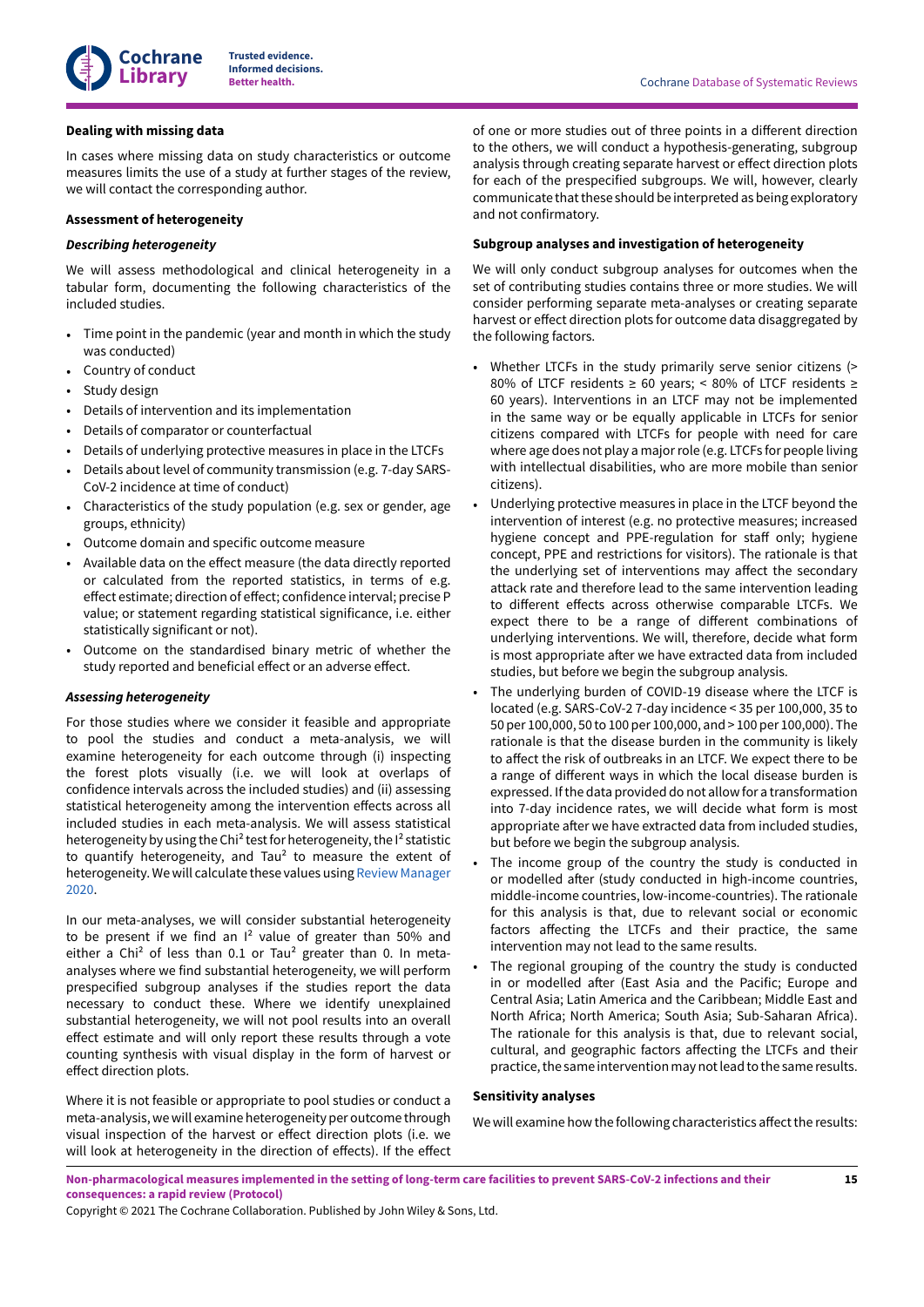- study design (experimental and quasi-experimental, other observational studies, mathematical modelling studies);
- overall risk of bias of the study (high, moderate, low)

This will be done by creating separate meta-analyses, harvest plots or effect direction plots, from which we will remove studies with particular characteristics (e.g. separate meta-analysis for all studies, for those with low or moderate risk of bias assessment only, and for those with low risk of bias assessment rating only).

#### **Assessment of certainty of evidence**

We will use the GRADE approach to assess the certainty of primary outcomes [\(Hultcrantz](#page-19-18) 2017). One review author will collate the evidence for each primary outcome category and develop a preliminary assessment of the certainty of evidence. The evidence and preliminary assessments will be shared with other review authors, and the review team will make a joint decision regarding the certainty of evidence ratings.

The certainty of evidence is defined in GRADE as the extent to which one can be confident that the true effect of an intervention lies on one side of a specified threshold, or within a chosen range [\(Hultcrantz](#page-19-18) 2017). In this rapid review, we will consider 'difference from the null' as an important threshold assuming that even small effect sizes may be relevant for measures implemented in LTCFs. The certainty of evidence rating in GRADE yields four possible levels of evidence: high certainty (i.e. the estimated effect lies close to the true effect), moderate certainty (i.e. the estimated effect is probably close to the true effect), low certainty (i.e. the estimated effect might substantially differ from the true effect), and very low

certainty (i.e. the estimated effect is probably substantially different from the true effect) [\(Hultcrantz](#page-19-18) 2017).

We will rate bodies of evidence from the two groups of studies we specified above – namely, (i) experimental and quasi-experimental studies (i.e., CBAs and ITS), and other observational studies of intervention effect and (ii) mathematical modelling studies,

separately. In GRADE, evidence from RCTs enters the rating as high certainty, as does evidence from observational studies whose risk of bias has been assessed using ROBINS-I ([Schünemann](#page-21-15) [2019\)](#page-21-15). Further to this, five domains are used to further downgrade evidence, including study limitations, inconsistency, indirectness, imprecision, and publication bias; three domains are used to upgrade evidence, including plausible confounding, large estimates of effect, and dose-response relationship. These domains apply to assessment of evidence from all types of studies, including modelling studies ([Hultcrantz](#page-19-18) 2017).

To rate certainty of evidence from modelling studies, we will use the recent guidance developed by the GRADE Working Group (Brozek 2018[Brozek](#page-18-14) 2021). Evidence from modelling studies also enters the assessment as high certainty, and alltheGRADE domains described above are then used to assess certainty of model outputs.

## <span id="page-17-0"></span>**A C K N O W L E D G E M E N T S**

We would like to thank Maria-Inti Metzendorf for reviewing the search strategy of this review (Medical Faculty of the Heinrich-Heine-University Düsseldorf, Germany) and Kerstin Sell (LMU Munich; Pettenkofer School of Public Health) for her comments on an early version of the protocol.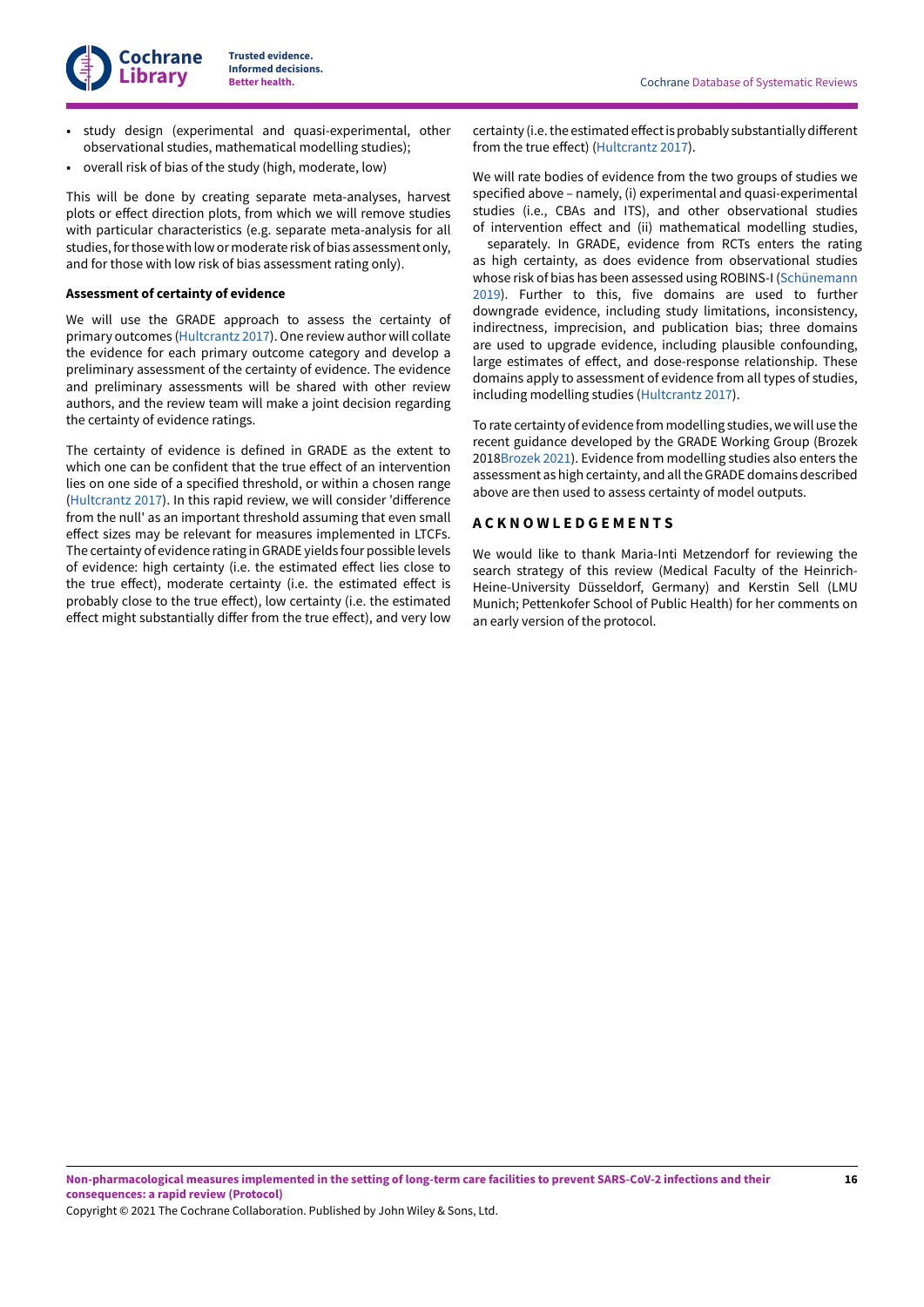

# **REFERENCES**

## <span id="page-18-0"></span>**Additional references**

## <span id="page-18-7"></span>**Abbasi 2020**

Abbasi J. Social Isolation - the other COVID-19 threat in nursing homes. *Journal of the American Medical Association* 2020;**324**(7):619-620. [DOI: [10.1001/jama.2020.13484\]](https://doi.org/10.1001%2Fjama.2020.13484)

#### <span id="page-18-3"></span>**Althouse 2020**

Althouse BM, Wenger EA, Miller JC, Scarpino SV, Allard Antoine, Hébert-Dufresne L, et al. Superspreading events in the transmission dynamics of SARS-CoV-2: opportunities for interventions and control. *PLOS Biology* 2020;**18**(11):e3000897. [DOI: [10.1371/journal.pbio.3000897\]](https://doi.org/10.1371%2Fjournal.pbio.3000897)

#### <span id="page-18-10"></span>**Blanco-Donoso 2021**

Blanco-Donoso LM, Moreno-Jimenez J, Amutio A, Gallego-Alberto L, Moreno-Jimenez B, Garrosa E. Stressors, job resources, fear of contagion, and secondary traumatic stress among nursing home workers in face of the COVID-19: the case of Spain. *Journal of Applied Gerontology* 2021;**40**(3):244-256. [DOI: [10.1177/0733464820964153](https://doi.org/10.1177%2F0733464820964153)]

#### <span id="page-18-13"></span>**Bolt 2020**

Bolt SR, van der Steen JT, Mujezinovic I, Janssen DJ, Schols JM, Zwakhalen SM, et al. Practical nursing recommendations for palliative care for people with dementia living in long-term care facilities during the COVID-19 pandemic: a rapid scoping review. *International Journal of Nursing Studies* 2020;**113**:103781. [DOI: [10.1016/j.ijnurstu.2020.103781\]](https://doi.org/10.1016%2Fj.ijnurstu.2020.103781)

#### <span id="page-18-1"></span>**Bonanad 2020**

Bonanad C, Garcia-Blas S, Tarazona-Santabalbina F, Sanchis J, Bertomeu-Gonzalez V, Facila L, et al. The effect of age on mortality in patients with COVID-19: a meta-analysis with 611,583 Subjects. *Journal of the American Medical Directors Association* 2020;**21**(7):915-918. [DOI: [10.1016/](https://doi.org/10.1016%2Fj.jamda.2020.05.045) [j.jamda.2020.05.045](https://doi.org/10.1016%2Fj.jamda.2020.05.045)]

#### <span id="page-18-12"></span>**Brown 2020**

Brown EE, Kumar S, Rajji TK, Pollock BG, Mulsant BH. Anticipating and mitigating the impact of the COVID-19 pandemic on Alzheimer's Disease and related dementias. *American Journal of Geriatric Psychiatry* 2020;**28**(7):712-721. [DOI: [10.1016/j.jagp.2020.04.010\]](https://doi.org/10.1016%2Fj.jagp.2020.04.010)

#### <span id="page-18-14"></span>**Brozek 2021**

Brozek JL, Canelo-Aybar C, Akl EA, Bowen JM, Bucher J, Chiu WA, et al. GRADE Guidelines 30: the GRADE approach to assessing the certainty of modeled evidence — an overview in the context of health decision-making. *Journal of Clinical Epidemiology* 2021;**129**:138-150. [DOI: [10.1016/](https://doi.org/10.1016%2Fj.jclinepi.2020.09.018) [j.jclinepi.2020.09.018](https://doi.org/10.1016%2Fj.jclinepi.2020.09.018)]

#### <span id="page-18-5"></span>**Bui 2020**

Bui DP, See I, Hesse EM, Varela K, Harvey RR, August EM, et al. Association between CMS Quality Ratings and COVID-19 outbreaks in nursing homes - West Virginia, March 17 - June 11, 2020. *MMWR: Morbidity & Mortality Weekly Report* 2020;**69**(37):1300-1304. [DOI: [10.15585/mmwr.mm6937a5](https://doi.org/10.15585%2Fmmwr.mm6937a5)]

#### <span id="page-18-15"></span>**Burns 2021**

Burns J, Movsisyan A, Stratil JM, Biallas RL, Coenen M, Emmert-Fees KM, Geffert K, et al. International travel-related control measures to contain the COVID-19 pandemic: a rapid review. *Cochrane Database of Systematic Reviews* 2021, Issue 3. Art. No: CD013717. [DOI: [10.1002/14651858.CD013717.pub2\]](https://doi.org/10.1002%2F14651858.CD013717.pub2)

#### <span id="page-18-16"></span>**Campbell 2020**

Campbell M, McKenzie JE, Sowden A, Katikireddi SV, Brennan SE, Ellis S, et al. Synthesis without meta-analysis (SWiM) in systematic reviews: reporting guideline. *BMJ* 2020;**368**:l6890. [DOI: [10.1136/bmj.l6890](https://doi.org/10.1136%2Fbmj.l6890)]

#### <span id="page-18-17"></span>**Caro 2014**

Caro JJ, Eddy DM, Kan H, Kaltz C, Patel B, Eldessouki R, ISPOR-AMCP-NPC Modeling CER Task Forces. Questionnaire to assess relevance and credibility of modeling studies for informing health care decision making: an ISPOR-AMCP-NPC Good Practice Task Force report. *Value in Health* 2014;**17**(2):174-182. [DOI: [10.1016/j.jval.2014.01.003\]](https://doi.org/10.1016%2Fj.jval.2014.01.003)

#### <span id="page-18-2"></span>**CliE 2021**

Clift AK, Coupland CA, Keogh RH, Hemingway H, Hippisley-Cox J. COVID-19 mortality risk in Down Syndrome: results from a cohort study of 8 million adults. *Annals of Internal Medicine* 2021;**174**(4):572-576. [DOI: [10.7326/M20-4986\]](https://doi.org/10.7326%2FM20-4986)

#### <span id="page-18-4"></span>**Comas-Herrera 2020**

Comas-Herrera A, Zalakaín J, Lemmon E, Henderson D, Litwin C, Hsu AT, et al. Mortality associated with COVID-19 in care homes: international evidence. Available at ltccovid.org/2020/04/12/ mortality-associated-with-covid-19-outbreaks-in-care-homesearly-international-evidence/ (accessed 28 January 2021).

## <span id="page-18-9"></span>**D'Cruz 2020**

D'Cruz M, Banerjee D. 'An invisible human rights crisis': the marginalization of older adults during the COVID-19 pandemic *—* an advocacy review. *Psychiatry Research* 2020;**292**:113369. [DOI: [10.1016/j.psychres.2020.113369\]](https://doi.org/10.1016%2Fj.psychres.2020.113369)

## <span id="page-18-8"></span>**Danilovich 2020**

Danilovich MK, Norrick CR, Hill KC, Conroy DE. Nursing home resident weight loss during coronavirus disease 2019 restrictions. *Journal of the American Medical Directors Association* 2020;**21**(11):1568-1569. [DOI: [10.1016/](https://doi.org/10.1016%2Fj.jamda.2020.08.032) [j.jamda.2020.08.032\]](https://doi.org/10.1016%2Fj.jamda.2020.08.032)

#### <span id="page-18-6"></span>**Dean 2020**

Dean A, Venkataramani A, Kimmel S. Mortality rates from COVID-19 are lower in unionized nursing homes. *Health A.airs (Millwood)* 2020;**39**(11):1993-2001. [DOI: [10.1377/](https://doi.org/10.1377%2Fhlthaff.2020.01011) hlthaff.2020.01011]

## <span id="page-18-11"></span>**Dutey-Magni 2020**

Dutey-Magni PF, Williams H, Jhass A, Rait G, Lorencatto F, Hemingway H, et al. Covid-19 infection and attributable mortality in UK Long Term Care Facilities: cohort study using active surveillance and electronic records (March-

Non-pharmacological measures implemented in the setting of long-term care facilities to prevent SARS-CoV-2 infections and their **consequences: a rapid review (Protocol)**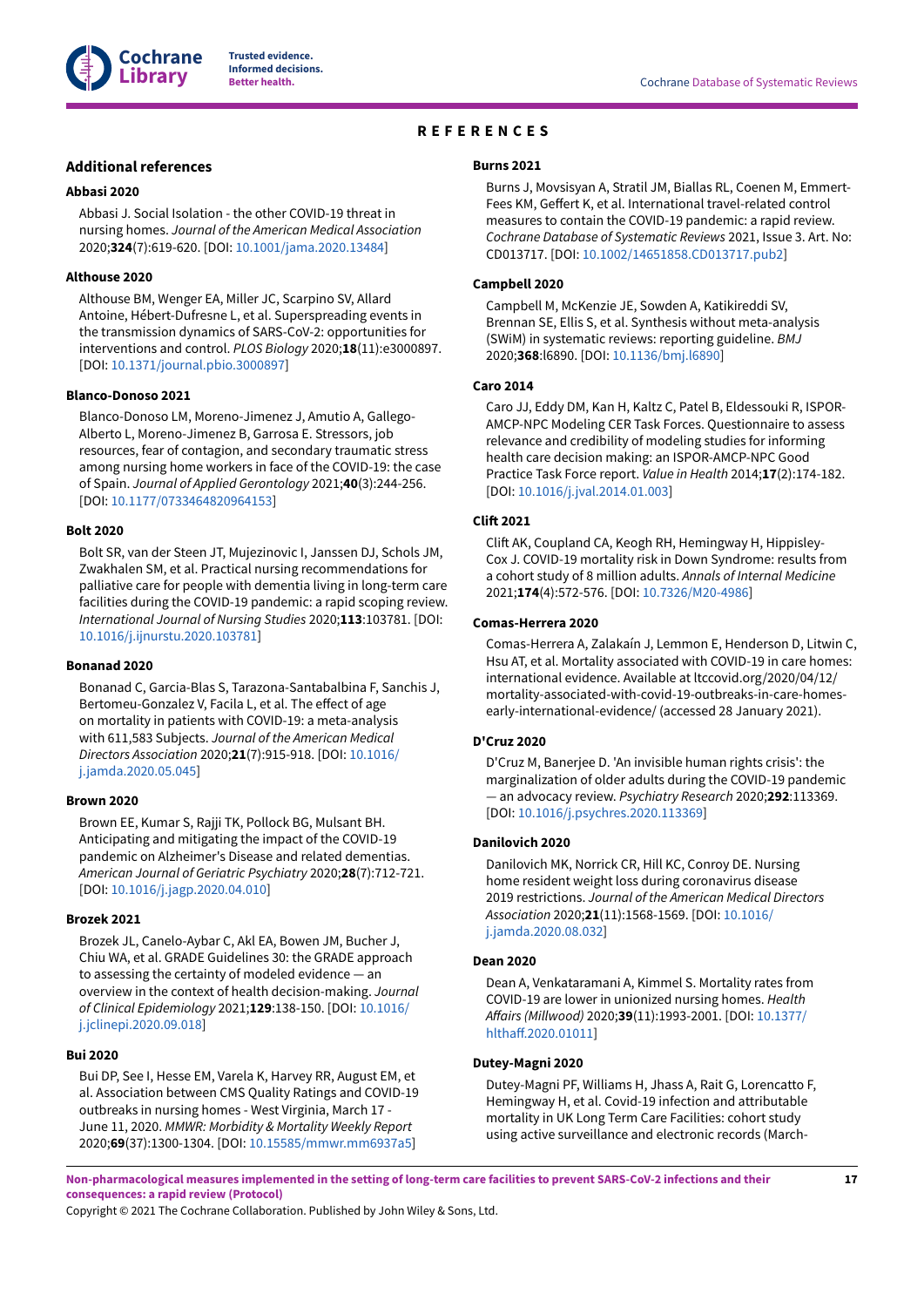

June 2020). MedRXiv 2020 Jul 15 [Epub ahead of print]. [DOI: [10.1101/2020.07.14.20152629\]](https://doi.org/10.1101%2F2020.07.14.20152629)

## <span id="page-19-1"></span>**ECDC 2020**

ECDC Public Health Emergency Team, Danis K, Fonteneau L, Georges S, Daniau C, Bernard-Stoecklin S, et al. High impact of COVID-19 in long-term care facilities, suggestion for monitoring in the EU/EEA, May 2020. Euro Surveill. 2020;**25**(22):2000956. [DOI: [10.2807/1560-7917.ES.2020.25.22.2000956](https://doi.org/10.2807%2F1560-7917.ES.2020.25.22.2000956)]

## <span id="page-19-17"></span>**Egger 2017**

Egger M, Johnson L, Althaus C, Schöni A, Salanti G, Low N, et al. Developing WHO guidelines: time to formally include evidence from mathematical modelling studies. *F1000Research* 2017;**6**:1584. [DOI: [10.12688/f1000research.12367.2](https://doi.org/10.12688%2Ff1000research.12367.2)]

## <span id="page-19-16"></span>**Eldridge 2020**

Eldridge S, Campbell MK, Campbell MJ, Drahota AK, Giraudeau B, Reeves BC, et al. Revised Cochrane risk of bias tool for randomized trials (RoB 2). Additional considerations for cluster-randomized trials (RoB 2 CRT). Available at riskofbias.info/welcome/rob-2-0-tool/rob-2-for-clusterrandomized-trials (accessed 10 November 2020).

#### <span id="page-19-9"></span>**El Haj 2020a**

El Haj M, Allain P, Annweiler C, Boutoleau-Bretonniere C, Chapelet G, Gallouj K, et al. Burnout of healthcare workers in acute care geriatric facilities during the COVID-19 crisis: an online-based study. *Journal of Alzheimers Disease* 2020;**78**(2):847-852. [DOI: [10.3233/JAD-201029\]](https://doi.org/10.3233%2FJAD-201029)

#### <span id="page-19-8"></span>**El Haj 2020b**

El Haj M, Altintas E, Chapelet G, Kapogiannis D, Gallouj K. High depression and anxiety in people with Alzheimer's disease living in retirement homes during the covid-19 crisis. *Psychiatry Research* 2020;**291**:113294. [DOI: [10.1016/](https://doi.org/10.1016%2Fj.psychres.2020.113294) [j.psychres.2020.113294\]](https://doi.org/10.1016%2Fj.psychres.2020.113294)

#### <span id="page-19-14"></span>**Eykho; 1974**

Eykhoff P. System identification: parameter and state estimation. London: Wiley-Interscience, 1974.

#### <span id="page-19-2"></span>**Fischer 2020**

Fischer F, Raiber L, Boscher C, Winter MH. COVID-19 protective measures in residential geriatric care - A mapping review of nursing science publications. [COVID-19- Schutzmaßnahmen in der stationären Altenpflege - Ein Mapping Review pflegewissenschaftlicher Publikationen]. Pflege 2020;**33**(4):199-206. [DOI: [10.1024/1012-5302/a000745](https://doi.org/10.1024%2F1012-5302%2Fa000745)]

#### <span id="page-19-3"></span>**Frazer 2020a**

Frazer JS, Shard A, Herdman J. Involvement of the open-source community in combating the worldwide COVID-19 pandemic: a review. *Journal of Medical Engineering and Technology* 2020;**44**(4):169-176. [DOI: [10.1080/03091902.2020.1757772\]](https://doi.org/10.1080%2F03091902.2020.1757772)

#### <span id="page-19-11"></span>**Frazer 2020b**

Frazer K, Mitchell L, Stokes D, Lacey E, Crowley E, Kelleher C. A rapid systematic review of measures to protect older people in long term care facilities from COVID-19. MedRXiv 2020 Nov 03 [EPub ahead of print]. [DOI: [10.1101/2020.10.29.20222182\]](https://doi.org/10.1101%2F2020.10.29.20222182)

## <span id="page-19-12"></span>**Garritty 2020**

Garritty C, Gartlehner G, Kamel C, King VJ, Nussbaumer-Streit B, Stevens A. Cochrane Rapid Reviews Interim Guidance from the Cochrane Rapid Reviews Methods Group 2020. methods.cochrane.org/rapidreviews/sites/ methods.cochrane.org.rapidreviews/files/public/uploads/ cochrane\_rr\_-\_guidance-23mar2020-v1.pdf (Accessed 28 January 2021).

## <span id="page-19-13"></span>**Garritty 2021**

Garritty C, Gartlehner G, Nussbaumer-Streit B, King VJ, Hamel C, Kamel C, et al. Cochrane Rapid Reviews Methods Group offers evidence-informed guidance to conduct rapid reviews. *Journal of Clinical Epidemiology* 2021;**130**:13-22.

## <span id="page-19-4"></span>**Gmehlin 2020**

Gmehlin CG, Munoz-Price LS. Coronavirus disease 2019 (COVID-19) in long-term care facilities: a review of epidemiology, clinical presentations, and containment interventions. Infection Control and Hospital Epidemiology 2020 Oct 26 [Epub ahead of print]. [DOI: [10.1017/ice.2020.1292\]](https://doi.org/10.1017%2Fice.2020.1292)

## <span id="page-19-7"></span>**Gorges 2020**

Gorges RJ, Konetzka RT. Staffing levels and COVID-19 cases and outbreaks in U.S. nursing homes. *Journal of the American Geriatrics Society* 2020;**68**(11):2462-2466. [DOI: [10.1111/](https://doi.org/10.1111%2Fjgs.16787) [jgs.16787](https://doi.org/10.1111%2Fjgs.16787)]

## <span id="page-19-5"></span>**Hatfield 2020**

Hatfield KM, Reddy SC, Forsberg K, Korhonen L, Garner K, Gulley T, et al. Facility-wide testing for SARS-CoV-2 in nursing homes - seven U.S. jurisdictions, March-June 2020. *MMWR: Morbidity & Mortality Weekly Report* 2020;**69**(32):1095-1099. [DOI: [10.15585/mmwr.mm6932e5\]](https://doi.org/10.15585%2Fmmwr.mm6932e5)

#### <span id="page-19-6"></span>**Hawe 2004**

Hawe P, Shiell A, Riley T. Complex interventions: how "out of control" can a randomised controlled trial be? *BMJ* 2004;**328**(7455):1561-1563. [DOI: [10.1136/bmj.328.7455.1561](https://doi.org/10.1136%2Fbmj.328.7455.1561)]

#### <span id="page-19-10"></span>**Heras 2020**

Heras E, Garibaldi P, Boix M, Valero O, Castillo J, Curbelo Y, et al. COVID-19 mortality risk factors in older people in a long-term care center. European Geriatric Medicine 2020 Nov 27 [EPub ahead of print]. [DOI: [10.1007/s41999-020-00432-w](https://doi.org/10.1007%2Fs41999-020-00432-w)]

#### <span id="page-19-15"></span>**Higgins 2019**

Higgins JP, Thomas J, Chandler J, Cumpston M, Li T, Page MJ, Welch VA, editor(s). Cochrane Handbook for Systematic Reviews of Interventions Version 6.0 (updated July 2019). Cochrane, 2019. Available from training.cochrane.org/handbook (Accessed 28 January 2021).

## <span id="page-19-0"></span>**Hu 2021**

Hu B, Guo H, Zhou P, Shi Z-L. Characteristics of SARS-CoV-2 and COVID-19. *Nature Reviews Microbiology* 2021;**19**(3):141-154. [DOI: [10.1038/s41579-020-00459-7\]](https://doi.org/10.1038%2Fs41579-020-00459-7)

#### <span id="page-19-18"></span>**Hultcrantz 2017**

Hultcrantz M, Rind D, Akl EA, Treweek S, Mustafa RA, Iorio A, et al. The GRADE Working Group clarifies the construct of certainty

Non-pharmacological measures implemented in the setting of long-term care facilities to prevent SARS-CoV-2 infections and their **consequences: a rapid review (Protocol)**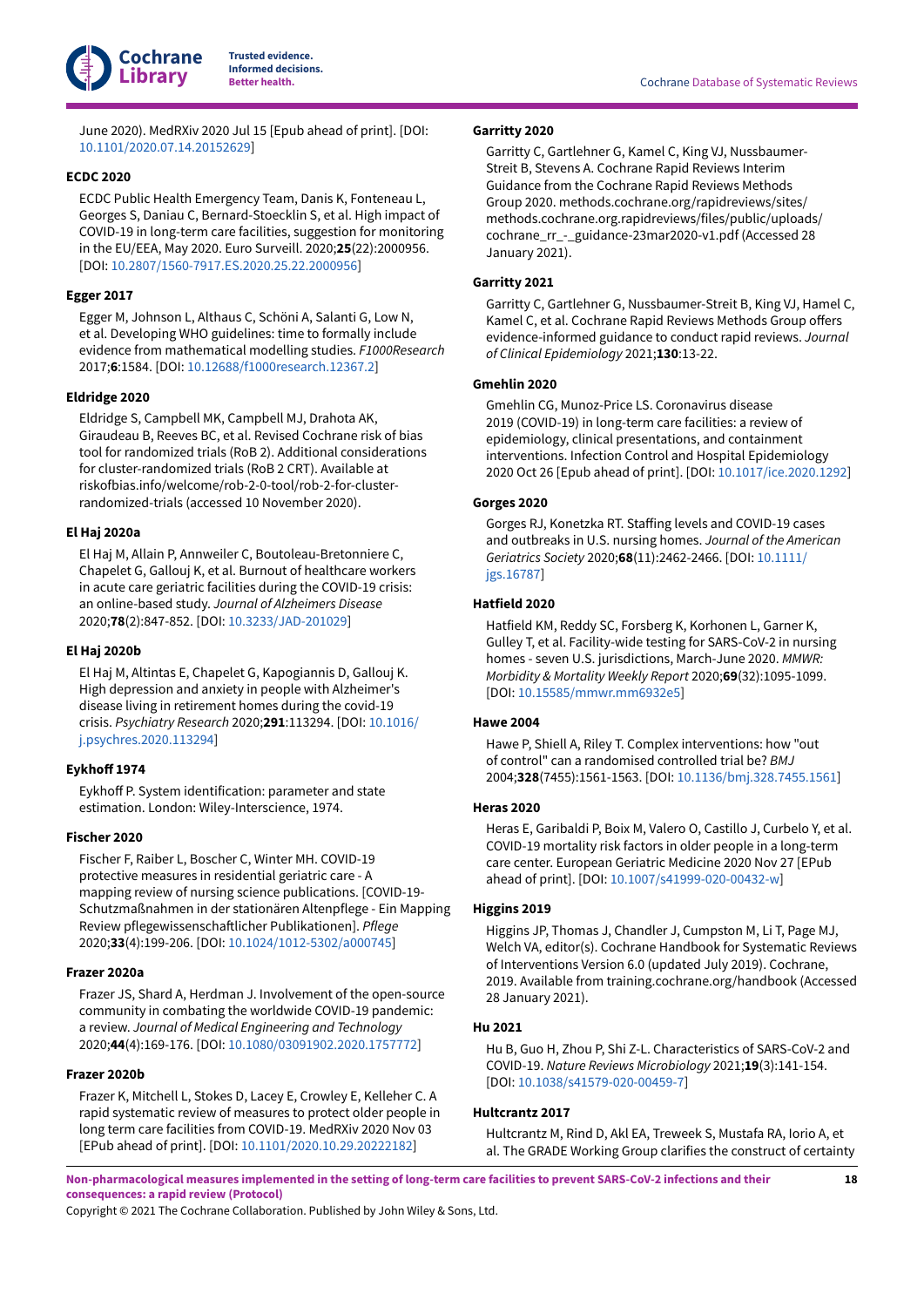

of evidence. *Journal of Clinical Epidemiology* 2017;**87**:4-13. [DOI: [10.1016/j.jclinepi.2017.05.006](https://doi.org/10.1016%2Fj.jclinepi.2017.05.006)]

#### <span id="page-20-3"></span>**Koh 2020**

Koh WC, Naing L, Chaw L, Rosledzana MA, Alikhan MF, Jamaludin SA, et al. What do we know about SARS-CoV-2 transmission? A systematic review and meta-analysis of the secondary attack rate and associated risk factors. *PLoS One* 2020;**15**(10):e0240205. [DOI: [10.1371/journal.pone.0240205\]](https://doi.org/10.1371%2Fjournal.pone.0240205)

#### <span id="page-20-4"></span>**Kohanski 2020**

Kohanski MA, Lo LJ, Waring MS. Review of indoor aerosol generation, transport, and control in the context of COVID-19. *International Forum of Allergy & Rhinology* 2020;**10**(10):1173-1179. [DOI: [10.1002/alr.22661\]](https://doi.org/10.1002%2Falr.22661)

## <span id="page-20-12"></span>**Krishnaratne 2020**

Krishnaratne S, Pfadenhauer LM, Coenen M, Geffert K, Jung-Sievers C, Klinger C, et al. Measures implemented in the school setting to contain the COVID-19 pandemic: a rapid scoping review. *Cochrane Database of Systematic Reviews* 2020, Issue 12. Art. No: CD013812. [DOI: [10.1002/14651858.CD013812\]](https://doi.org/10.1002%2F14651858.CD013812)

## <span id="page-20-8"></span>**Lekamwasam 2020**

Lekamwasam R, Lekamwasam S. Effects of COVID-19 pandemic on health and wellbeing of older people: a comprehensive review. *Annals of Geriatric Medicine and Research* 2020;**24**(3):166-172. [DOI: [10.4235/agmr.20.0027](https://doi.org/10.4235%2Fagmr.20.0027)]

## <span id="page-20-6"></span>**Lippi 2020**

Lippi G, Simundic AM, Plebani M. Potential preanalytical and analytical vulnerabilities in the laboratory diagnosis of coronavirus disease 2019 (COVID-19). *Clinical Chemistry and Laboratory Medicine* 2020;**58**(7):1070-1076. [DOI: [10.1515/](https://doi.org/10.1515%2Fcclm-2020-0285) [cclm-2020-0285](https://doi.org/10.1515%2Fcclm-2020-0285)]

#### <span id="page-20-7"></span>**Lipsitz 2020**

Lipsitz LA, Lujan AM, Dufour A, Abrahams G, Magliozzi H, Herndon L, et al. Stemming the tide of COVID-19 infections in Massachusetts nursing homes. *Journal of the American Geriatrics Society* 2020;**68**(11):2447-2453. [DOI: [10.1111/](https://doi.org/10.1111%2Fjgs.16832) [jgs.16832](https://doi.org/10.1111%2Fjgs.16832)]

#### <span id="page-20-0"></span>**Manca 2020**

Manca R, De Marco M, Venneri A. The Impact of COVID-19 infection and enforced prolonged social isolation on neuropsychiatric symptoms in older adults with and without dementia: a review. *Frontiers in Psychiatry* 2020;**11**:585540. [DOI: [10.3389/fpsyt.2020.585540](https://doi.org/10.3389%2Ffpsyt.2020.585540)]

#### <span id="page-20-15"></span>**McKenzie 2020**

McKenzie JE, Brennan SE, Ryan RE, Thomson HJ, Johnston RV. Chapter 9: Summarizing study characteristics and preparing for synthesis. In: Higgins JP, Thomas J, Chandler J, Cumpston M, Li T, Page MJ, Welch VA, editor(s). Cochrane Handbook for Systematic Reviews of Interventions Version 6.1 (updated September 2020). Cochrane 2020. Available from training.cochrane.org/handbook (Accessed 10 January 2021).

#### <span id="page-20-14"></span>**McKenzie 2021**

McKenzie JE, Brennan SE. Chapter 12: Synthesizing and presenting findings using other methods. In: Higgins JP, Thomas J, Chandler J, Cumpston M, Li T, Page MJ, Welch VA, editor(s). Cochrane Handbook for Systematic Reviews of Interventions Version 6.2 (updated February 2021). Cochrane, 2021. Available from training.cochrane.org/handbook (Accessed 18 February 2021).

#### <span id="page-20-1"></span>**Mok 2020**

Mok VC, Pendlebury S, Wong A, Alladi S, Au L, Bath PM, et al. Tackling challenges in care of Alzheimer's disease and other dementias amid the COVID-19 pandemic, now and in the future. *Alzheimers Dement.* 2020;**16**(11):1571-1581. [DOI: [10.1002/](https://doi.org/10.1002%2Falz.12143) [alz.12143](https://doi.org/10.1002%2Falz.12143)]

#### <span id="page-20-11"></span>**Moola 2017**

Moola S, Munn Z, Tufanaru C, Aromataris E, Sears K, Sfetcu R, et al. Chapter 7: Systematic reviews of etiology and risk. In: Aromataris E, Munn Z, editors(s). Joanna Briggs Institute Reviewer's Manual. Adelaide: The Joanna Briggs Institute, 2017.

## <span id="page-20-10"></span>**Mourad 2016**

Ouzzani M, Hammady H, Fedorowicz Z, Elmagarmid A. Rayyan — a web and mobile app for systematic reviews. *Systematic Reviews* 2016;**5**(1):210. [DOI: [10.1186/s13643-016-0384-4](https://doi.org/10.1186%2Fs13643-016-0384-4)]

#### <span id="page-20-9"></span>**NCCMT 2020**

National Collaborating Centre for Methods and Tools (NCCMT). What risk factors are associated with COVID-19 outbreaks and mortality in long-term care facilities and what strategies mitigate risk? Available at nccmt.ca/uploads/media/ media/0001/02/3133bc00b0f5ec21b2efe70a10719e4440493411.pdf (accessed 11 December 2020).

## <span id="page-20-5"></span>**Nyashanu 2020**

Nyashanu M, Pfende F, Ekpenyong M. Exploring the challenges faced by frontline workers in health and social care amid the COVID-19 pandemic: experiences of frontline workers in the English Midlands region, UK. *Journal of Interprofessional Care* 2020;**34**(5):655-661. [DOI: [10.1080/13561820.2020.1792425](https://doi.org/10.1080%2F13561820.2020.1792425)]

## <span id="page-20-16"></span>**Ogilvie 2008**

Ogilvie D, Fayter D, Petticrew M, Sowden A, Thomas S, Whitehead M, et al. The harvest plot: a method for synthesising evidence about the differential effects of interventions. *BMC Medical Research Methodology* 2008;**8**:8. [DOI: [10.1186/1471-2288-8-8\]](https://doi.org/10.1186%2F1471-2288-8-8)

#### <span id="page-20-13"></span>**Page 2021**

Page MJ, Higgins JP, Sterne JA. Chapter 13: Assessing risk of bias due to missing results in a synthesis. In: Higgins JP, Thomas J, Chandler J, Cumpston M, Li T, Page MJ, Welch VA, editor(s). Cochrane Handbook for Systematic Reviews of Interventions Version 6.2 (updated February 2021). Cochrane, 2021. Available from training.cochrane.org/handbook (Accessed 18 February 2021).

## <span id="page-20-2"></span>**Pastor-Barriuso 2020**

Pastor-Barriuso R, Pérez-Gómez B, Hernán MA, Pérez-Olmeda M, Yotti R, Oteo-Iglesias J, et al. Infection fatality risk for SARS-

Non-pharmacological measures implemented in the setting of long-term care facilities to prevent SARS-CoV-2 infections and their **consequences: a rapid review (Protocol)**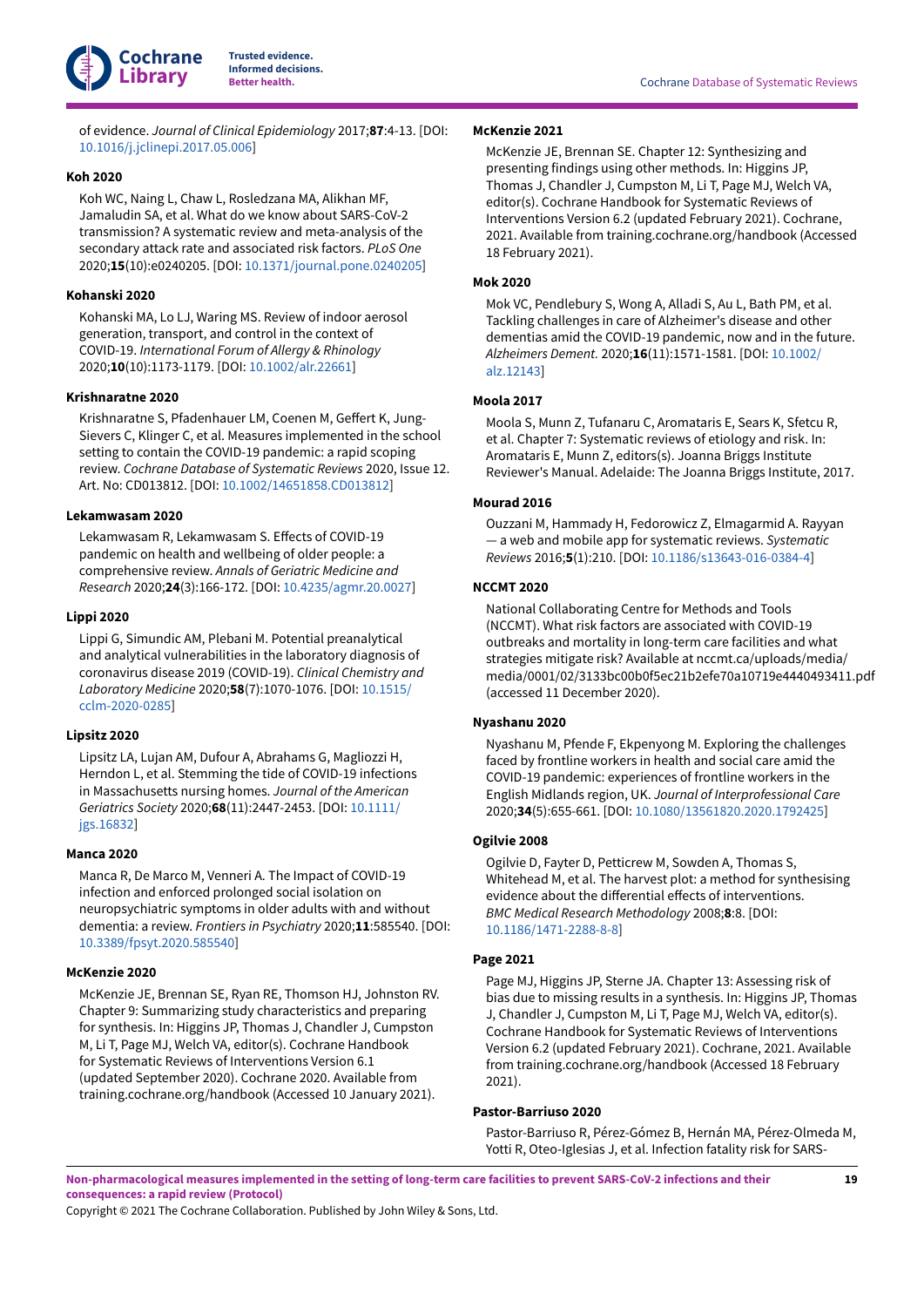

CoV-2 in community dwelling population of Spain: nationwide seroepidemiological study. *BMJ* 2020;**371**:m4509. [DOI: [10.1136/](https://doi.org/10.1136%2Fbmj.m4509) [bmj.m4509](https://doi.org/10.1136%2Fbmj.m4509)]

#### <span id="page-21-16"></span>**Philips 2006**

Philips Z, Bojke L, Sculpher M, Claxton K, Golder S. Good practice guidelines for decision-analytic modelling in health technology assessment: a review and consolidation of quality assessment. *Pharmacoeconomics* 2006;**24**(4):355-371. [DOI: [10.2165/00019053-200624040-00006](https://doi.org/10.2165%2F00019053-200624040-00006)]

#### <span id="page-21-8"></span>**Reeves 2017**

Reeves BC, Wells GA, Waddington H. Quasi-experimental study designs series-paper 5: a checklist for classifying studies evaluating the effects on health interventions-a taxonomy without labels. *Journal of Clinical Epidemiology* 2017;**89**:30-42. [DOI: [10.1016/j.jclinepi.2017.02.016](https://doi.org/10.1016%2Fj.jclinepi.2017.02.016)]

## <span id="page-21-13"></span>**Reeves 2019**

Reeves BC, Deeks JJ, Higgins JP, Shea B, Tugwell P, Wells GA. Chapter 24: Including non-randomized studies on intervention effects. In: Higgins JP, Thomas J, Chandler J, Cumpston M, Li T, Page MJ, Welch VA, editor(s). Cochrane Handbook for Systematic Reviews of Interventions Version 6.0 (updated July 2019). Cochrane, 2019. Available from training.cochrane.org/ handbook (Accessed 18 January 2021).

## <span id="page-21-14"></span>**Review Manager 2020 [Computer program]**

Nordic Cochrane Centre, The Cochrane Collaboration Review Manager 5 (RevMan 5). Version 5.4. Copenhagen: Nordic Cochrane Centre, The Cochrane Collaboration, 2020.

## <span id="page-21-2"></span>**Rios 2020**

Rios P, Radhakrishnan A, Williams C, Ramkissoon N, Pham B, Cormack GV, et al. Preventing the transmission of COVID-19 and other coronaviruses in older adults aged 60 years and above living in long-term care: a rapid review. *Systematic Reviews* 2020;**9**(1):218. [DOI: [10.1186/s13643-020-01486-4](https://doi.org/10.1186%2Fs13643-020-01486-4)]

#### <span id="page-21-1"></span>**RKI 2021**

RKI - Robert Koch Institut. COVID-19: Case numbers in Germany and worldwide [COVID-19: Fallzahlen in Deutschland und weltweit]. Available at rki.de/DE/Content/InfAZ/N/ Neuartiges\_Coronavirus/Fallzahlen.html (accessed 18 January 2021).

#### <span id="page-21-0"></span>**Salcher-Konrad 2020**

Salcher-Konrad M, Jhass A, Naci H, Tan M, El-Tawil Y, Comas-Herrera A. COVID-19 related mortality and spread of disease in long-term care: a living systematic review of emerging evidence. MedRXiv 2020 Aug 01 [EPub ahead of print]. [DOI: [10.1101/2020.06.09.20125237\]](https://doi.org/10.1101%2F2020.06.09.20125237)

#### <span id="page-21-15"></span>**Schünemann 2019**

Schünemann HJ, Cuello C, Akl EA, Mustafa RA, Meerpohl JJ, Thayer K, et al. GRADE guidelines: 18. How ROBINS-I and other tools to assess risk of bias in nonrandomized studies should be used to rate the certainty of a body of evidence. *Journal of Clinical Epidemiology* 2019;**111**:105-114. [DOI: [10.1016/](https://doi.org/10.1016%2Fj.jclinepi.2018.01.012) [j.jclinepi.2018.01.012](https://doi.org/10.1016%2Fj.jclinepi.2018.01.012)]

#### <span id="page-21-7"></span>**Senczyszyn 2020**

Senczyszyn A, Lion KM, Szczesniak D, Trypka E, Mazurek J, Ciulkowicz M, et al. Mental health impact of SARS-COV-2 pandemic on long-term care facility personnel in Poland. *Journal of the American Medical Directors Association* 2020;**21**(11):1576-1577. [DOI: [10.1016/j.jamda.2020.09.020](https://doi.org/10.1016%2Fj.jamda.2020.09.020)]

## <span id="page-21-4"></span>**Shallcross 2020**

Shallcross L, Burke D, Abbott O, Donaldson A, Hallatt G, Hayward A, et al. Risk factors associated with SARS-CoV-2 infection and outbreaks in Long Term Care Facilities in England: a national survey. *Lancet Healthy Longevity* 2021;**2**(3):e129 e142. [DOI: [10.1016/S2666-7568\(20\)30065-99\]](https://doi.org/10.1016%2FS2666-7568%2820%2930065-99)

#### <span id="page-21-5"></span>**Shen 2020**

Shen K. Relationship between nursing home COVID-19 outbreaks and staff neighborhood characteristics. MedRXiv 2020 Dec 06 [EPub head of print]. [DOI: [10.1101/2020.09.10.20192203\]](https://doi.org/10.1101%2F2020.09.10.20192203)

#### <span id="page-21-6"></span>**Shi 2020**

Shi SM, Bakaev I, Chen H, Travison TG, Berry SD. Risk Factors, Presentation, and Course of Coronavirus Disease 2019 in a Large, Academic Long-Term Care Facility. *Journal of the American Medical Directors Association* 2020;**21**(10):1378-1383. [DOI: [10.1016/j.jamda.2020.08.027\]](https://doi.org/10.1016%2Fj.jamda.2020.08.027)

#### <span id="page-21-3"></span>**Shrader 2020**

Shrader CD, Assadzandi S, Pilkerton CS, Ashcraft AM. Responding to a COVID-19 Outbreak at a Long-Term Care Facility. *Journal of Applied Gerontology* 2020;**40**(1):14-17. [DOI: [10.1177/0733464820959163](https://doi.org/10.1177%2F0733464820959163)]

## <span id="page-21-10"></span>**Sterne 2016a**

Sterne JA, Hernán MA, Reeves BC, Savović J, Berkman ND, Viswanathan M, et al. ROBINS-I: a tool for assessing risk of bias in non-randomised studies of interventions. *BMJ* 2016;**355**:i4919.

### <span id="page-21-12"></span>**Sterne 2016b**

Sterne JAC, Hernán MA, Reeves BC, Savović J, Berkman ND, Viswanathan M, et al. Risk Of Bias In Non-randomized Studies of Interventions (ROBINS-I): detailed guidance. Available at riskofbias.info (accessed 18 January 2021).

#### <span id="page-21-11"></span>**Sterne 2020**

Sterne JA, Hernán MA, McAleenan A, Reeves BC, Higgins JP. Chapter 25: Assessing risk of bias in a non-randomized study. In: Higgins JP, Thomas J, Chandler J, Cumpston M, Li T, Page MJ, Welch VA, editor(s). Cochrane Handbook for Systematic Reviews of Interventions Version 6.1 (updated September 2020). Cochrane, 2020. Available at training.cochrane.org/handbook (Accessed 18 January 2021).

## <span id="page-21-9"></span>**Stratil 2020**

Stratil JM, Voss M, Arnold L. WICID framework version 1.0: criteria and considerations to guide evidence-informed decision-making on non-pharmacological interventions targeting COVID-19. *BMJ Global Health* 2020;**5**(11):e003699. [DOI: [10.1136/bmjgh-2020-003699\]](https://doi.org/10.1136%2Fbmjgh-2020-003699)

Non-pharmacological measures implemented in the setting of long-term care facilities to prevent SARS-CoV-2 infections and their **consequences: a rapid review (Protocol)**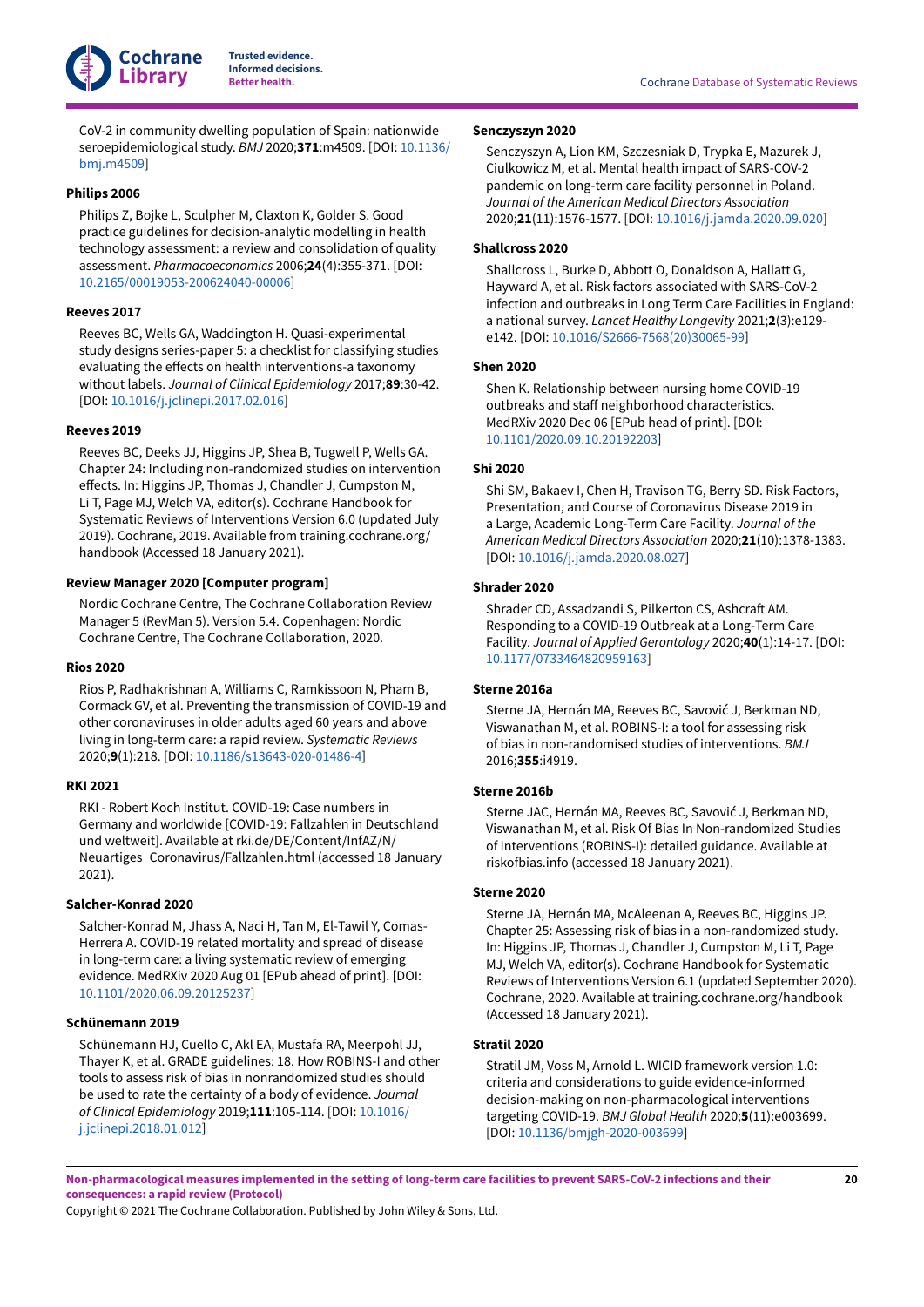

## <span id="page-22-10"></span>**Sugg 2021**

Sugg MM, Spaulding TJ, Lane SJ, Runkle JD, Harden SR, Hege A, et al. Mapping community-level determinants of COVID-19 transmission in nursing homes: A multi-scale approach. *Science of the Total Environment* 2021;**752**:141946. [DOI: [10.1016/](https://doi.org/10.1016%2Fj.scitotenv.2020.141946) [j.scitotenv.2020.141946\]](https://doi.org/10.1016%2Fj.scitotenv.2020.141946)

## <span id="page-22-9"></span>**Temkin-Greener 2020**

Temkin-Greener H, Guo W, Mao Y, Cai X, Li Y. COVID-19 Pandemic in Assisted Living Communities: Results from Seven States. *Journal of the American Geriatrics Society* 2020;**68**(12):2727-2734. [DOI: [10.1111/jgs.16850\]](https://doi.org/10.1111%2Fjgs.16850)

## <span id="page-22-6"></span>**The COVID Tracking Project 2021**

The COVID Tracking Project. The Long-Term Care COVID Tracker. Availavle at covidtracking.com/nursing-homes-long-term-carefacilities (accessed 28 January 2021).

## <span id="page-22-14"></span>**Thomson 2013**

Thomson HJ, Thomas S. The effect direction plot: visual display of non-standardised effects across multiple outcome domains. *Research Synthesis Methods* 2013;**4**(1):95-101. [DOI: [10.1002/](https://doi.org/10.1002%2Fjrsm.1060) [jrsm.1060\]](https://doi.org/10.1002%2Fjrsm.1060)

## <span id="page-22-12"></span>**Tricco 2015**

Tricco AC, Antony J, Zarin W, Strifler L, Ghassemi M, Ivory J, et al. A scoping review of rapid review methods. *BMC Medicine* 2015;**13**:224. [DOI: [10.1186/s12916-015-0465-6\]](https://doi.org/10.1186%2Fs12916-015-0465-6)

## <span id="page-22-4"></span>**Turk 2020**

Turk MA, Landes SD, Formica MK, Goss KD. Intellectual and developmental disability and COVID-19 case-fatality trends: TriNetX analysis. *Disability and Health Journal* 2020;**13**(3):100942. [DOI: [10.1016/j.dhjo.2020.100942](https://doi.org/10.1016%2Fj.dhjo.2020.100942)]

## <span id="page-22-11"></span>**Van der Roest 2020**

Van der Roest HG, Prins M, van der Velden C, Steinmetz S, Stolte E, van Tilburg TG, et al. The impact of COVID-19 measures on well-being of older long-term care facility residents in the Netherlands. *Journal of the American Medical*

# <span id="page-22-0"></span>**A P P E N D I C E S**

## <span id="page-22-13"></span>**Appendix 1. Eligibility criteria**

*Directors Association* 2020;**21**(11):1569-1570. [DOI: [10.1016/](https://doi.org/10.1016%2Fj.jamda.2020.09.007) [j.jamda.2020.09.007\]](https://doi.org/10.1016%2Fj.jamda.2020.09.007)

## <span id="page-22-2"></span>**WHO 2020a**

World Health Organization. Preventing and managing COVID-19 across long-term care services: policy brief, 24 July 2020. Available from who.int/publications/i/item/WHO-2019-nCoV-Policy\_Brief-Long-term\_Care-2020.1 (accessed 28 January 2021).

## <span id="page-22-7"></span>**WHO 2020b**

World Health Organization. Infection prevention and control guidance for long-term care facilities in the context of COVID-19. http://apps.who.int/iris/bitstream/handle/10665/338481/ WHO-2019-nCoV-IPC\_long\_term\_care-2021.1-eng.pdf (accessed 08 January 2021).

#### <span id="page-22-8"></span>**WHO WPRO 2020**

World Health Organization - Regional Office for the Western Pacific. Guidance on COVID-19 for the care of older people and people living in long-term care facilities, other nonacute care facilities and home care. http://apps.who.int/iris/ handle/10665/331913 (accessed 28 January 2021).

## <span id="page-22-3"></span>**Williamson 2020**

Williamson EJ, Walker AJ, Bhaskaran K, Bacon S, Bates C, Morton CE, et al. Factors associated with COVID-19-related death using OpenSAFELY. *Nature* 2020;**584**(7821):430-436. [DOI: [10.1038/s41586-020-2521-4\]](https://doi.org/10.1038%2Fs41586-020-2521-4)

#### <span id="page-22-5"></span>**Wong 2020**

Wong F, Collins JJ. Evidence that coronavirus superspreading is fat-tailed. *Proceedings of the National Academy of Sciences of the United States of America* 2020;**117**(47):29416-29418. [DOI: [10.1073/pnas.2018490117\]](https://doi.org/10.1073%2Fpnas.2018490117)

## <span id="page-22-1"></span>**Zhou 2020**

Zhou P, Yang XL, Wang XG, Hu B, Zhang L, Zhang W, et al. A pneumonia outbreak associated with a new coronavirus of probable bat origin. *Nature* 2020;**579**(7798):270-273. [DOI: [10.1038/s41586-020-2012-7\]](https://doi.org/10.1038%2Fs41586-020-2012-7)

|              | <b>Inclusion</b>                                                                                                                                                                                      | <b>Exclusion</b>                                                                                               |
|--------------|-------------------------------------------------------------------------------------------------------------------------------------------------------------------------------------------------------|----------------------------------------------------------------------------------------------------------------|
| Intervention | • Study assesses a measure implemented with the<br>intention to protect residents of LTCFs from SARS-<br>CoV-2 transmission and infection and COVID-19 dis-<br>ease morbidity and mortality outcomes. |                                                                                                                |
|              | • The measure is a non-pharmacological Interven-<br>tion.                                                                                                                                             | • The measure is a pharmacological intervention<br>(e.g. prophylactic drug treatment of patients in<br>LTCFs). |

Non-pharmacological measures implemented in the setting of long-term care facilities to prevent SARS-CoV-2 infections and their **consequences: a rapid review (Protocol)**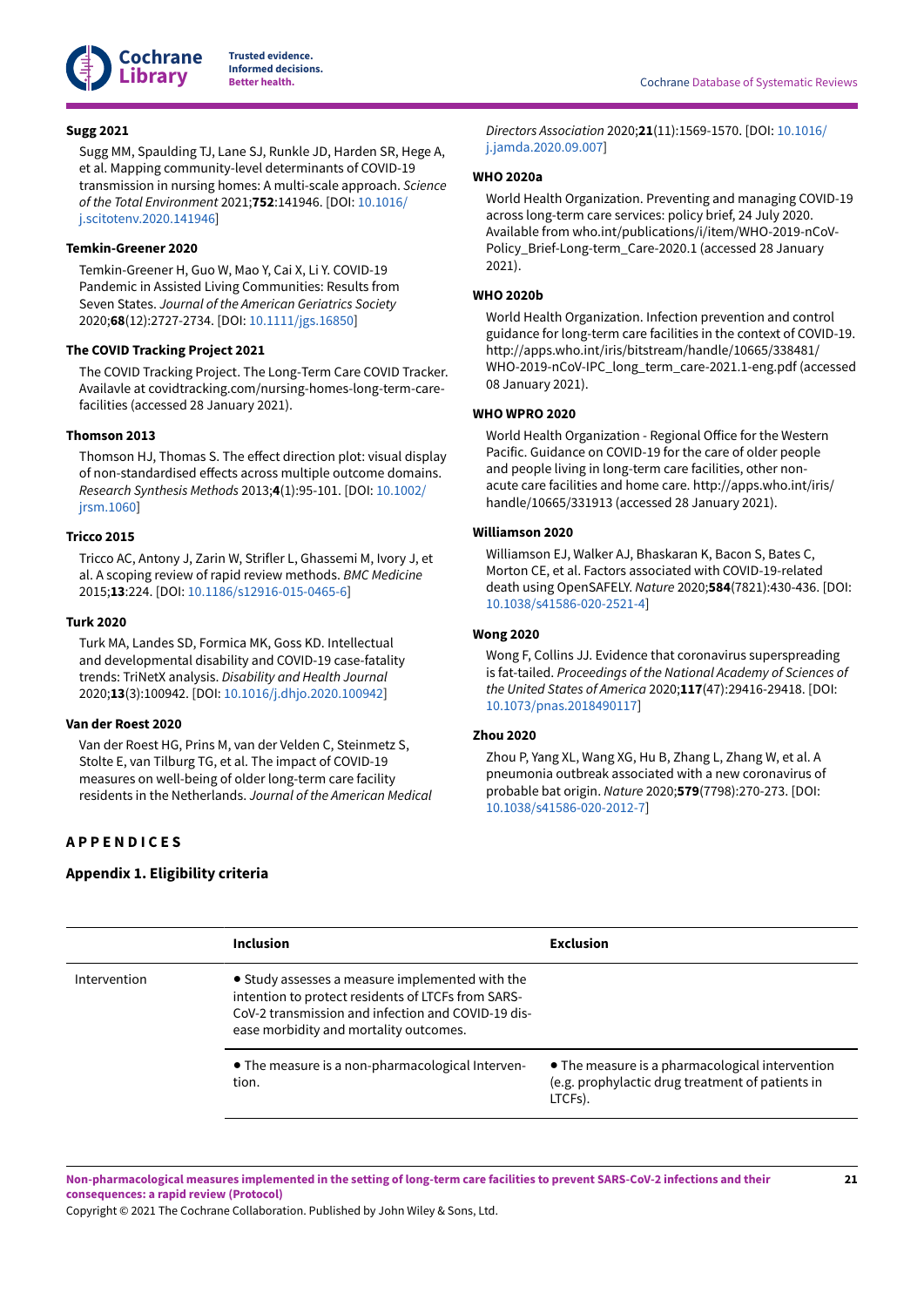

**22**

| (Continued) |                                                                                                                                                                                                                                                                                                |                                                                                                                                                                                                                                             |  |  |
|-------------|------------------------------------------------------------------------------------------------------------------------------------------------------------------------------------------------------------------------------------------------------------------------------------------------|---------------------------------------------------------------------------------------------------------------------------------------------------------------------------------------------------------------------------------------------|--|--|
|             | • The measure is a deviation from the regular prax-<br>is conducted outside of the context of a pandemic<br>or epidemic (e.g. basic food hygiene).                                                                                                                                             |                                                                                                                                                                                                                                             |  |  |
| Setting     | • The measure is implemented in the setting of<br>LTCFs (as defined in the protocol).                                                                                                                                                                                                          | • The measure is implemented in institutions pri-<br>marily or exclusively providing (i) acute (medical)<br>care, (ii) rehabilitative care, (iii) palliative care.                                                                          |  |  |
|             |                                                                                                                                                                                                                                                                                                | • The measure is implemented in the setting of<br>home care and home care services.                                                                                                                                                         |  |  |
|             |                                                                                                                                                                                                                                                                                                | • LTCFs which are primarily or exclusively focused<br>on paediatric populations (> 75% of the population<br>is < 18 years old) will be excluded.                                                                                            |  |  |
|             |                                                                                                                                                                                                                                                                                                | . The measure is implemented outside of the set-<br>ting of LTCFs; independent of the effect on trans-<br>mission within LTCFs (e.g. school closures affecting<br>the transmission in LTCFs through the overall pan-<br>demic progression). |  |  |
| Population  | • Study focuses on adult residents living in LTCFs<br>or nursing staff or<br>non-nursing staff or individuals visiting LTCFs on a<br>regular or irregular basis (for work and non-work-<br>related purposes) or                                                                                | • Study focuses on the general population.<br>• Study focuses on the general population primar-<br>ily of individuals not living and/or working in the<br>LTCF.                                                                             |  |  |
|             | other individuals directly affected by measures im-<br>plemented in LTCFs.                                                                                                                                                                                                                     | • Study focuses primarily or exclusively on paedi-<br>atric populations (> 75% of the study population is<br>< 18 years old).                                                                                                               |  |  |
| Outcomes    | Study reports on at least one of the following pri-<br>mary outcome categories.                                                                                                                                                                                                                | · Publications assessed/reports on (i) societal or<br>ecological outcomes (e.g. changes in waste produc-<br>tion or energy consumption), (ii) on economic or fi-                                                                            |  |  |
|             | •SARS-CoV-2 infections avoided due to the measure                                                                                                                                                                                                                                              | nancial outcomes (e.g. studies estimating cost or<br>resource use of an intervention) or (iii) on (other)                                                                                                                                   |  |  |
|             | • Contaminations of LTCFs avoided due to the mea-<br>sure                                                                                                                                                                                                                                      | implementation-related outcomes (e.g. reported<br>acceptability or adherence to the measure, report-<br>ed barriers for implementation) without reporting                                                                                   |  |  |
|             | .Outbreaks in LTCFs avoided due to the measure                                                                                                                                                                                                                                                 | on any of the primary or secondary outcome cate-<br>gories.                                                                                                                                                                                 |  |  |
|             | •COVID-19-related hospitalisations avoided due to<br>the measure                                                                                                                                                                                                                               |                                                                                                                                                                                                                                             |  |  |
|             | •COVID-19-related deaths avoided due to the mea-<br>sure                                                                                                                                                                                                                                       |                                                                                                                                                                                                                                             |  |  |
|             | •Adverse and other unintended mental or physical<br>health outcomes                                                                                                                                                                                                                            |                                                                                                                                                                                                                                             |  |  |
|             | (e.g. rate of residence experiencing loneliness; inci-<br>dence or severity of depression; rate of psychogeri-<br>atric hospitalisations, health-related quality of life,<br>changes in health-related behavior or metabolic<br>risk factors, such as weight change or smoking be-<br>havior). |                                                                                                                                                                                                                                             |  |  |
| Study types | • Study provides quantitative data on the out-<br>comes of interest                                                                                                                                                                                                                            | • Study provides only qualitative data on the out-<br>comes of interest                                                                                                                                                                     |  |  |
|             | • Study is a RCT, cRCT, NRCT, CBA, or ITS                                                                                                                                                                                                                                                      | • Study is an opinion paper, editorial, commentary                                                                                                                                                                                          |  |  |

Non-pharmacological measures implemented in the setting of long-term care facilities to prevent SARS-CoV-2 infections and their **consequences: a rapid review (Protocol)**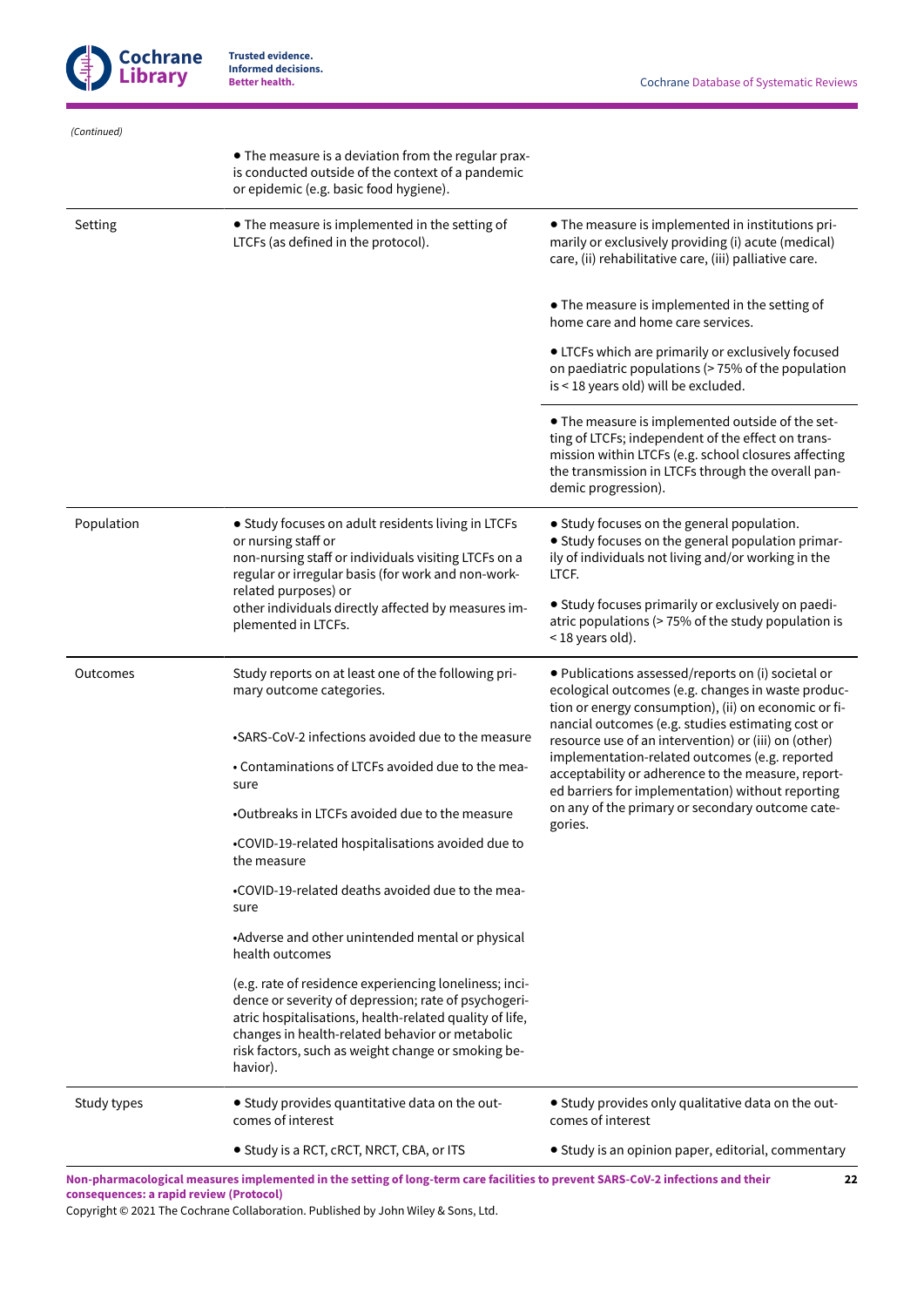

● Study is mechanistic, empirical, or hybrid mathematical modelling study ● Study is a non-comparative study (e.g. case series) Language Studies published in Armenian, English, French, German, Italian, Russian and Spanish. Studies in languages other than those listed LTCFs = Long-term care facilities; RCT = Randomised controlled trial; cRCT = Cluster-randomised controlled trial; NRCT = Non-ran- *(Continued)*

domised controlled trials; CBA = Controlled before after study; ITS = Interrupted time series

## <span id="page-24-0"></span>**Appendix 2.Search Strategies**

## *Cochrane COVID-19 Study Register*

"nursing home" OR "nursing homes" OR "care home" OR "care homes" OR "nursing residence" OR "nursing residences" OR "nursing residency" OR "nursing residencies" OR "nursing care facility" OR "nursing care facilities" OR "nursing care home" OR "nursing care homes" OR "nursing care residence" OR "nursing care residences" OR "nursing residency" OR "nursing residencies" OR "senior citizen home" OR "senior citizens home" OR "senior citizen homes" OR "senior citizens homes" OR "senior citizen facility" OR "senior citizen facilities" OR "senior citizens facility" OR "senior citizens facilities" OR "senior citizen residence" OR "senior citizen residences" OR "senior citizen residency" OR "senior citizen residencies" OR "senior citizens residence" OR "senior citizens residences" OR "senior citizens residency" OR "senior citizens residencies" OR "assisted living facility" OR "assisted living facilities" OR "assisted living home" OR "assisted living homes" OR "assisted living residence" OR "assisted living residences" OR "assisted living residency" OR "assisted living residencies" OR "assisted living community" OR "assisted living communities" OR "skilled nursing facility" OR "skilled nursing facilities" OR "skilled nursing residence" OR "skilled nursing residences" OR "skilled nursing residency" OR "skilled nursing residencies" OR "longterm care home" OR "longterm care homes" OR "longterm care facility" OR "longterm care facilities" OR "longterm care residence" OR "longterm care residences" OR "longterm care residency" OR "longterm care residencies" OR "longterm care resident" OR "longterm care residents" OR "long-term care resident" OR "long-term care residents" OR "long-term care home" OR "long-term care homes" OR "long-term care facility" OR "long-term care facilities" OR "long-term care residence" OR "long-term care residences" OR "long-term care residency"OR "long-term care residencies"OR "longterm care residence"OR "longterm care residences"OR "longterm care residency"OR "longterm care residencies" OR "convalescent home" OR "convalescent homes" OR "convalescent hospital" OR "convalescent hospitals" OR "convalescent facility" OR "convalescent facilities" OR "convalescent residence" OR "convalescent residences" OR "convalescent residency" OR "convalescent residencies" OR "retirement facility" OR "retirement facilities" OR "retirement home" OR "retirement homes" OR "retirement residence" OR "retirement residences" OR "retirement residency" OR "retirement residencies" OR "rest home" OR "rest homes" OR "residential care home" OR "residential care homes" OR "residential care facility" OR "residential care facilities" OR "home of the aged" OR "homes of the aged" OR "extended care facility" OR "extended care facilities" OR "extended care home" OR "extended care homes" OR "old age home" OR "old age homes" OR "old age residence" OR "old age residences" OR "old age residency" OR "old age residencies" OR "old peoples home" OR "old people home" OR "old people's home" OR "old people homes" OR "old peoples homes" OR "old people's homes" OR "old people residence" OR "old people residences" OR "old people residency" OR "old people residencies" OR "old peoples residence"OR "old peoples residences"OR "old peoples residency"OR "old peoples residencies"OR "old people's residence" OR "old people's residences" OR "old people's residency" OR "old people's residencies" OR "charitable home" OR "charitable homes" OR "charitable facility" OR "charitable facilities"

## *World Health Organization COVID-19 Global literature on coronavirus disease (excluding MEDLINE/PubMed)*

"nursing home" OR "nursing homes" OR "nursing residence" OR "nursing residences" OR "nursing care" OR "senior citizen home" OR "senior citizens home" OR "senior citizen homes" OR "senior citizens homes" OR "assisted living" OR "longterm care" OR "long-term care" OR "retirement facility" OR "retirement facilities" OR "retirement home" OR "retirement homes" OR "retirement residence" OR "retirement residences"OR"rest home"OR"care home"OR"care homes"OR"residential care"OR"extended care facility"OR"extended care facilities" OR "old age home" OR "old age homes" OR "charitable home" OR "charitable homes"

## *Web of Science (Science Citation Index and Emerging Sources Citation Index) Clarivate*

# 1 TI=((COVID OR COVID19) OR ("SARS-CoV-2" OR "SARS-CoV2" OR SARSCoV2 OR "SARSCoV-2" OR "SARS coronavirus 2") OR ("2019 nCoV" OR "2019nCoV" OR "2019-novel CoV" OR "nCov 2019" OR "nCov 19") OR ("severe acute respiratory syndrome coronavirus 2" OR "novel coronavirus disease" OR "novel corona virus disease" OR "corona virus disease 2019" OR "coronavirus disease 2019" OR "novel coronavirus pneumonia" OR "novel corona virus pneumonia") OR ("severe acute respiratory syndrome coronavirus 2") )

## Indexes=SCI-EXPANDED, ESCI Timespan=All years

# 2 AB=((COVID OR COVID19) OR ("SARS-CoV-2" OR "SARS-CoV2" OR SARSCoV2 OR "SARSCoV-2" OR "SARS coronavirus 2") OR ("2019 nCoV" OR 2019nCoV OR "2019-novel CoV" OR "nCov 2019" OR "nCov 19") OR ("severe acute respiratory syndrome coronavirus 2"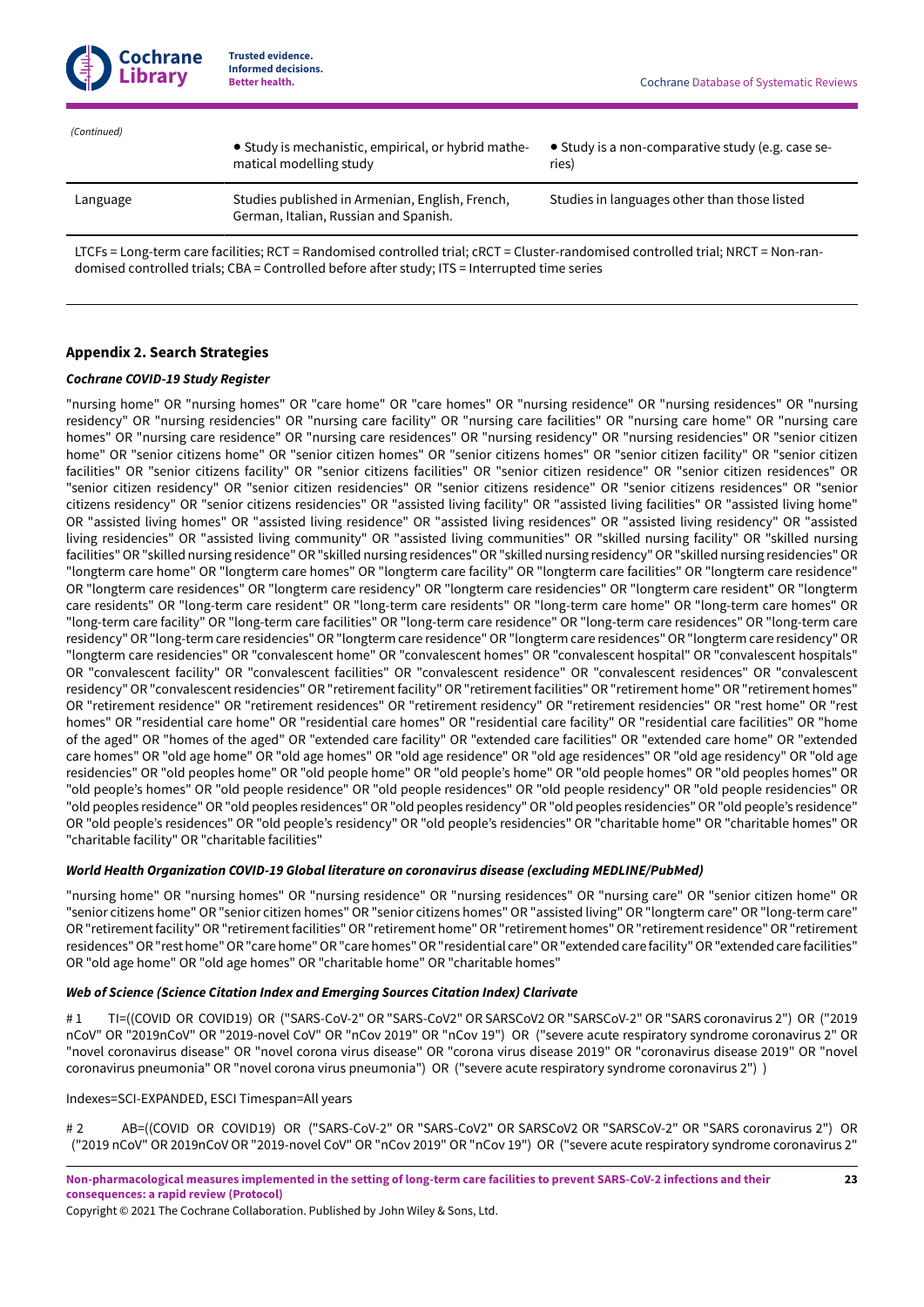

OR "novel coronavirus disease" OR "novel corona virus disease" OR "corona virus disease 2019" OR "coronavirus disease 2019" OR "novel coronavirus pneumonia" OR "novel corona virus pneumonia") OR ("severe acute respiratory syndrome coronavirus 2") )

Indexes=SCI-EXPANDED, ESCI Timespan=All years

 $# 3 + 2$  OR  $#1$ 

Indexes=SCI-EXPANDED, ESCI Timespan=All years

#4 TI=(("nursing home\*" OR "care home\*" OR "nursing residenc\*" OR "nursing care facilit\*" OR "nursing care home\*" OR "nursing care residenc\*" OR "senior citizen\* home\*" OR "senior citizen\* facilit\*" OR "senior citizen\* residenc\*" OR "assisted living facilit\*" OR "assisted living home\*" OR "assisted living residenc\*" OR "assisted living communit\*" OR "skilled nursing facilit\*" OR "skilled nursing home\*" OR "skilled nursing residenc\*" OR "longterm care home\*" OR "longterm care facilit\*" OR "longterm care residen\*" OR "long-term care home\*" OR "long-term care facilit\*" OR "long-term care residen\*" OR "convalescent home\*" OR "convalescent hospital\*" OR "convalescent facilit\*" OR "convalescent residenc\*" OR "retirement facilit\*" OR "retirement home\*" OR "retirement residenc\*" OR "rest home\*" OR "residential care home\*" OR "residential care facilit\*" OR "home of the aged" OR "homes of the aged" OR "extended care facilit\*" OR "extended care home\*" OR "old age home\*" OR "old age residenc\*" OR "old people\* home\*" OR "old people\* residenc\*" OR LTCF OR "charitable hom\*" OR "charitable facilit\*"))

#### Indexes=SCI-EXPANDED, ESCI Timespan=All years

# 5 AB=(("nursing home\*" OR "care home\*" OR "nursing residenc\*" OR "nursing care facilit\*" OR "nursing care home\*" OR "nursing care residenc\*" OR "senior citizen\* home\*" OR "senior citizen\* facilit\*" OR "senior citizen\* residenc\*" OR "assisted living facilit\*" OR "assisted living home\*" OR "assisted living residenc\*" OR "assisted living communit\*" OR "skilled nursing facilit\*" OR "skilled nursing home\*" OR "skilled nursing residenc\*" OR "longterm care home\*" OR "longterm care facilit\*" OR "longterm care residen\*" OR "long-term care home\*" OR "long-term care facilit\*" OR "long-term care residen\*" OR "convalescent home\*" OR "convalescent hospital\*" OR "convalescent facilit\*" OR "convalescent residenc\*" OR "retirement facilit\*" OR "retirement home\*" OR "retirement residenc\*" OR "rest home\*" OR "residential care home\*" OR "residential care facilit\*" OR "home of the aged" OR "homes of the aged" OR "extended care facilit\*" OR "extended care home\*" OR "old age home\*" OR "old age residenc\*" OR "old people\* home\*" OR "old people\* residenc\*"" OR LTCF OR "charitable hom\*" OR "charitable facilit\*"))

#### Indexes=SCI-EXPANDED, ESCI Timespan=All years

#6 AB=((elder\* or senior\* or aged or "old age" or "old people" or "old person\*") NEAR/3 (nursing or "long-term care" or "LTC" or "long term care") NEAR/3 (home or homes or hous\* or residenc\* or facilit\* or hospital\*) )

Indexes=SCI-EXPANDED, ESCI Timespan=All years

#7 #6 OR #5 OR #4

Indexes=SCI-EXPANDED, ESCI Timespan=All years

 $#8$   $#7$  AND  $#3$ 

Indexes=SCI-EXPANDED, ESCI Timespan=2020-2021

#### *CINAHL EBSCO*

# Query

S10 S4 AND S9

Limiters - Published Date: 20200101-20210231

S9 S5 OR S6 OR S7 OR S8

S8 AB ((elder\* or senior\*or aged or "old age" or "old people" or "old person\*") NEAR/3 (nursing or "long-term care" or "LTC" or "long term care") NEAR/3 (home or homes or hous\* or residenc\* or facilit\* or hospital\*))

S7 AB ( nursing home\* or care home\* or nursing residen\* or nursing care facilit\* or nursing care home\* or nursing care residen\* or senior citizen\* home\* or senior citizen\* faclit\* or senior citizen\* residen\* or assisted living facilit\* or assisted living home\* or assisted living residen\* or assisted living communit\* or skilled nursing facilit\* or skilled nursing home\* or skilled nursing residen\* or longterm care home\* or longterm care facilit\* or longterm care residen\* or long-term care home\* or long-term care facilit\* or long-term care residen\* or convalescent home\* or convalescent hospital\* or convalescent facilit\* or convalescent residen\* or retirement facilit\* or retirement home\* or retirement residen\* or rest home\* or Residential care home\* or Residential care facilit\* or home of the aged or homes of the aged or

Copyright © 2021 The Cochrane Collaboration. Published by John Wiley & Sons, Ltd.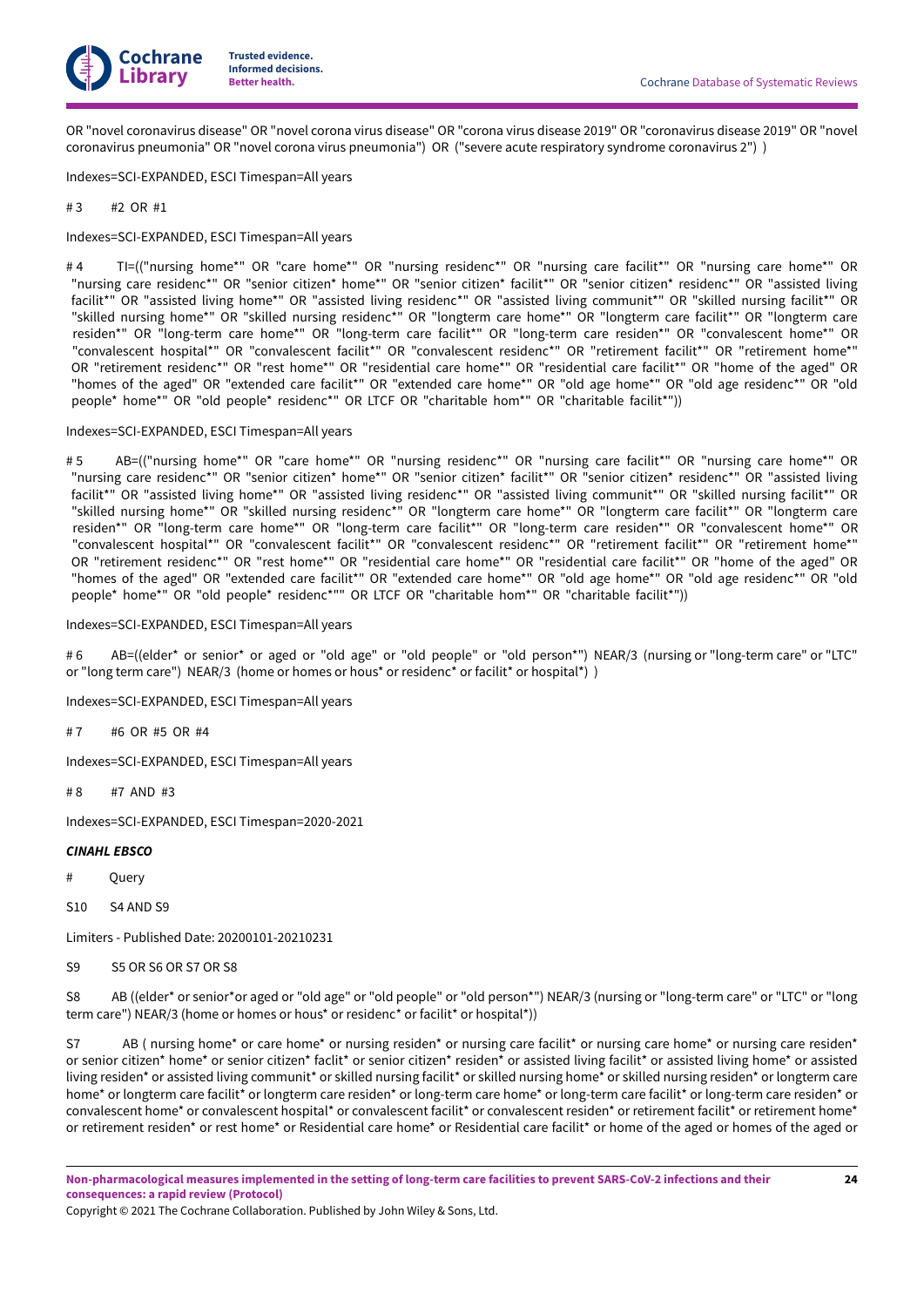

extended care facilit\* or extended care home\* or old age home\* or old age residen\* or old people\* home\* or old people\* residen\* or LTCF or charitable hom\* or charitable facilit\*)

S6 TI ( nursing home\* or care home\* or nursing residen\* or nursing care facilit\* or nursing care home\* or nursing care residen\* or senior citizen\* home\* or senior citizen\* faclit\* or senior citizen\* residen\* or assisted living facilit\* or assisted living home\* or assisted living residen\* or assisted living communit\* or skilled nursing facilit\* or skilled nursing home\* or skilled nursing residen\* or longterm care home\* or longterm care facilit\* or longterm care residen\* or long-term care home\* or long-term care facilit\* or long-term care residen\* or convalescent home\* or convalescent hospital\* or convalescent facilit\* or convalescent residen\* or retirement facilit\* or retirement home\* or retirement residen\* or rest home\* or Residential care home\* or Residential care facilit\* or home of the aged or homes of the aged or extended care facilit\* or extended care home\* or old age home\* or old age residen\* or old people\* home\* or old people\* residen\* or LTCF or charitable hom\* or charitable facilit\*)

S5 (MH "Nursing Home Personnel") OR (MH "Nursing Home Patients") OR (MH "Nursing Homes")

S4 S1 OR S2 OR S3

S3 AB ( "SARS-CoV-2" OR "SARS-CoV2" OR "SARSCoV-2" OR SARSCoV2 OR "SARS-CoV\*" OR SARSCoV\* OR "severe acute respiratory syndrome 2" OR "severe acute respiratory syndrome cov\*" OR "Covid-19" OR Covid19\* OR Covid OR nCoV\* OR 2019nCoV\* OR 19nCoV\* OR "HCoV-19" OR coronavirus\* OR "corona virus\*") OR AB ("SARS-CoV-2" OR "SARS-CoV2" OR "SARSCoV-2" OR SARSCoV2 OR "SARS-CoV\*" OR SARSCoV\* OR "severe acute respiratory syndrome 2" OR "severe acute respiratory syndrome cov\*" OR "Covid-19" OR Covid19\* OR Covid OR nCoV\* OR 2019nCoV\* OR 19nCoV\* OR "HCoV-19" OR coronavirus\* OR "corona virus\*" )

S2 TI ( "SARS-CoV-2" OR "SARS-CoV2" OR "SARSCoV-2" OR SARSCoV2 OR "SARS-CoV\*" OR SARSCoV\* OR "severe acute respiratory syndrome 2" OR "severe acute respiratory syndrome cov\*" OR "Covid-19" OR Covid19\* OR Covid OR nCoV\* OR 2019nCoV\* OR 19nCoV\* OR "HCoV-19" OR coronavirus\* OR "corona virus\*" ) OR AB ("SARS-CoV-2" OR "SARS-CoV2" OR "SARSCoV-2" OR SARSCoV2 OR "SARS-CoV\*" OR SARSCoV\* OR "severe acute respiratory syndrome 2" OR "severe acute respiratory syndrome cov\*" OR "Covid-19" OR Covid19\* OR Covid OR nCoV\* OR 2019nCoV\* OR 19nCoV\* OR "HCoV-19" OR coronavirus\* OR "corona virus\*" )

S1 (MH "Coronavirus") OR (MH "Coronavirus Infections") OR (MH "COVID-19")

## <span id="page-26-0"></span>**Appendix 3. Preliminary list of existing (systematic) reviews and guidelines for forward and backward searches**

1[.Bolt 2020](#page-18-13): Bolt SR, van der Steen JT, Mujezinovic I, et al. Practical nursing recommendations for palliative care for people with dementia living in long-term care facilities during the COVID-19 pandemic: A rapid scoping review. Int J Nurs Stud 2020;113:103781.

2. [D'Cruz 2020](#page-18-9): D'Cruz M, Banerjee D. 'An invisible human rights crisis': The marginalization of older adults during the COVID-19 pandemic - An advocacy review. Psychiatry Res 2020;292:113369.

3. [Fischer 2020:](#page-19-2) Fischer F, Raiber L, Boscher C, et al. COVID-19-Schutzmasnahmen in der stationaren Altenpflege. Pflege 2020;33(4):199-206.

4. [Frazer](#page-19-3) 2020a: Frazer JS, Shard A, Herdman J. Involvement of the open-source community in combating the worldwide COVID-19 pandemic: a review. J Med Eng Technol 2020:1-8.

5. [Gmehlin 2020:](#page-19-4) Gmehlin C, Munoz-Price L.S. Ao - Gmehlin C, Munoz-Price LS, et al. COVID-19 in Long Term Care Facilities: A Review of Epidemiology, Clinical Presentations, and Containment Interventions. Infect Control Hosp Epidemiol 2020:1-21.

6. [Lekamwasam](#page-20-8) 2020: Lekamwasam R, Lekamwasam S. Ao - Lekamwasam S, et al. Effects of covid-19 pandemic on health and wellbeing of older people: A comprehensive review. Ann Geriat Med Res 2020;24(3):166-72.

7. [Salcher-Konrad](#page-21-0) 2020: Salcher-Konrad M, Jhass A, Naci H, et al. COVID-19 related mortality and spread of disease in long-term care: a living systematic review of emerging evidence. 2020:2020.06.09.20125237. doi: 10.1101/2020.06.09.20125237 %J medRxiv

8. [Rios 2020](#page-21-2): Rios P, Radhakrishnan A, Williams C, et al. Preventing the transmission of COVID-19 and other coronaviruses in older adults aged 60 years and above living in long-term care: A rapid review. Syst Rev 2020;9(1):218.

9. [WHO 2020a](#page-22-2): World Health Organization. Preventing and managing COVID-19 across long-term care services. Policy brief. 24 July 2020. Geneva: World Health Organization (WHO/2019-nCoV/Policy\_Brief/Long-term\_Care/2020.1) 2020.

10. [NCCMT](#page-20-9) 2020: National Collaborating Centre for Methods and Tools (2020). What risk factors are associated with COVID-19 outbreaks and mortality in long-term care facilities and what strategies mitigate risk? School of Nursing, McMaster University (Canada).

## <span id="page-26-1"></span>**Appendix 4. Overview of items in data extraction form**

Study information:

• Study ID

Non-pharmacological measures implemented in the setting of long-term care facilities to prevent SARS-CoV-2 infections and their **consequences: a rapid review (Protocol)**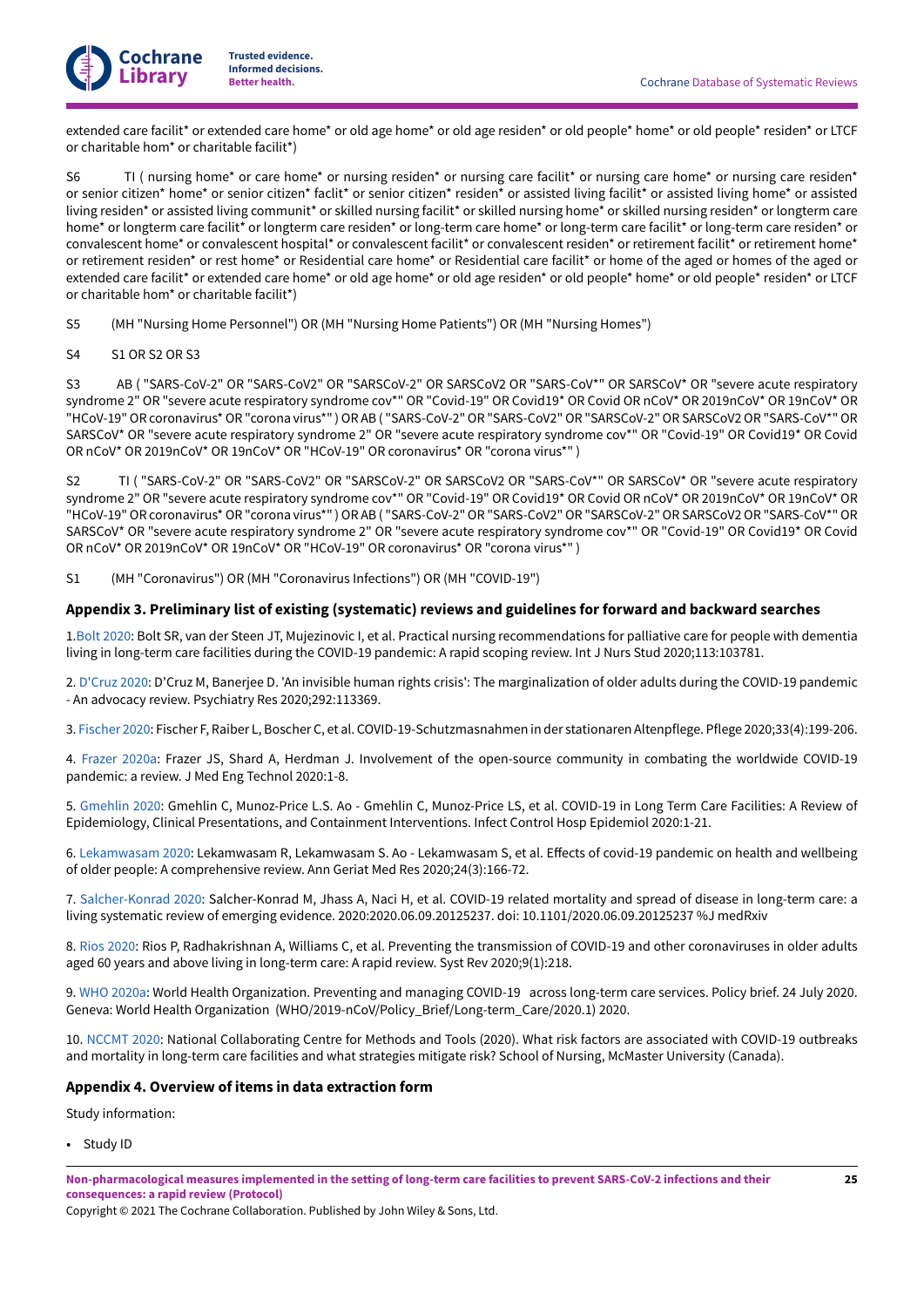

- Study title
- Publication year
- Study source (journal, report, pre-print publication)
- For pre-print publication only: date of publication
- Funding source
- Reported conflicts of interest

## Study design:

- Study type (e.g. RCT, NRCT, CBA, ITS, mechanistic model, empirical model, hybrid model)
- Verbal summary of study type (e.g. "deterministic compartmental SEIR-model")
- **Comments**

#### Population, setting and context:

- Overall number of participants
- Population targeted by intervention (residents, nursing staff, non-nursing staff, visitors)
- Population intended to be protected by intervention (residents, nursing staff, non-nursing staff, visitors)
- Profile of long-term care facility (LTCF) residents (e.g. age, sex, and morbidity-profile of residents, socio-economic status)
- Facility type
- Implementation level (e.g. on the level of LTCFs, individual wards within LTCFs)
- Context-related factors regarding community transmission and infection risk outside the LTCFs (e.g. 7-day-incidence rate at time of implementation of the measures)
- Context-related factors regarding institutional risk-factors for infection and outbreaks within LTCFs (e.g. number of residents, staff:resident ratio).
- Other/additional characteristics of the LTCF
- Co-Interventions implemented in the LTCFs intended to reduce or prevent SARS-CoV-2 infections (i.e. those that were reported in the study but not assessed)
- Co-Interventions implemented in the LTCFs intended to prevent or mitigate adverse effects of measures intended to reduce or prevent SARS-CoV-2 infections (e.g. regular video calls in intervention and control group)
- Geographical location (e.g. country where study is conducted)
- **Comments**

#### Intervention:

- Domain(s) intervention
- Category/categories of intervention
- Verbal summary of the measure(s) and implementation
- Verbal summary of comparator/counterfactual
- Level of intervention (i.e. individual, ward, nursing home, multiple, other)
- Rationale, theory, or goal of the elements essential to the intervention (as reported)
- Physical or informational materials used in the intervention, including those provided to participants or used in intervention delivery or in training of intervention providers
- Procedures, activities, and/or processes used in the intervention, including any enabling or support activities
- Provider of the intervention (including expertise, background and any specific training given)
- Modes of delivery of the intervention (such as face to face or by some other mechanism, such as internet or telephone, provided individually or in a group)
- Type(s) of location(s) where the intervention occurred, including any necessary infrastructure or relevant features
- When and how much: describe the number of times the intervention was delivered and over what period of time including the number of sessions, their schedule, and their duration, intensity or dose.
- Tailoring: in tailored interventions, not all participants receive an identical intervention. Was this intervention planned to be personalised, titrated or adapted?
- Modification: unforeseen modifications to the intervention can occur during the course of the study, particularly in early studies. Was this intervention modified during the course of the study?
- How well (planned): fidelity refers to the degree to which an intervention happened in the way the investigators intended it to ('how well' the intervention was received or delivered).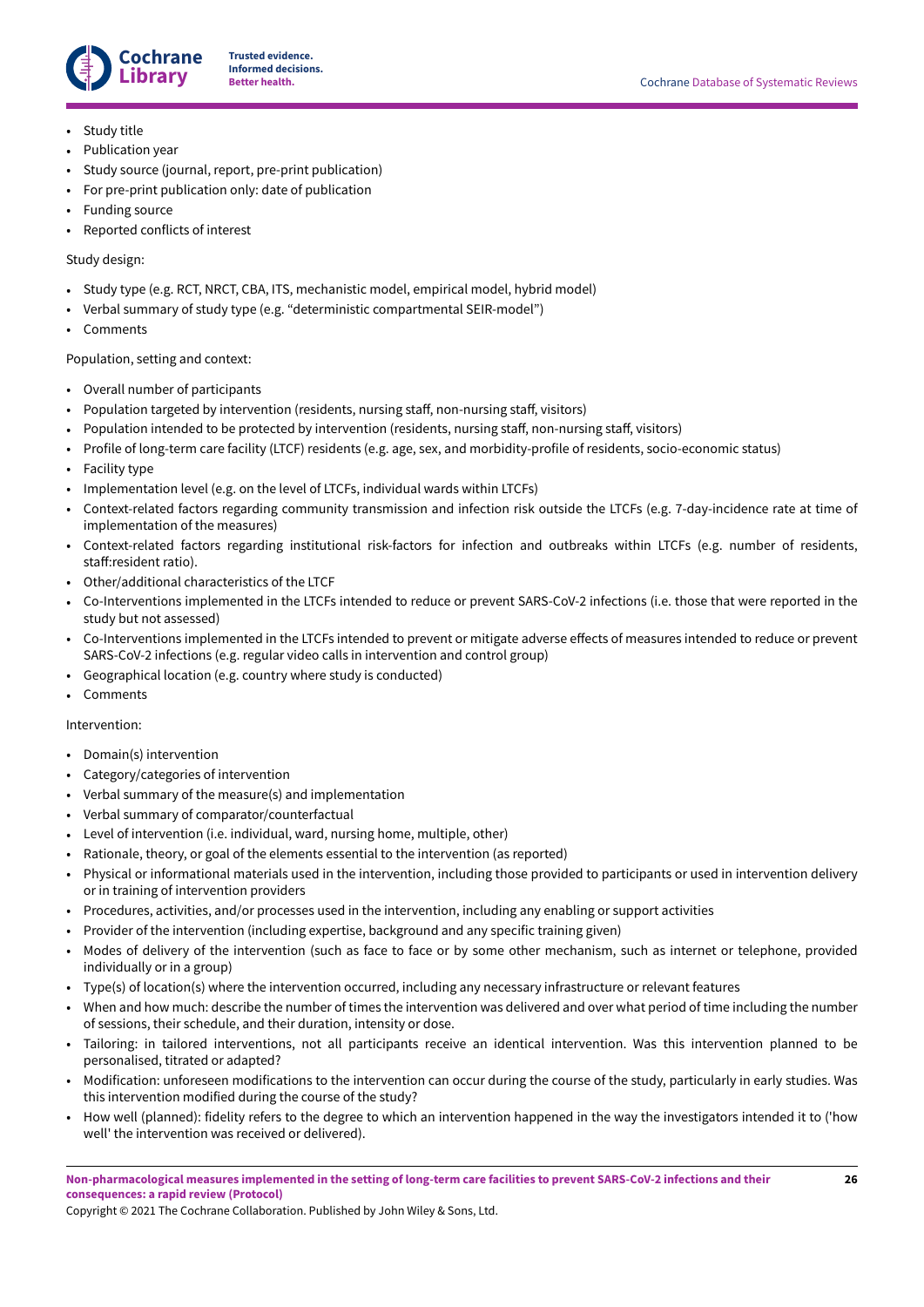

• How well (actual): for various reasons, an intervention, or parts of it, might not be delivered as intended, thus affecting the fidelity of the intervention. If intervention adherence orfidelity was assessed, describe the extentto which the intervention was delivered as planned.

Outcomes (repeated for each outcome) and results:

- Outcome category
	- \* SARS-CoV-2 transmission-related outcomes and COVID-19 disease-related morbidity and mortality outcomes
	- \* Outcomes regarding quality of life, social well-being, and mental health
	- \* Outcomes regarding physical health beyond COVID-19
- Verbal description of outcome
- Level on which outcome is assessed (i.e. individuals, aggregate on the level of wards or system level)
- Length of follow-up
- Estimate related to the impact of measure(s) implemented in the LTCF setting
- Summary of overall impact of measure(s) implemented in the LTCF setting
- Comments

## <span id="page-28-0"></span>**Appendix 5.Tools for risk of bias assessment and quality appraisal**

Tool for Criteria used for assessing the quality of individual modelling studies, developed from [Burns 2021.](#page-18-15)

| <b>Domain</b>         | <b>Source</b>    | Questions                                                                                                                                                                                                                                                                                                                                                                                                                                                                                                                                                                                                                                            |
|-----------------------|------------------|------------------------------------------------------------------------------------------------------------------------------------------------------------------------------------------------------------------------------------------------------------------------------------------------------------------------------------------------------------------------------------------------------------------------------------------------------------------------------------------------------------------------------------------------------------------------------------------------------------------------------------------------------|
| Model structure       | Philips 2006     | 1. Are the structural assumptions transparently stated together with their re-<br>spective justifications?                                                                                                                                                                                                                                                                                                                                                                                                                                                                                                                                           |
|                       |                  | Guidance: Assess whether all structural model assumptions and model com-<br>ponents are explicitly stated and whether the authors substantiate these as-<br>sumptions either through theoretical reasoning or through prior knowledge<br>from the literature.                                                                                                                                                                                                                                                                                                                                                                                        |
|                       |                  | 2. Are the structural assumptions and justifications reasonable given the over-<br>all objective, perspective and scope of the model?                                                                                                                                                                                                                                                                                                                                                                                                                                                                                                                |
|                       |                  | Guidance: Assess the appropriateness of the model structure based on the<br>provided justifications. Consider whether the structural assumptions reflect<br>existing knowledge about the phenomenon of interest in the literature and<br>whether these assumptions portray the specific situation correctly and com-<br>prehensively enough.                                                                                                                                                                                                                                                                                                         |
| Input data            | <b>Caro 2014</b> | 3. Are the input parameters and data transparently stated?                                                                                                                                                                                                                                                                                                                                                                                                                                                                                                                                                                                           |
|                       |                  | Guidance: Assess whether the values of all inputs are explicitly stated with<br>their respective sources. Possible sources of inputs include but are not limited<br>to the scientific literature or theoretical reasoning. If the source data cannot be<br>employed directly, has the conversion to model input data been described ap-<br>propriately?                                                                                                                                                                                                                                                                                              |
|                       |                  | 4. Are the input parameters and data suitable to reliably populate the model?                                                                                                                                                                                                                                                                                                                                                                                                                                                                                                                                                                        |
|                       |                  | Guidance: Consider whether the values for the inputs used seem reasonable.<br>Additionally, examine if the stated sources are trustworthy and indicate plau-<br>sibility of the used parameters. Possible indicators are whether an assessment<br>of accuracy is possible or whether the sources have been described allowing<br>for an assessment of quality of the inputs. Consider whether the inputs used<br>match the conditions under which they are used in the model. If input data is<br>used to calibrate model parameters, is the calibration process sufficiently doc-<br>umented and do model predictions reasonably describe the data? |
| Validation (external) | <b>Caro 2014</b> | 5. Have indications of external validity been reported?                                                                                                                                                                                                                                                                                                                                                                                                                                                                                                                                                                                              |

Non-pharmacological measures implemented in the setting of long-term care facilities to prevent SARS-CoV-2 infections and their **consequences: a rapid review (Protocol)**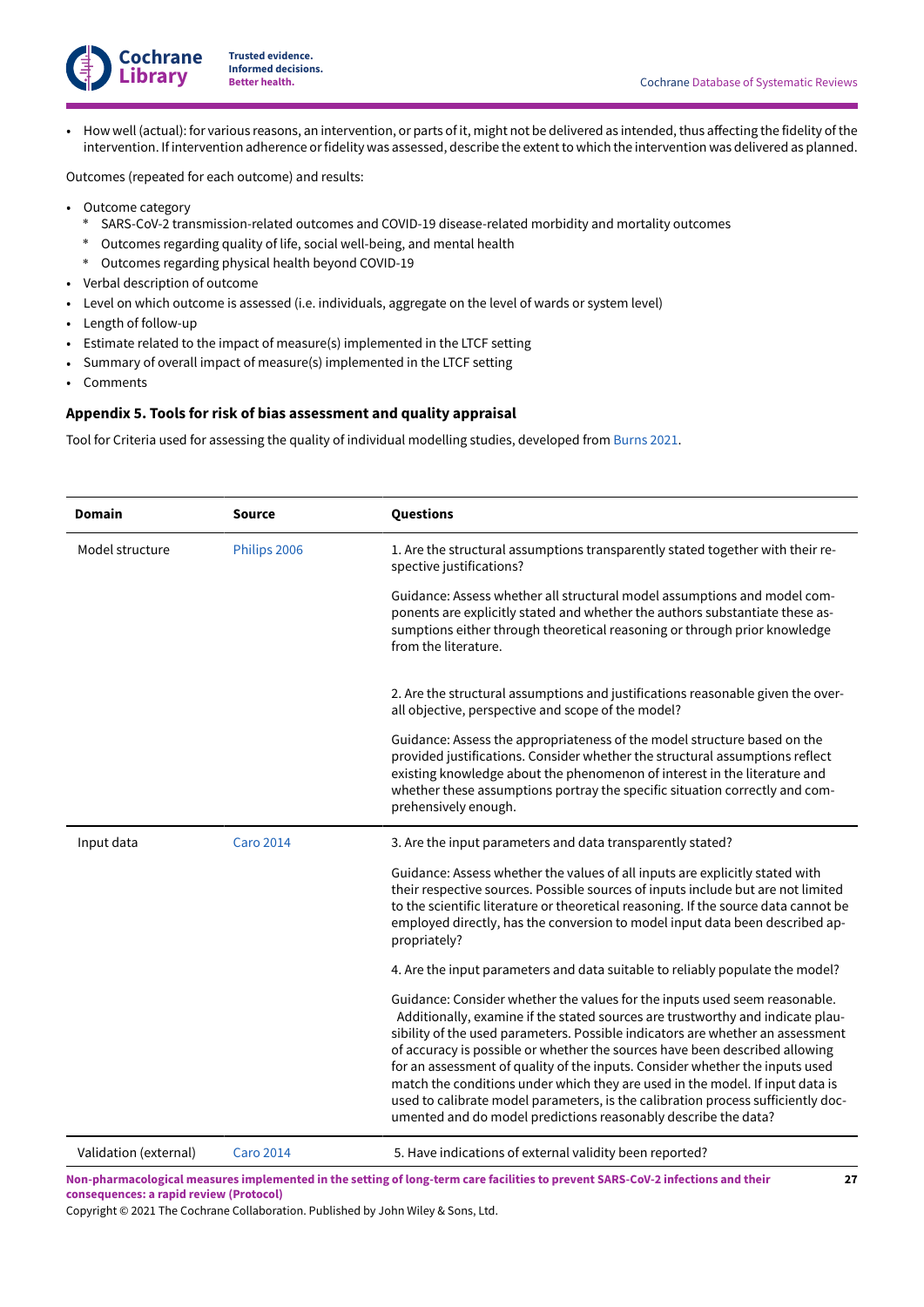

| (Continued)           |                  | Guidance: Consider whether there has been a process of comparing model<br>predictions against independent data sources or knowledge which were not<br>used to build the model to establish external validity.<br>If no validation on independent external data has been described, weaker<br>forms of validations can help to discriminate between differently credible<br>models. Are there indications that the model exhibits face validity to experts<br>in the field? Such indications may comprise independent assessment of the<br>model by other scientists, involvement of clinical experts in model building or<br>a formal review process. Another indication of external validity is cross-validity<br>to other studies by reflection upon results of modelling studies with a similar<br>scope.<br>6. Has the model been externally validated to a reasonable extent?<br>Guidance: Given the previously mentioned options of establishing external va-<br>lidity, assess to which extent the external validation procedure awards credi-<br>bility to the model. Do the model predictions agree with external data? Does<br>the model exhibit face validity in terms of plausibility and comprehensibility of<br>generated results? Are study results comparable to those of other modelling<br>studies? Has external validation been performed to a sufficient extent? |
|-----------------------|------------------|--------------------------------------------------------------------------------------------------------------------------------------------------------------------------------------------------------------------------------------------------------------------------------------------------------------------------------------------------------------------------------------------------------------------------------------------------------------------------------------------------------------------------------------------------------------------------------------------------------------------------------------------------------------------------------------------------------------------------------------------------------------------------------------------------------------------------------------------------------------------------------------------------------------------------------------------------------------------------------------------------------------------------------------------------------------------------------------------------------------------------------------------------------------------------------------------------------------------------------------------------------------------------------------------------------------------------------------------------------------------------------------|
| Validation (internal) | <b>Caro 2014</b> | 7. Have indications of internal validity been reported?                                                                                                                                                                                                                                                                                                                                                                                                                                                                                                                                                                                                                                                                                                                                                                                                                                                                                                                                                                                                                                                                                                                                                                                                                                                                                                                              |
|                       |                  | Guidance: Assess whether there has been a process of verifying the extent to<br>which the mathematical calculations are consistent with the model's specifi-<br>cations, i.e. consider whether the modellers have shown that the model and its<br>implementation work as intended.                                                                                                                                                                                                                                                                                                                                                                                                                                                                                                                                                                                                                                                                                                                                                                                                                                                                                                                                                                                                                                                                                                   |
|                       |                  | 8. Has the model been internally validated to a reasonable extent?                                                                                                                                                                                                                                                                                                                                                                                                                                                                                                                                                                                                                                                                                                                                                                                                                                                                                                                                                                                                                                                                                                                                                                                                                                                                                                                   |
|                       |                  | Guidance: Assess the extent to which the consistency of mathematical calcu-<br>lations with the model's specifications is verified in the study. Possible exam-<br>ples of verifying internal consistency comprise analyses of whether the mod-<br>el behaves as expected in sensitivity analyses, verification that implemented<br>code has been reviewed or analyses on simulated data which provide insight<br>on whether a proposed model works as described. If a previously existing tool<br>for the model was employed, this can also serve as some indication of internal<br>validity.                                                                                                                                                                                                                                                                                                                                                                                                                                                                                                                                                                                                                                                                                                                                                                                       |
| Uncertainty           | <b>Caro 2014</b> | 9. Was there an adequate assessment of the effects of uncertainty?                                                                                                                                                                                                                                                                                                                                                                                                                                                                                                                                                                                                                                                                                                                                                                                                                                                                                                                                                                                                                                                                                                                                                                                                                                                                                                                   |
|                       |                  | Guidance: Consider whether the robustness of results to alternative input<br>parameter values or model assumptions was assessed sufficiently. Check<br>whether stochastic uncertainty has been addressed appropriately if neces-<br>sary, e.g. by a sufficient number of runs. Additionally, assess if the most urgent<br>sources of uncertainty which are likely to have considerable impact on results<br>were accounted for.                                                                                                                                                                                                                                                                                                                                                                                                                                                                                                                                                                                                                                                                                                                                                                                                                                                                                                                                                      |
| Transparency          | <b>Caro 2014</b> | 10. Is replication of model results possible with the materials provided by the<br>authors?                                                                                                                                                                                                                                                                                                                                                                                                                                                                                                                                                                                                                                                                                                                                                                                                                                                                                                                                                                                                                                                                                                                                                                                                                                                                                          |
|                       |                  | Guidance: Assess whether the description of the analyses (including model<br>structure, input parameters, data sources and methods) is sufficiently detailed<br>to allow for the replication of results. In particular, consider whether the code<br>that was used to obtain the results is freely available and well documented.                                                                                                                                                                                                                                                                                                                                                                                                                                                                                                                                                                                                                                                                                                                                                                                                                                                                                                                                                                                                                                                    |

# <span id="page-29-0"></span>**H I S T O R Y**

Protocol first published: Issue 4, 2021

Non-pharmacological measures implemented in the setting of long-term care facilities to prevent SARS-CoV-2 infections and their **consequences: a rapid review (Protocol)**